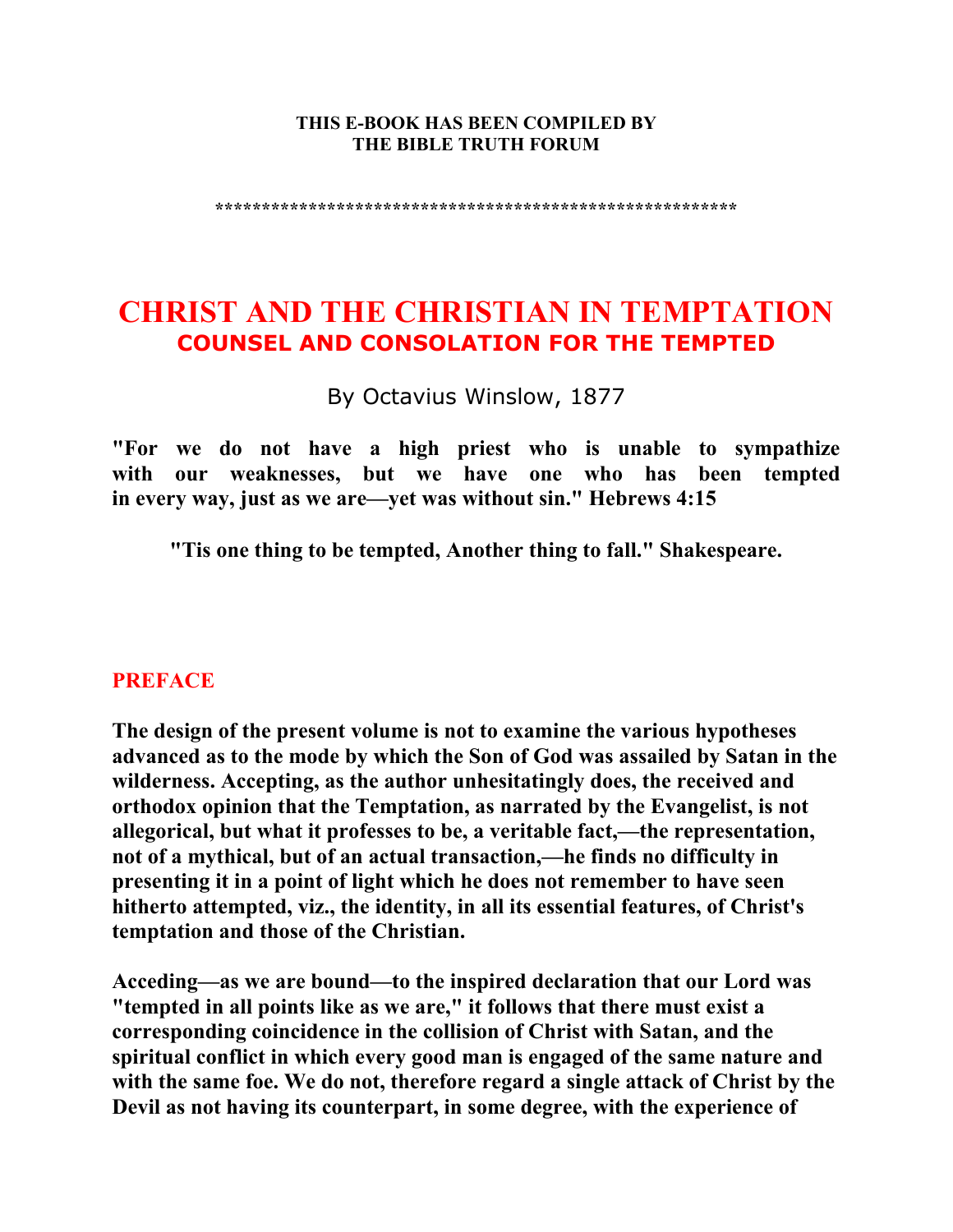**every Christian. Nor can we imagine a fact more instructive and consolatory to those who, from the same source and with the same weapons, "are in heaviness through manifold temptations," than the assurance of the personal and perfect** *oneness* **of the tempted Head of the Church—as its great sympathetic nerve—with the tempted members of His Body.** 

**The author devoutly trusts that the study of this entwined interest of Christ and His people—however imperfectly presented—may, with the blessing of the Holy Spirit, prove as soothing and sanctifying to the mind of the reader, as its discussion in these pages has been to his own. To the Divine benediction of the Triune God, and to the gracious acceptance of the one tempted Church of Christ, he prayerfully and affectionately commends the volume.** 

# **1. THE TEMPTER, OCCASION, AND SCENE OF CHRIST'S TEMPTATION.**

**"Then was Jesus led up of the Spirit into the wilderness, to be tempted of the devil"—Matt. 4:10** 

**No chapter of our Lord's brief yet eventful life—if we except the narrative of His Death and Resurrection—is replete with such marvelous interest, profound instruction, and rich comfort to the Christian Church, as His conflict with Satan in the wilderness. Nor will this appear surprising if we weigh the fact that Christ was a representative Person. In no instance of His life did He act other than in His official relation. Thus all He taught, did, and endured had a** *substitutionary* **reference to His people, and in no instance was exclusively of a personal and private character. That our Lord's Temptation was an indispensable part of His mediatorial work,—that it entered essentially into the lesson of "obedience He was to learn by the things which He suffered,"—and, moreover, that it constituted an absolute element of His personal fitness to "succour them that are tempted, being in all points tempted like as we are," will not admit of a doubt. Yet, nevertheless, all that He taught, did, and endured was as the legal and accepted Representative of His Church, in whose place, as its "Head over all things," He stood. Turn we now to the study of our Lord's Temptation, as endured, not exclusively for Himself, but as in mystical union with His people,—***"tempted in all points like as we are."* **The inspired narrative is simple and concise. The Evangelist Matthew, with inimitable simplicity, thus introduces the remarkable event:**  *"Then was Jesus led up of the Spirit into the wilderness, to be tempted of the*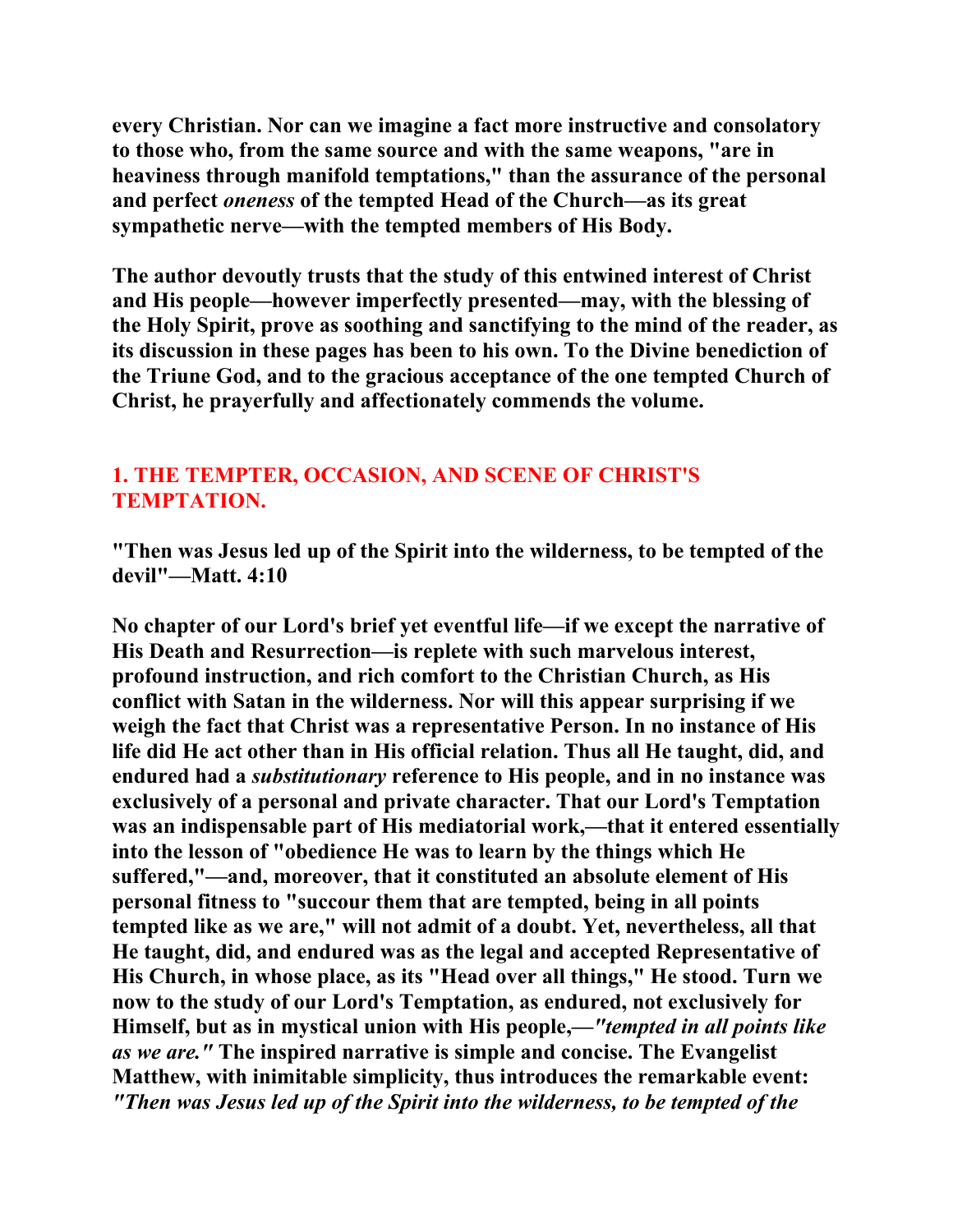#### *Devil."*

**"To be tempted of the Devil"—The language of the inspired narrator admits of no reasonable misconception. He speaks of the Tempter in terms perfectly intelligible. There are individuals who, in their judicial blindness and supercilious self-conceit—influenced, perhaps, in their opinion in many cases by the terror which guilt inevitably inspires have found it convenient and soothing to ignore the positive existence of Satan altogether, affirming that there is no Devil! Others, while admitting the existence of a Prince of Evil, whose ravages they dare not deny, whose subtlety they cannot explain, and whose malignity baffles their astutest comprehension, yet reject the idea of personality, substituting for it the vague, incoherent notion of a principle of evil—an impersonal influence—a phantom of power! That our Lord was not acted upon by an abstract principle of evil—a shadowy, impalpable foe—all the circumstances of this most wonderful transaction clearly demonstrate. But the doctrine of the personality, equally as the actual existence of Satan, admits of the most rational and simple proof.** 

**Among the angels** *"who kept not their first estate, and are now reserved under chains and darkness to the judgment of the great day,"* **Satan, or the Devil, must be numbered; to whose pre-eminent dignity and power—the "tall archangel" of Milton—was conceded by his compeers the rank and supremacy of the Prince, or Leader of the countless legions spoken of as** *"the Devil and his angels."* **It is impossible intelligently to study the agency and power of Satan as recorded in the Bible, and yet predicate that agency and power as a mere influence, or abstract principle of evil! That the personification of a principle of evil, according to a well-known figure of speech, may exist apart from any claim to a real and personal existence, we fully concede. The Book of Job supplies numerous instances of this personification***,* **where wisdom—height famine—death, &c., are thus personified. But no obscurity veils the sense in which the figure of speech is here employed: every intelligent reader understands that the impassioned language is merely designed by the writer to impart a poetic animation and effect to his discourse. But how vastly different the style and force when Satan is the subject both of Christ and the inspired penman! Can language like this be predicated of a mere attribute influence—a principle of evil:** *"Satan sins from the beginning." "Ye are of your father the Devil, and the works of your father you do: when he speaks of a lie, he speaks of his own; for he is a liar, and the father of it." "Put on the whole armor of God, that you may be able to stand against the wiles of the Devil."* **Does this language of Christ and the Apostle sound like a figure of speech—a**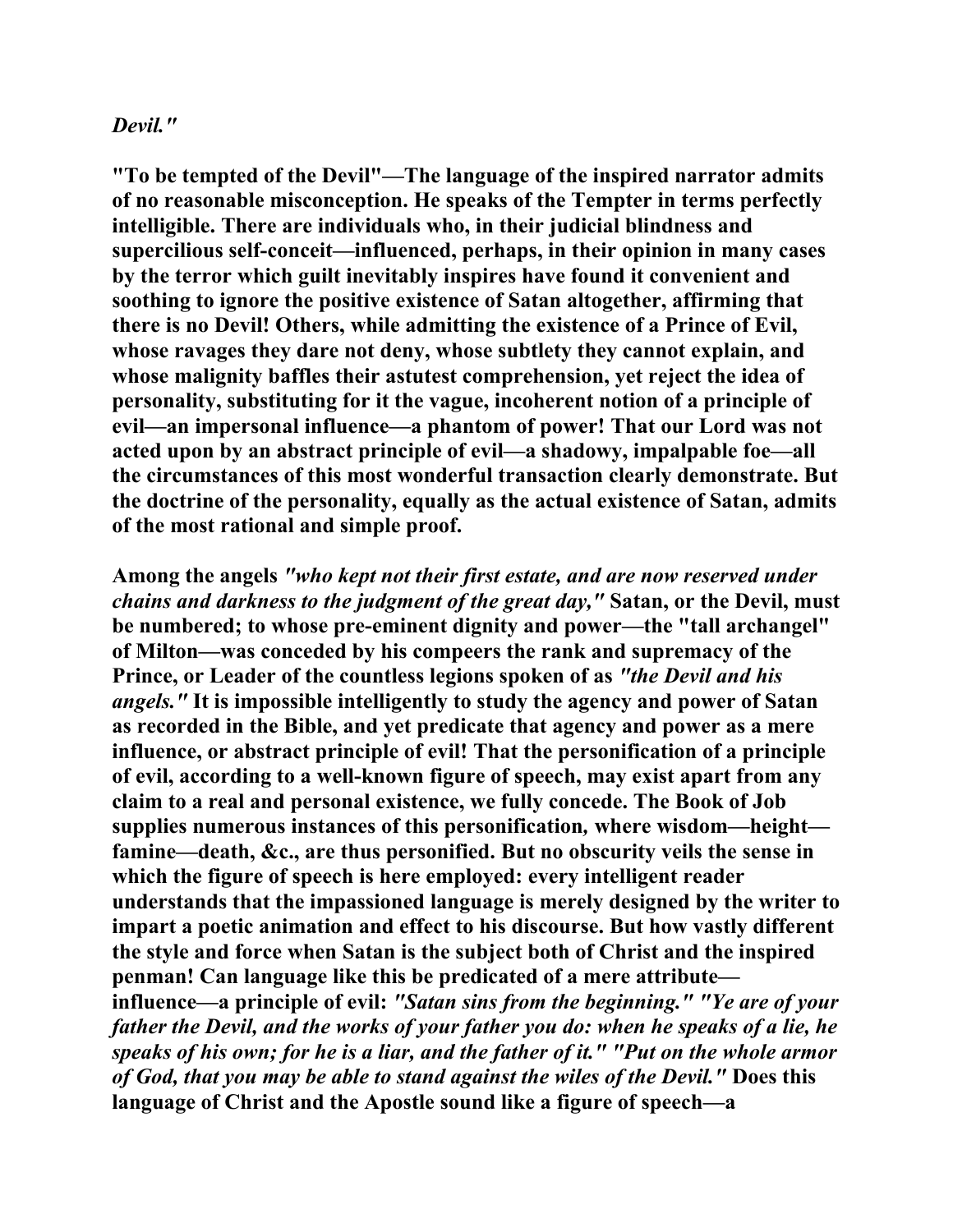**principle—an influence,—or, is it of a personal existence—a being of vast intellect, consummate subtlety, fiendish malignity, clothed with a power, exerting an agency and ruling over an empire, second only to God Himself of whom the sacred writers speak, and against whose machinations the Apostle thus warns us:** *"Be sober, be vigilant, because your adversary the Devil as a roaring lion walks about, seeking whom he may devour: whom resist steadfast in the faith."* **Accept the Unitarian hypothesis of an abstract principle of evil, a mere influence or attribute, as all that is meant in the Bible of the Great Tempter, and as affording a correct interpretation of these passages we have quoted proving his personality, and we have an example of** *reductio absurdum* **of the most felicitous description!** 

**O Christian! forget not that in the great moral conflict in which you are enlisted, you are opposed by no mere principle, or influence, or phantom of evil, but by a Foe possessing a distinct personal existence, to whom—without the slightest deification—we ascribe an intelligence, power, and presence second only to the Divine Being Himself: whose presence is everywhere and at the same moment; who is conversant of your every action, and who reads your every thought, volition, and purpose, with all the ease and accuracy of a book!** *"Wherefore take unto you the whole armor of God, that you may be able to withstand in the evil day, and having done all, to stand."* 

**Passing from this view of the Tempter, let us consider the Temptation itself.** 

**The** *Occasion* **of our Lord's Temptation was remarkably significant,—it was on the** *solemn and holy administration of His Baptism.* **Immediately after His submission to this sacred rite—immediately following His "fulfillment of all righteousness," immediately after the heavens had opened and the Spirit had descended upon Him—and the Father had testified to His Divine Sonship, and His well-pleasing—immediately that He had thus, by His Baptism, inaugurated His public ministry—lo!** *"He was driven into the wilderness, to be tempted of the Devil!"* **How similar and impressive this feature of Christ and the Christian's temptation! Our Lord, as the Mediator of His Church, had lessons to learn which could only be learned in this fiery conflict—a fitness to be attained as the sympathizing High Priest of His people, which only could be acquired as He Himself was tempted in all points as we are. No wonder, then, that, while His robes were yet streaming with the baptismal waters, and the halo of the Spirit's glory yet encircled His head, and the cadence of His Father's voice yet lingered upon His ear, that He should be led into the depths of the forest—the abode of wild beasts—to battle with the "Prince of**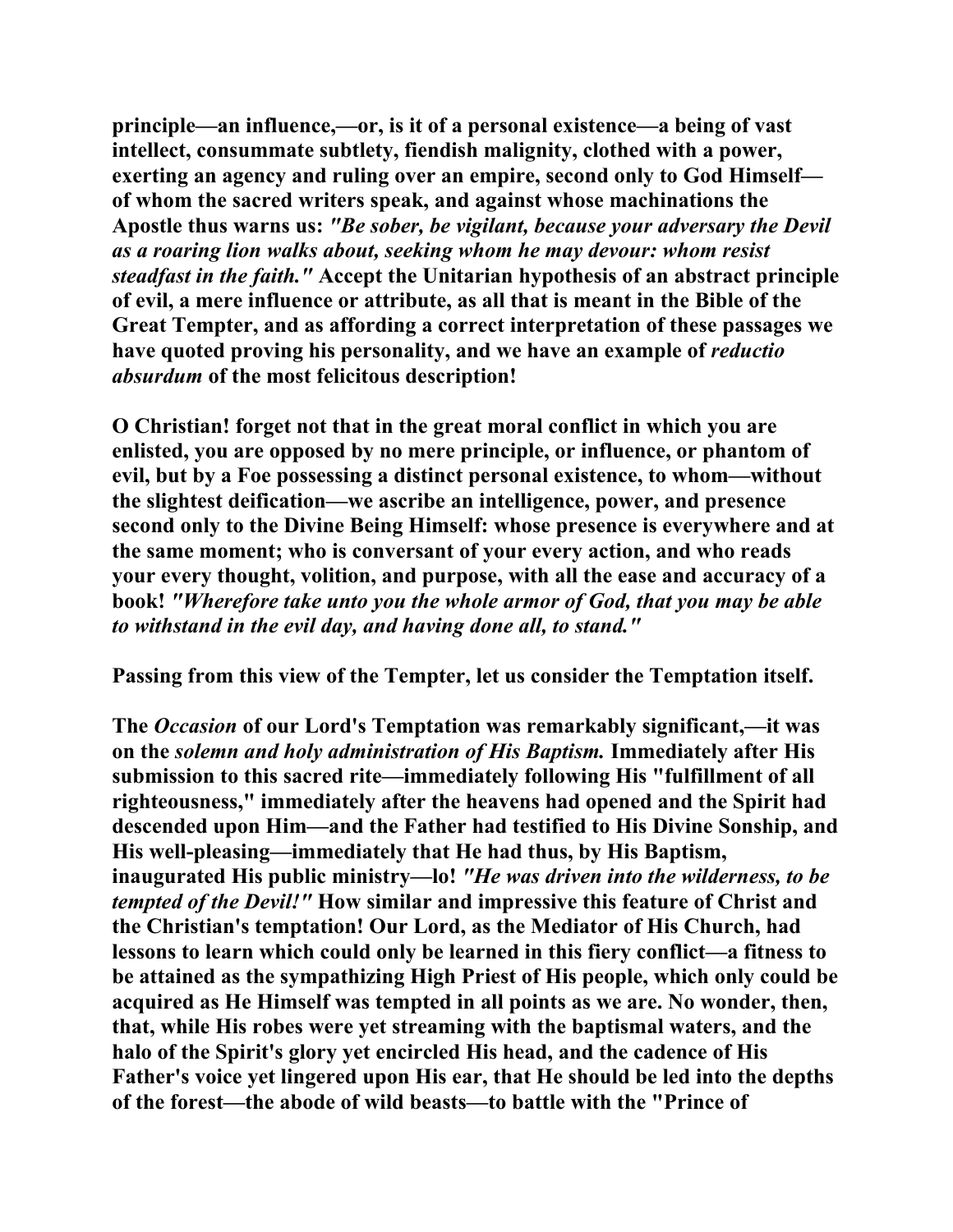**Darkness," surrounded and backed by the confederated host of countless demons!** 

**Is not this often the experience of the believer? In nothing, perhaps, is the identity of Christ and the Christian more signal. Have not some of our sharpest temptations, and sorest trials, and heaviest afflictions immediately succeeded a season of high, holy, spiritual exercise? After we have discharged some pious duty—have obeyed some Divine command—have performed some Christian service,—after a season of close communion with God, and a gracious manifestation of the Savior to the soul: lo! we have descended from the Mount, and are led into the wilderness to be assailed and wounded by some deadly shaft of the Devil! Thus was it with Paul: descending from the third heaven—glowing with its effulgence, and filled with the rapture of the scenes he had beheld, and the music he had heard—lo! he is led yet deeper into the wilderness, to become a shining mark for the enemy's flaming shaft—** *"the messenger of Satan to buffet him."* **Be not surprised, then, if thus it is with you, O Christian! Never have we greater need to be whole nights in our watch-tower—to be more strongly fortified against the assaults of the Devil, than when descending from the mount of transfiguration, or emerging from a fresh baptism 'in the sea and in the cloud' of God's love.** 

*"Then was Jesus* **led up of the Spirit** *into the wilderness, to be tempted of the Devil."* **The relation of the Holy Spirit to the Temptation of Christ—and thus His association with us in all our temptations—is a most remarkable and instructive feature. In the symbol of a dove He had just appeared in the baptismal scene of our Lord; and now, in a not less remarkable and significant way, He appears on the field in one of the most important events of Christ's life. The forms of expression which record it vary, yet all agree as to the personal and actual relation of the Holy Spirit with the circumstance. Matthew records the more gentle influence of the Spirit—***"led* **by the Spirit into the wilderness." Mark expresses it in stronger terms—"the Spirit** *drove*  **Him into the wilderness"—impelled Him, as it were, by a strong, irresistible influence. Luke says, "Jesus being** *full of the Holy Ghost,* **returning from Jordan," &c. The original text, perhaps, more literally and expressively renders it—"Then was Jesus** *carried as by the Spirit."* **But whatever the force which the Holy Spirit employed, enough that He was personally connected with our Lord in His conflict with the Evil One—sustaining, comforting, and crowning Him with victory. Descending upon Him in the emblem of a dove at His Baptism, He now appears in the closest sympathy with His Temptation—a twofold baptism thus imparted to our Lord,—the baptism of water, and the**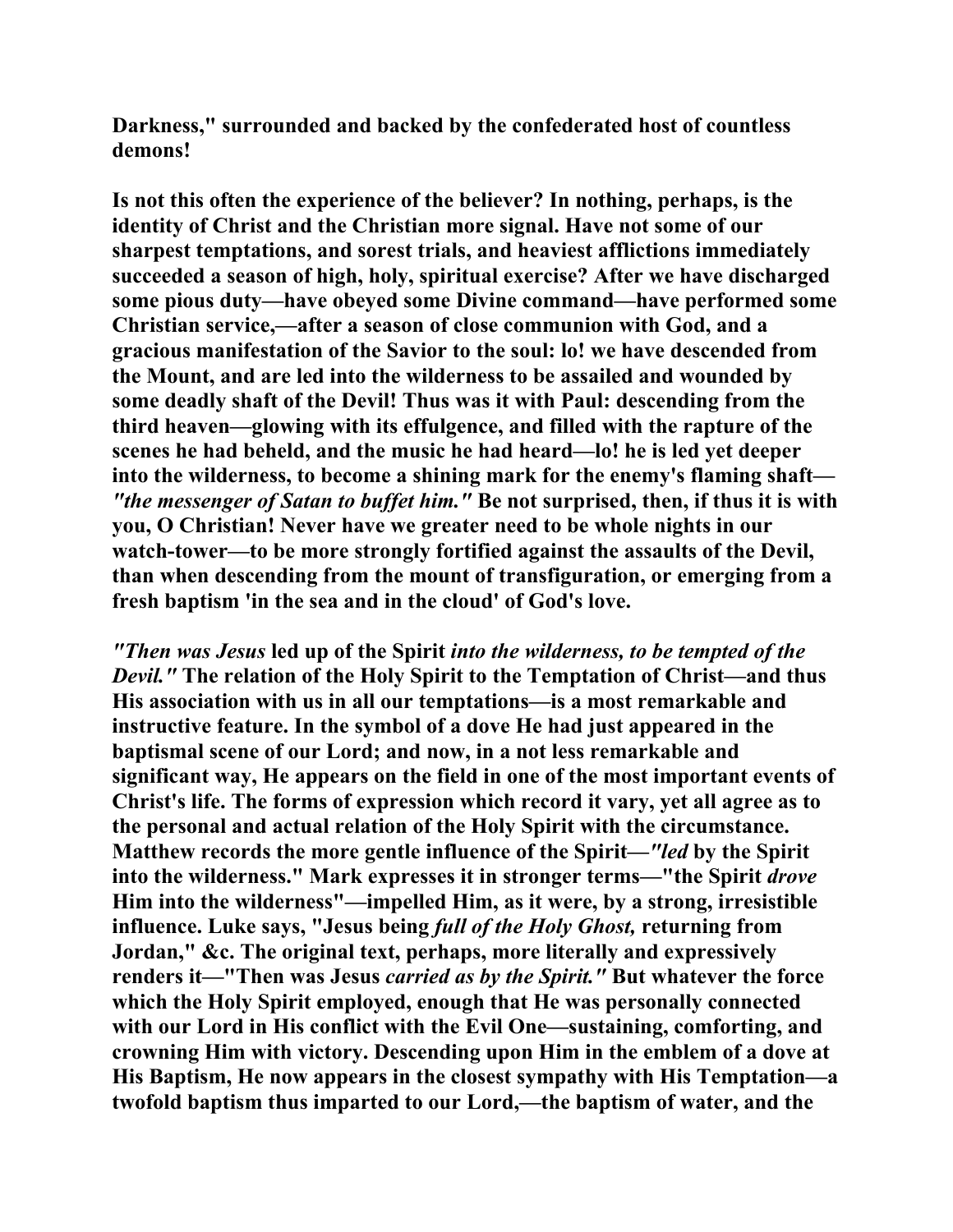## **baptism of the Spirit!**

**And thus, beloved, associated with all our temptations, is the Holy Spirit our Shield and Comforter. Not a shaft can touch, not a temptation befall us, but the Holy Spirit, dwelling in us as His temple, is present to quench the dart, or, if it wounds us, to heal, comfort, and sanctify. Thus in all the assaults of our great adversary the Devil, every Christian has the same Holy Spirit that led Christ to the scene of His trial, to prepare us for, to maintain us under, and to bring us through, the fiery ordeal; never for a moment withdrawing His presence, or averting His eye from the course of the winged arrow, or the inflamed wound of the victim.** 

**The place of Christ's temptation was** *"the wilderness."* **Our Lord was already upon the border of the wilderness of Judea: but it was necessary that He should be led deeper into its remoteness and solitude—a depth so profound and desolate, that one of the Evangelists records the fact that He was** *"with the wild beasts,"* **far removed from the abode and intercourse of man. The Son of God herding, as it were, with the brute creation—the companion of the untamed denizens of the forest!—O You glorious tempted One! to what abasement did You not submit, that, thus trained in the school of temptation, You might be** *one* **with Your saints in theirs!** 

**It is in this wilderness of the world we too find the scene of our temptation. The world itself is not the least successful agent of temptation employed by Satan to accomplish his hellish designs. The** *world* **is one of the greatest snares of the Christian. Its scenes—its grandeur—its show—its refinement—its friendship—its science—its pleasure—its wealth, its pomp—yea, its very religion, all conspire to give significance and force to the warnings of God's Word:** *"Love not the world, neither the things that are in the world. If any man love the world, the love of the Father is not in him. For all that is in the world, the lust of the flesh, and the lust of the eyes, and the pride of life, is not of the Father, but is of the world. And the world passes away." "And be not conformed to this world; but be you transformed."* **But, apart from the world itself there is nothing in our individual history which Satan may not make the occasion and instrument of a temptation. Our social position in the world may be one of peculiar snare; our calling in life especially so: our sore trials, crushing afflictions, and pressing needs all may furnish ample material for the purpose and devices of the Enemy. Yea, there is nothing that may not be an instrument of sore temptation—our poverty and wealth; our exalted position and our low estate; the publicity, the privacy of our life; our loves and hatreds, friends and**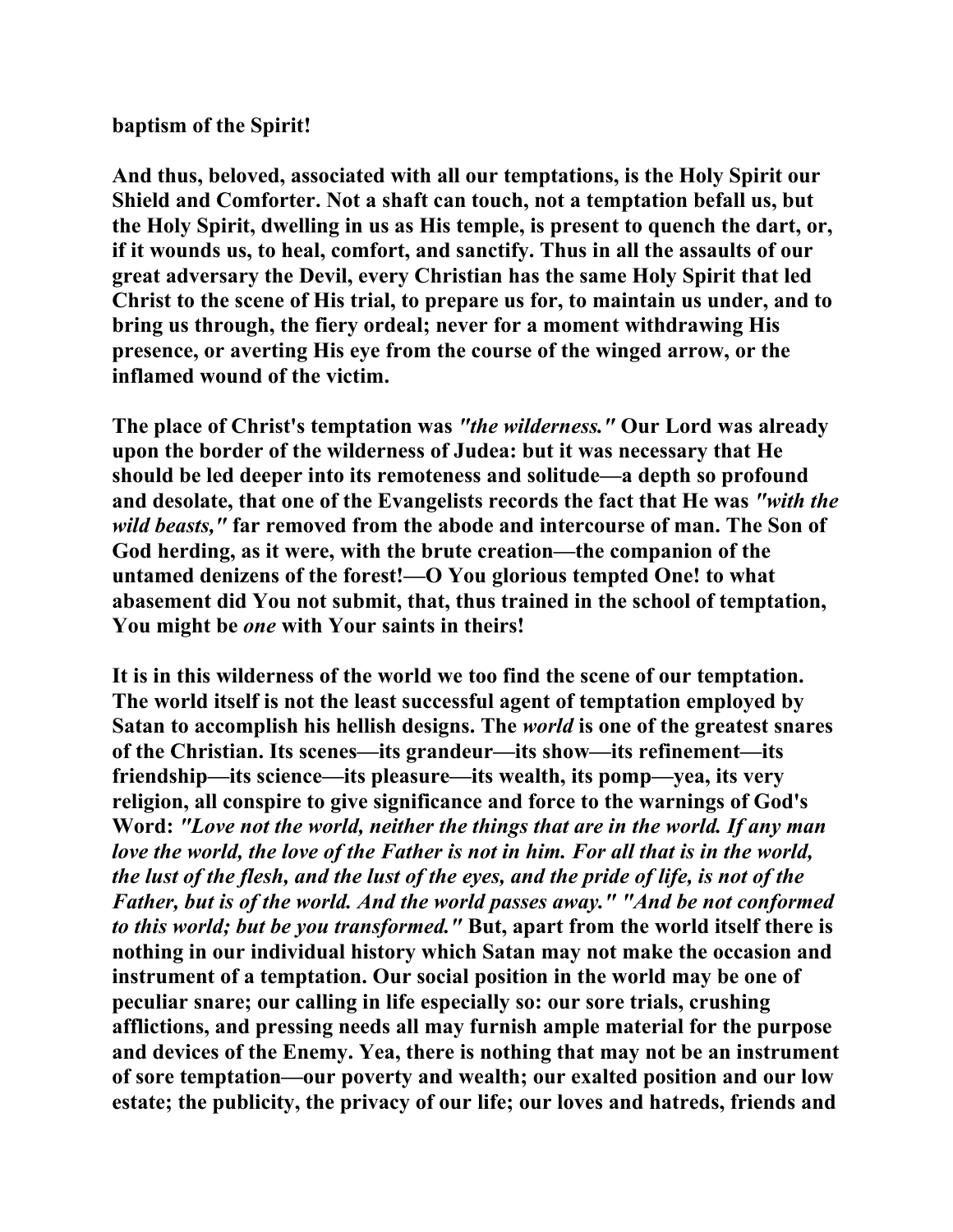**foes may all become powerful engines of evil in the hands of our great, terrible, powerful, and unslumbering Enemy. The books we read—the literature we cultivate—the science we pursue—the recreations we indulge; yea, the very religions we profess, and the Christian serviced we promote, may, with all their apparent innocence and sanctity, but conceal from our eye the slimy trail and the deadly venom of the serpent! Then,** *"let us not be ignorant of Satan's devices."* 

**Settling in our individual consciousness, scripturally and honestly, the momentous question, on whose side we are arrayed—that of the Great Tempter, or that of the Great Tempted One;—let us, treading in the footstep of Him who was in all points tempted like as we are, "put on the whole** 

**armor of God, that we may be able to stand against the wiles of the devil.** *For we wrestle not against flesh and blood, but against principalities, against powers, against the rulers of the darkness of this world, against spiritual wickedness in high places; wherefore take unto you the whole armor of God, that you may be able to withstand in the evil day, and having done all, to stand."* 

# **2. CHRIST AND THE CHRISTIAN TEMPTED TO DISTRUST DIVINE PROVIDENCE.**

**"And when He had fasted forty days and forty nights, He was afterward an hungered. And when the tempter came to Him, he said, If You be the Son of God, command that these stones be made bread. But He answered and said, It is written, Man shall not live by bread alone, but by every word that proceeds out of the mouth of God."—Matt. 4:2-4** 

**Such was the first temptation of our Lord. And the intelligent reader will not fail to trace a striking analogy with the temptation presented to our first parents: both temptations having to do with** *appetite,* **both springing from the same source, and both involving an indictment of God: the one, impeaching the Divine veracity; the other, the Divine goodness. "When the woman saw that the tree was good for food, and that it was pleasant to the eye, and a tree to be desired to make one wise, she took of the fruit thereof and did eat." And so listening to the declaration of the serpent—***"Ye shall not surely die"***—and yielding to the temptation, she ate of the fruit, and brought death into our world and all our woe. And thus in both cases—that of the First and that of the Second Adam—the temptation took the form of an appeal to** *appetite.*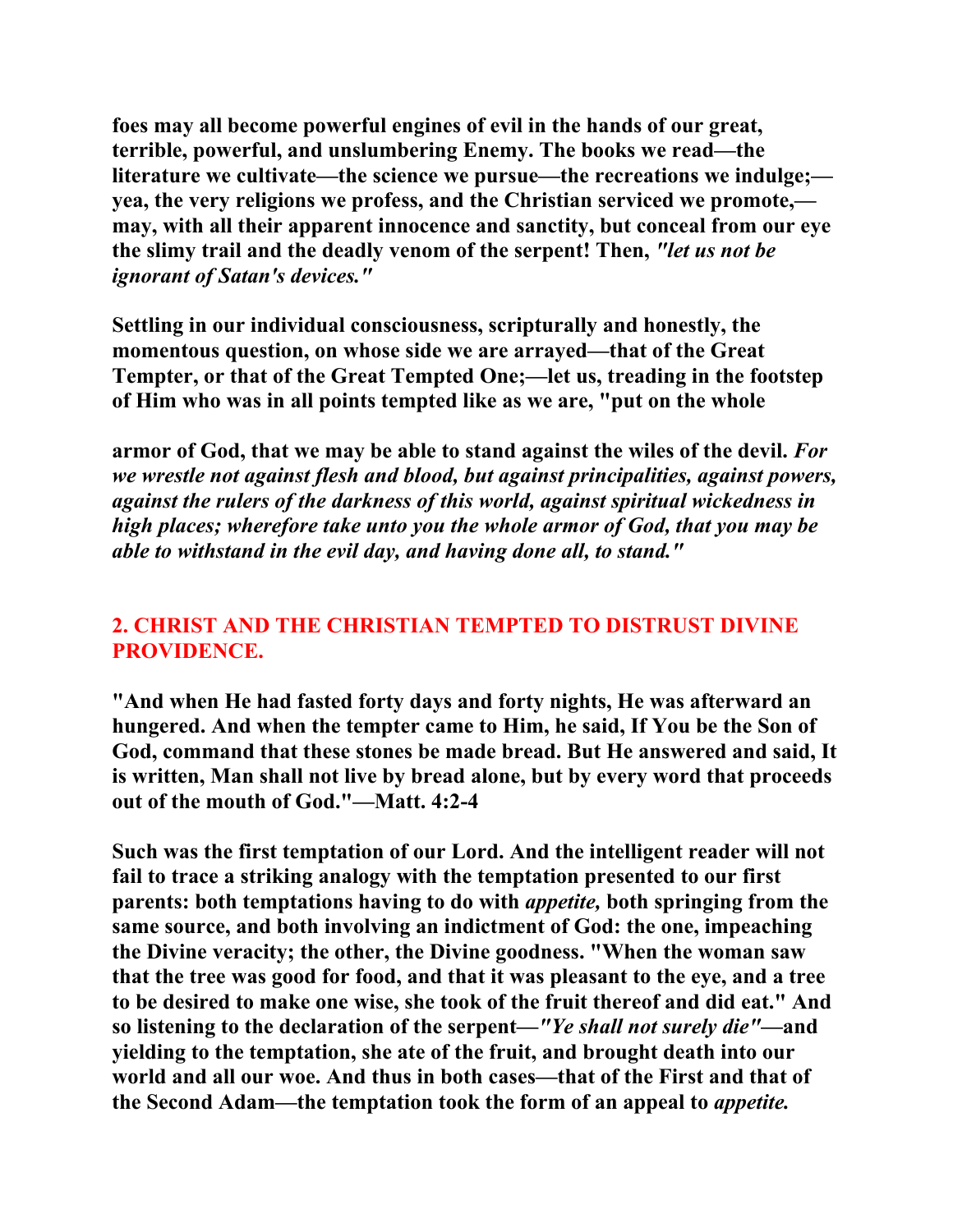## *"And when He had fasted forty days and forty nights,* **He was afterward an hungered."**

**Satan, with an intelligence and cunning peculiarly his own, knows how to shape his assault to the time and circumstance of the assailed. In no instance were his knowledge and subtlety more conspicuous than now, and in no instance was his shaft leveled at so illustrious a mark. It was of the** *physical* **condition of our Lord that Satan now took advantage. Forty days and forty nights' abstinence from food—while the fact on the one hand demonstrated His Deity, on the other it confirmed His Humanity—must have produced an effect upon His bodily frame, intensely exhausting. How natural, yet how artful, that Satan, availing himself of this peculiarly trying position of Christ, should select from his quiver an arrow so singularly appropriate and so precisely aimed! And in this particular we trace a close parallel of the Christian's temptation to Christ's. In both instances the enemy adroitly adapts his temptation to the individual circumstances of his victim. Seizing upon our physical, mental, and spiritual condition—the infirmity of the body, the depression of the mind, and the spiritual phases of the soul—he selects the most fitting shaft, and with the accuracy of an eye that never misses, hits the very centre of his mark. The appeal of Satan, as we have remarked, was to the physical feeling of** *hunger—***the most natural and powerful of all the animal conditions of our nature. It has exerted and vindicated its all-potent and stern authority in instances where intellect the most commanding, and genius the most brilliant, and heroism the most lion-hearted, and even piety the most fervent, have acknowledged its supremacy and kissed its scepter. And now came the battle! Availing himself of this physical infirmity—the painful, gnawing, cravings of nature—the subtle Foe thus approaches with his battery—***"When the Tempter came to Him he said, If You be the Son of God, command that these stones become bread."* **How suitable and subtle this form of temptation! His first step is to place in a questionable light the Divine Sonship of our Lord:** *"If You be the Son of God.***" He does not—and he dare not—deny it; but investing the fact with a thin transparent veil of reality, he would fain throw upon our Lord the proof of His Divine Messiahship. Full well, and despairingly, did the wily Demon know that Christ was the Son of God! Listen, my reader, to the reluctant yet honest confession: "The unclean spirit cried out, saying, What have I to do with You, You Jesus of Nazareth? I know who You are, the Holy One of God." "And devils (demons) came out of many, crying out and saying, You are Christ the Son of God." Satan delights in a shining mark! The loftier the position and the holier the employment, the greater is his malignity and the more artful and persevering his assault. Oh,**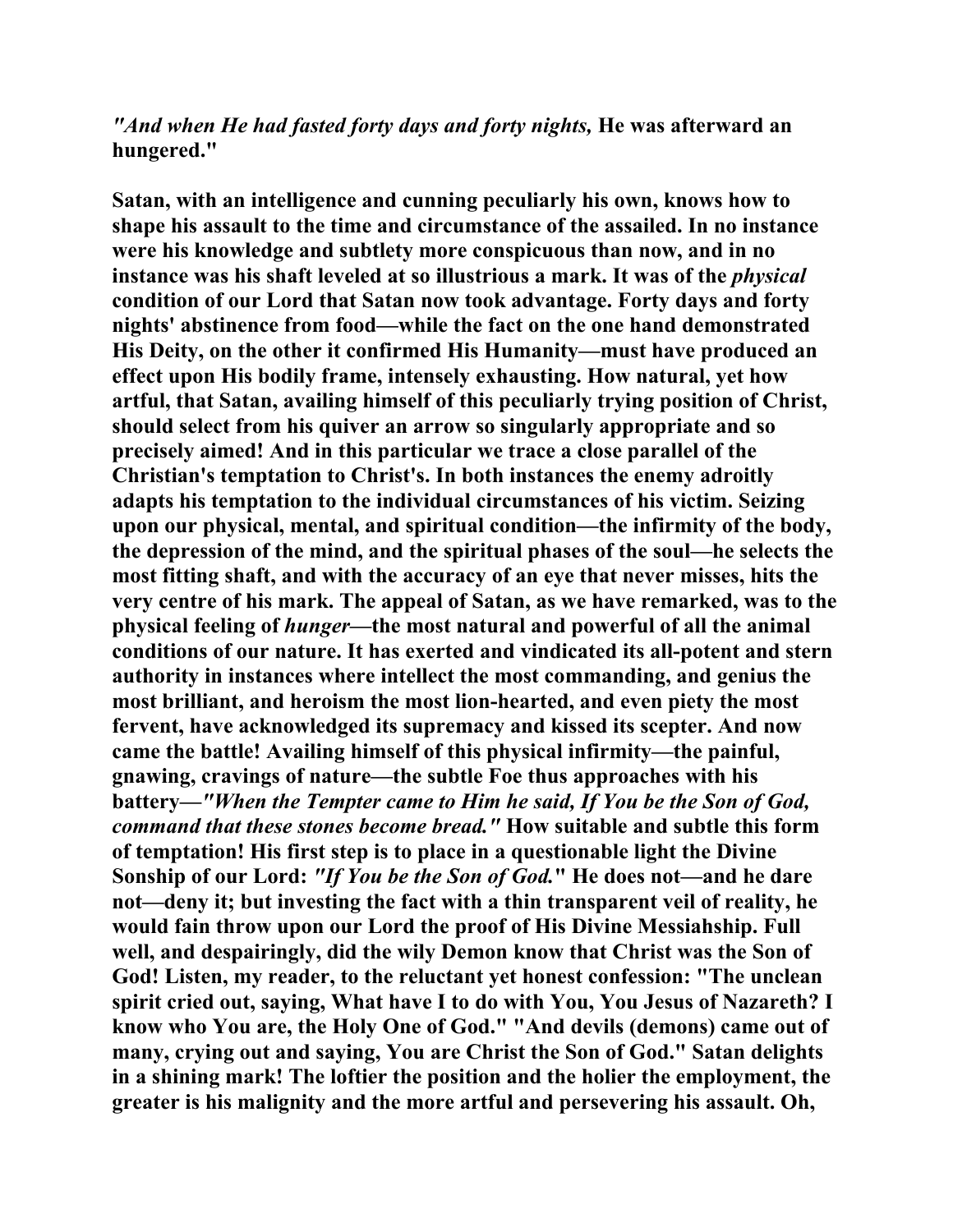**were ever before, or since, his barbed arrows hurled at such a being as Christ? Such is the form in which he often moulds his temptation of the Christian. He will set you doubting your sonship and questioning your saintship, and then set you upon a line of unscriptural and questionable proof, which will but give countenance to his charge, and involve the fact of your conversion in a yet more impenetrable mystery. An important truth confronts us here—viz., that the devils never absolutely denied, but invariably acknowledged, the Deity of our Lord. It was left for man—fallen, sinful man—to do what demons never attempted—to pluck the diadem of Divinity from His brow, and trail it in the dust!** 

**And now, mark the subtle form of the temptation: "If You be the Son of God—or, as the original would sustain the rendering, 'Seeing You are the Son of God'***—command that these stones be made bread."* **How natural and plausible the temptation! Jesus was enduring the torturing pangs of hunger: how natural and how easy to have proved His Divinity by thus supplying the pressing needs of His Humanity! That He could by a single volition have converted the stones into bread, Satan himself did not doubt. But would it have been morally right? Would He not thus have brought His miraculous power into collision with Divine providence? Most assuredly! He would have performed a miracle at the expense of His Father's glory. And how does our Lord quench this flaming dart of Satan? With what weapon does He foil His subtle foe? It is with** *"The Sword of the Spirit, which is the Word of God." "He answered and said, it is written***,** *Man shall not live by bread alone, but by every word that proceeds out of the mouth of God."* **The meaning of these words is obvious.** 

**Our Lord, as man, lived as much a life of faith on the Father as we. We too much overlook this fact. He could not in all points have been tempted like as we are had this not been so. Oh, I love to trace this** *life of faith* **which my Lord and Savior lived! And when I am tempted and tried—when the 'cruse of oil and the barrel of meal' are well-nigh exhausted, oh it is blessed to recall the moment when He who bore my sins in His own body on the tree, was an hungered and thirsted; and as Man, poor, needy, and often dependent upon the bounty of others—for the holy women ministered unto Him of their substance—He trusted in the providence and promise of His God. It was the taunt of His murderers when writhing in agony upon the cross—"He trusted in God:** *let Him deliver Him now, if He will have Him."* **Little thought they to what a blessed fact in our Lord's history they were unwittingly testifying—the faith of Christ in His Father!**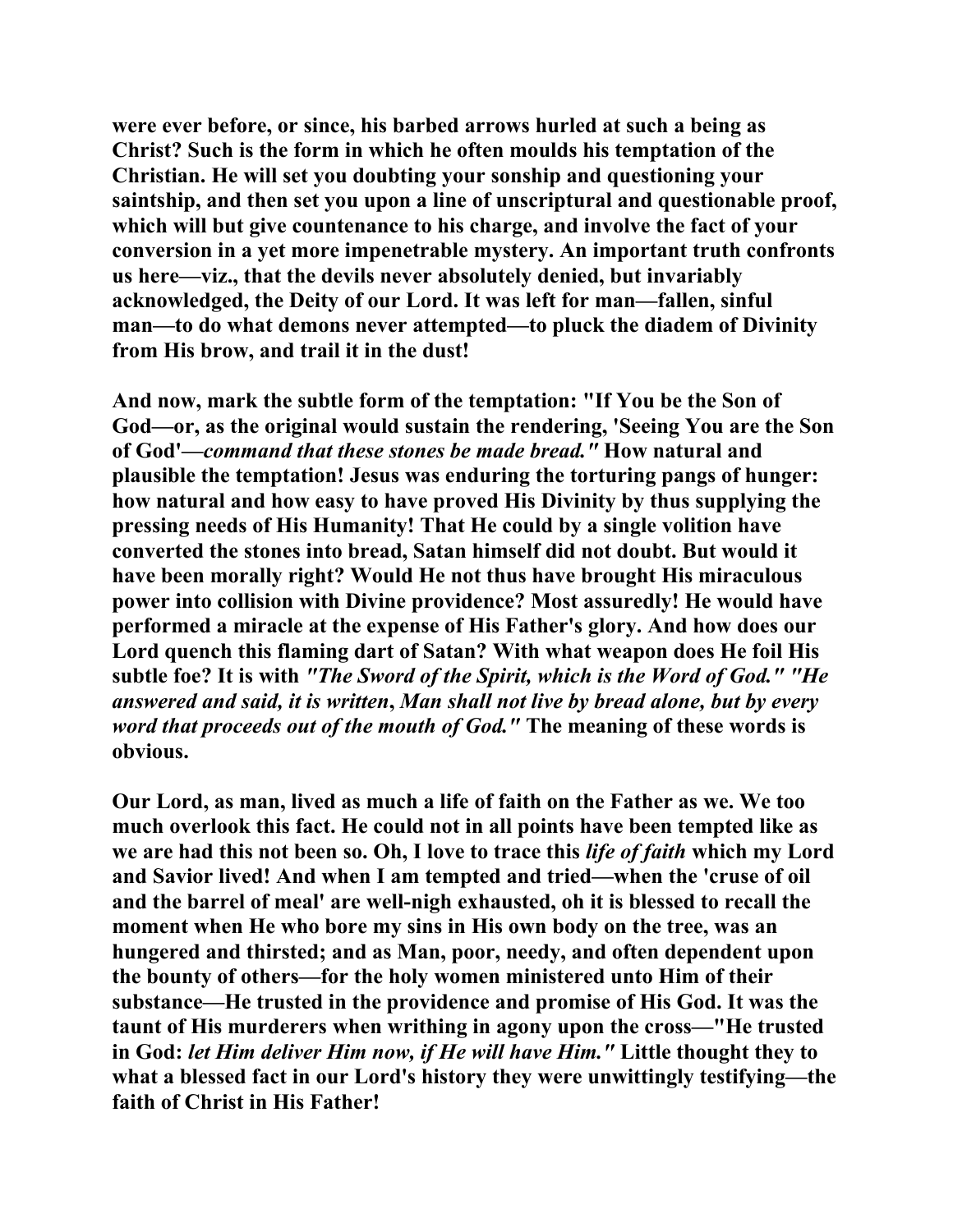**To this particular assault of Satan the Christian is constantly exposed. We have remarked upon Satan's wisdom and sagacity in moulding his temptations to the circumstances of the tempted. In nothing, perhaps, is this more apparent than in availing himself of times of difficulty and need to inject distrust of the Divine power and goodness. To the Christian in temporal embarrassment he will suggest a worldly mode of relief, compromising the simplicity of his faith and dishonoring the faithfulness of his Lord. "Command these stones that they be made bread." To a man in deep and pressing poverty—a true Christian or a worldling—he will insinuate some scheme of obtaining money of doubtful expediency—the gambling-table, the turf, the stock-exchange, or some other speculative mode equally dishonest and dishonorable;—so tempting the bait and so skilful the angling, as effectually to attract and fatally to ensnare the soul not conversant with, or suspicious of, his devices. It is but the old policy a thousand times over— "Command these stones that they be made bread." Oh, let us** *'resist* **the Devil, that he may flee from us!' But, beloved, has your Heavenly Father ever given you reason to distrust His providence, to doubt His love? You have often felt the pressure of need; it may be, the gnawings of hunger, the weight of trouble—has He not as often appeared for your relief? The temptation, perhaps, has been to set you upon debating the fact of your Divine sonship, and consequently to distrust your Divine Father; and thus doubting your filial relation to God, and calling in question the reality of your conversion to Christ, you have equally doubted God's paternal care of you. Satan, well knowing that he has shorn the locks of your strength, has lessened your moral power, and weakened the only and all-powerful motive to a loving, childlike reliance upon the providential care of your Heavenly Father, thus setting you upon the vain, God-dishonoring task of satisfying the gnawings of hunger by converting stones into bread!** 

**But how are you to resist the temptation and foil the tempter? With the weapon wielded by your Lord—"The Sword of the Spirit, which is the Word of God." "But He answered and said, it is written, Man shall not live by bread alone, but by every word that proceeds out of the mouth of God." It is an interesting fact that the only** *offensive* **part of the Christian armor is the "Sword of the Spirit"—all other parts of the panoply are** *defensive.* **With this we are to oppose, and with this vanquish, our foe. Faith grasping the weapon—"It is written"—renders the soul invulnerable to the most flaming darts, and the weakest combatant invincible to the most subtle foe. We have nought to lean upon but the naked Word of God—nor want we more. Our**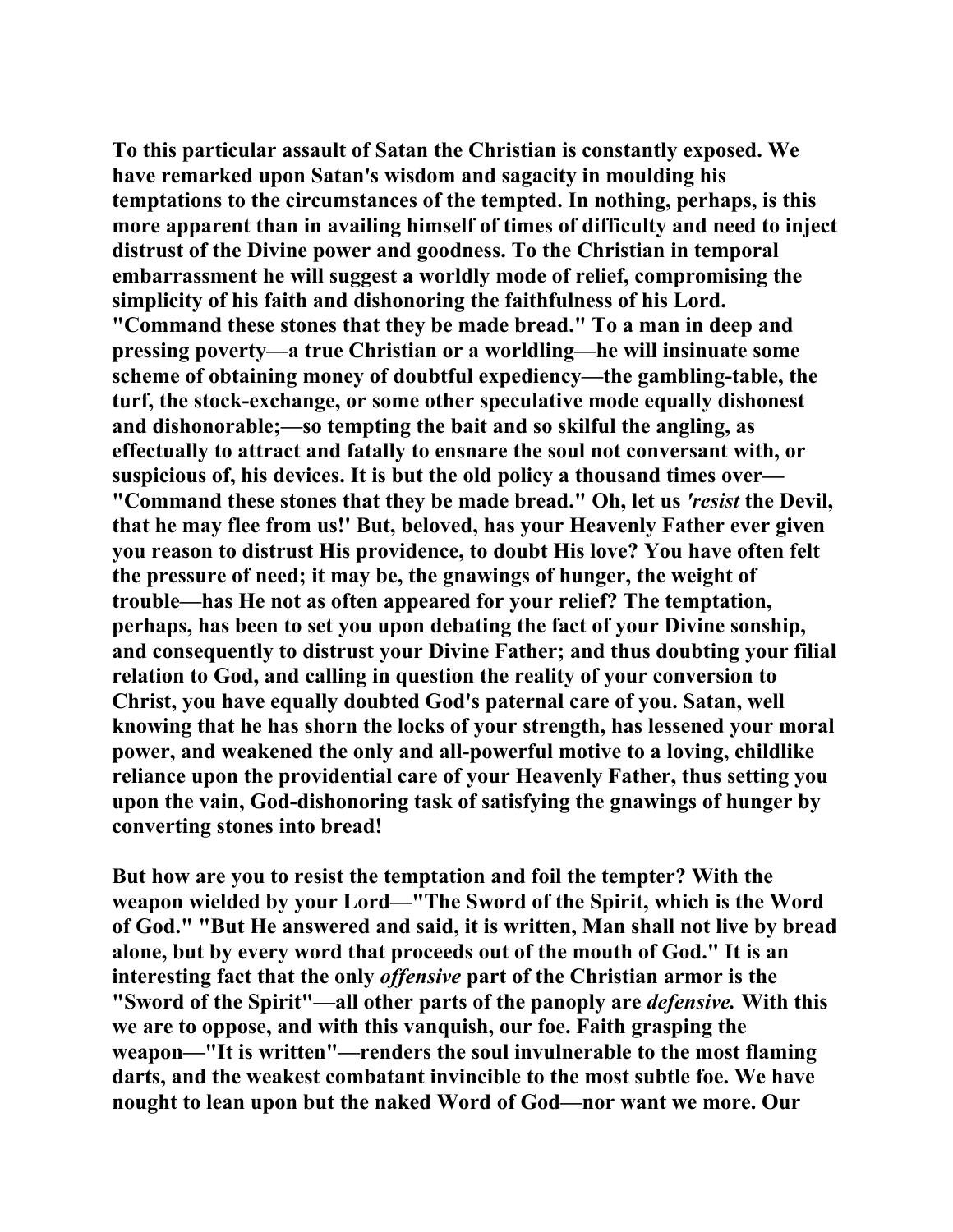**blessed Lord summoned no angels to His rescue, neither did He draw upon the infinite resources of His Godhead—both He might have done. But, to teach His saints in all ages, and under all temptations, that by** *the Word of God alone* **they were to conquer, He met and repulsed every assault of Satan by the words, "It is written." Are we tempted to distrust the providence of God in a time of pressing need? Prompted by atheistical unbelief, are we resorting to unscriptural and unlawful means—commanding the stones that they be made bread? Oh, let us pause in our folly and sin, and fix the eye upon those Divine, magic words—"It is written." Dwell upon them for a moment. Are you in trouble? It is written—"Call upon Me in the day of trouble, and I will deliver you." Are you in want? It is written—"My God shall supply all your need according to His riches in glory by Christ Jesus." Are we cast down with overwhelming care? It is written—"Be careful for nothing, but by prayer and supplication with thanksgiving, make known your requests unto God." Are you painfully conscious of the power of indwelling sin? It is written—"Sin shall not have dominion over you." Are you assailed by the ungodly world? It is written—"In this world you shall have tribulation, but be of good cheer, I have overcome the world." Measuring the faithfulness of God by the inconstancy of man, are you tempted to believe that the Divine faithfulness and power and love of God will finally fail you? It is written—"Let your conversation be without covetousness; and be content with such things as you have; for He has said, I will never leave you, nor forsake you. So that we may boldly say, The Lord is my Helper, and I will not fear what man shall do unto me." Are your sins many and as scarlet: your sense of guilt heavier than you can bear? It is written—"The blood of Jesus Christ, His Son, cleanses us from all sin!" In a word—Are you in pressing need—wanting bread, pinched with hunger? It is written—"He shall dwell on high: his place of defence shall be the munitions of rock: bread shall be given him; his water shall be sure." Enough! It is written—"Heaven and earth shall pass away, but My words shall not pass away." But, oh infinitely beyond the wants of the body are the needs of the soul! It is written—"Man doth not live by bread alone, but by every word that proceeds out of the mouth of God doth man live."** *This* **is the bread by which we really live—Christ Jesus, the bread of life. "I am the bread of life" Oh, you who are striving and toiling for the bread that perishes, remember the words of God—"Man doth not live by bread alone."** *This* **is not your life—this not your true bread. The body will resolve itself into its original element, and "earth to earth, ashes to ashes, dust to dust," will be its final condition; but the soul, immortal as its Sire, will live on through the endless cycles of eternity. For this, our present and future state, God has provided by the gift of His beloved Son—the bread that comes down from**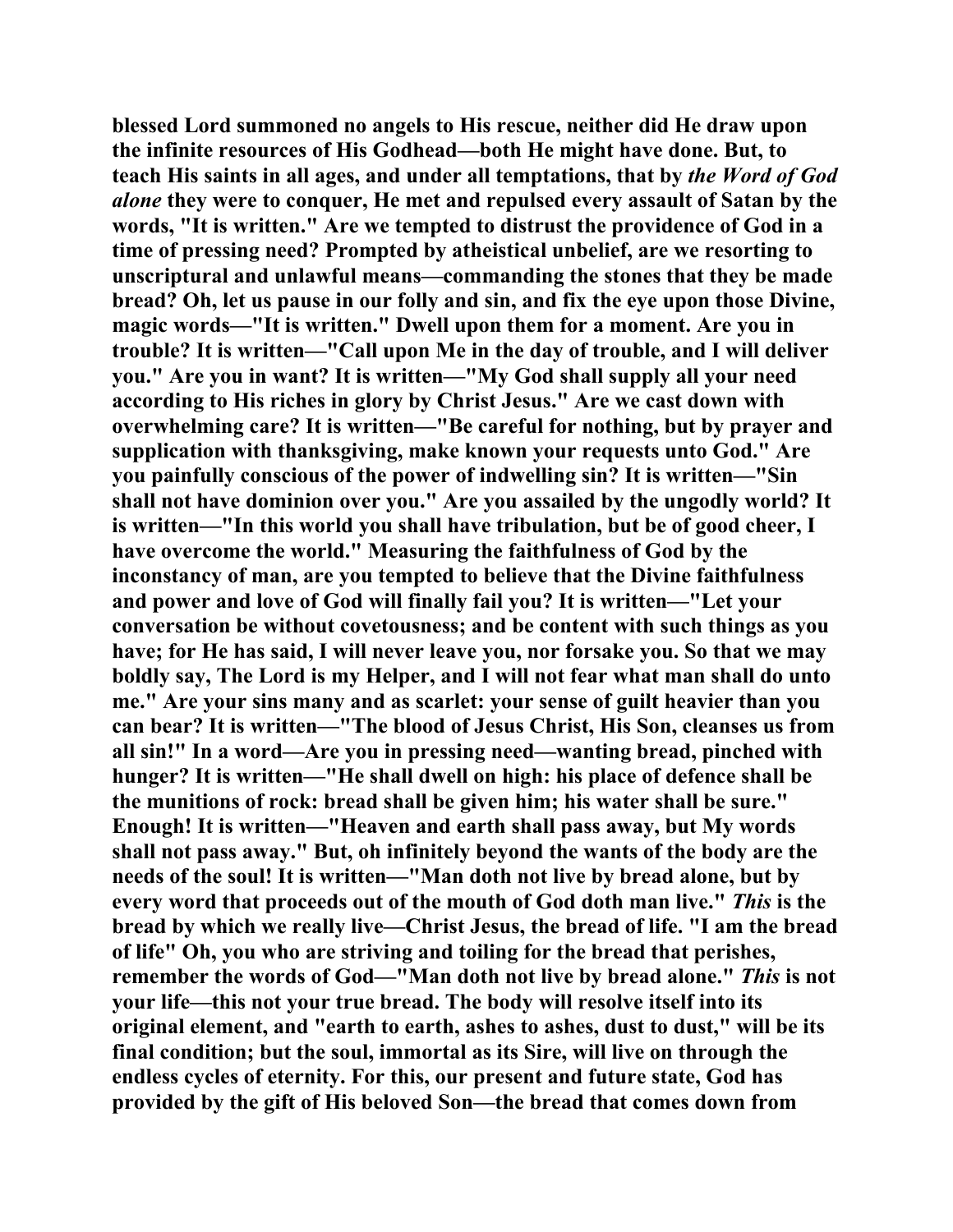**heaven, which gives life to the world. By this bread alone you really live! The soul has needs that God only can meet—hunger that Christ alone can supply—yearnings that eternity alone can compass. Oh, starve not your soul for the body—rob not your higher, nobler, and more enduring nature to meet the appetites and demands of a nature fleeting, transient, and perishing, and**  which soon will perish! It is written—"What will it profit a man if he gain the **whole world and lose his own soul?" Oh, feed not your soul on ashes; turn from the husks of worldly wealth, carnal delight, human ambition, political place and power,—and heed the wants, and respond to the claims, and satisfy the yearnings and aspirations of the soul—destined to live in Heaven or Hell**  *for ever!* **"Man doth not live by bread alone, but by every word that proceeds out of the mouth of God doth man live." Bend your ear to His gracious but most solemn words—"Verily, verily, I say unto you, Except you eat the flesh of the Son of Man and drink His blood, you have no life in you. Whoso eats My flesh and drinks My blood has eternal life; and I will raise him up at the last day." Lord! evermore give me this bread.** 

**"Bread of Heaven! on Thee I feed, For Your flesh is meat indeed! Evermore my soul be fed With this true and living Bread! Day by day with strength supplied Through the life of Him who died.** 

**"Vine of Heaven! Your blood supplies This vast cup of sacrifice. 'Tis Thy wounds my healing give; To Thy cross I look and live. Thou my life! oh let me be Rooted, grafted, built on Thee!"** 

#### **3. CHRIST AND THE CHRISTIAN TEMPTED TO SELF-DESTRUCTION.**

**"Then the devil took Him up into the holy city, and set Him on a pinnacle of the temple, and said unto Him, If You be the Son of God, cast down; for it is written, He shall give His angels charge concerning You; and in their hands they shall bear You up, lest at any time You dash Your foot against a stone. Jesus said unto him, It is written again, You shall not tempt the Lord your God."—Matt. 4:5-7**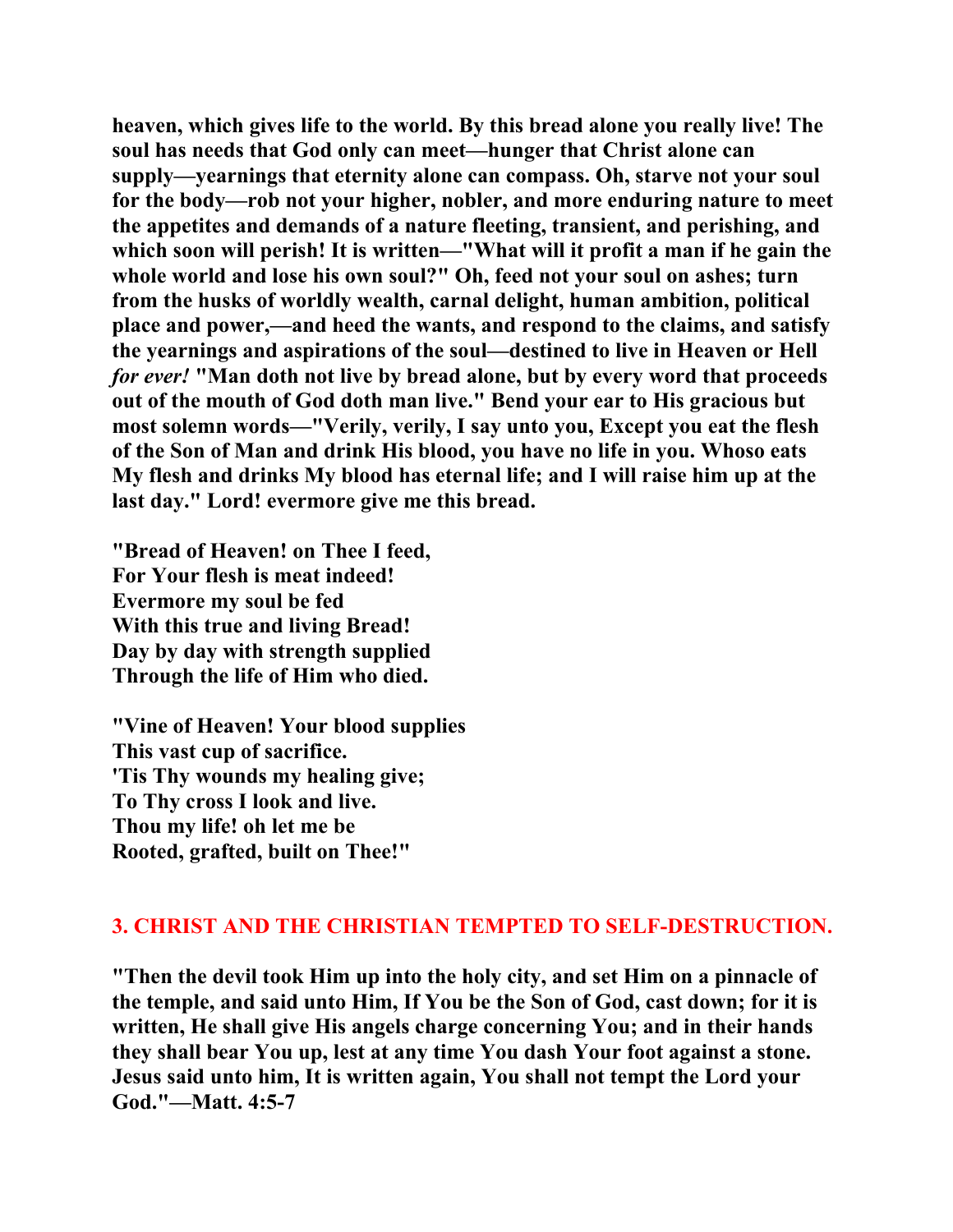**This, doubtless, was the most crucial of our dear Lord's temptations. The imagination can scarcely picture to itself an assault more revolting to the feelings of Christ, or a temptation of the Christian more dishonoring to God, than this solicitation of the Devil to the impious act of—***self-destruction!* **Life is a precious, solemn, and responsible thing. The love of life, or, the law of selfpreservation, is a divinely-implanted principle of our nature. It is not only an instinct common to the animal creation, but it constitutes one of the noblest and holiest canons of humanity.** *"You shall love your neighbor as yourself,"* **defines this divine law of proper self-love, which is none other than the natural law of self-preservation God has most wisely and beneficently instituted. We are fallen and depraved; and it is not the least evidence and result of our sinfulness the low estimate men in general form of the value, necessity, and preciousness of** *life.* **We "thank God for our creation;" but, in many instances, the very beings from whose lips the heartless acknowledgment has breathed regard life, and sport with life, and waste life, as though there were not attached to it a reality, responsibility, and an account of the most vital, solemn, and tremendous nature!** 

**Far different was the case with our Lord, Himself essential Life, and the Fountain and Giver of life to all sentient beings. Possessing a Life—as the Savior of the race—which was to redeem countless millions, can we imagine a temptation of the Devil from which His whole being would more wholly and indignantly recoil, than that couched in the words of the tempter, as, standing upon the pinnacle of the Temple, he exclaimed—"Cast Yourself down"? To have brought his battery thus to bear upon the very life of Christ—to prompt Him to fling from Him, by a self-destroying hand, that life upon which hung interests more precious, solemn, and deathless than countless worlds, was a master-stroke of the arch-foe of God and man. True, that life was to pass away—that life was to be sacrificed—but under other and far different circumstances, and by a will and a hand other than His own. That life received of His Father—"For as the Father has life in Himself, so has He given to the Son to have life in Himself"—was to be offered on the cross as a sacrifice and atonement to the moral government of God for the sins of His elect Church. But, neither the fullness of time or the crucial mode of selfsacrifice of His life had yet come; and Satan's attempt to anticipate it was one of the fiercest darts selected from his quiver.** 

**It is instructing to remark that the first temptation presented to our Lord was to** *distrust* **Divine providence; the second was to** *presume* **upon it. And thus**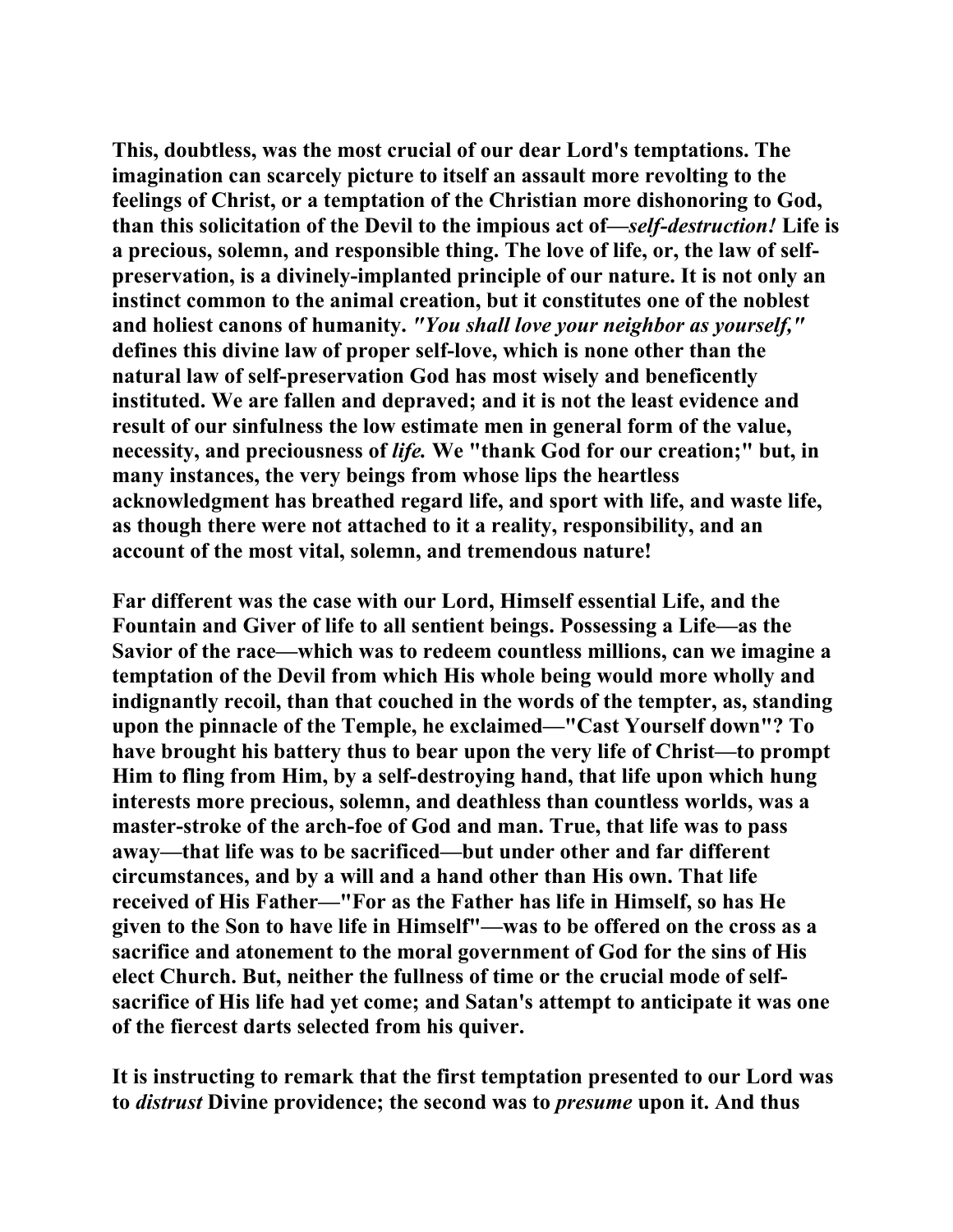**these two extremes—***distrust* **and** *presumption***—are frequently weapons by**  which Satan assails the children of God—the one, the weapon of *despair*; the **other, the weapon of** *unlawfulness.* **The subject of the present chapter is peculiarly difficult and painful, unfolding a most trying temptation of Satan often presented to the Christian, and not infrequently with success; but, difficult and painful as it is, its discussion is necessary, and, in some instances, with the Divine blessing, may be found timely and profitable. As we are considering the temptations of Christ and those of the Christian in some of their essential features as identical, let us glance at two or three of the particulars of the present one. The** *scene* **of this temptation of Christ is suggestive: "Then the Devil takes Him up into the Holy City,** *and set Him upon a pinnacle of the Temple."* **We are left to conjecture by what influence the Devil thus transported the Son of God; but we are not equally left in ignorance as to the power which the Devil is sometimes permitted to exert over the objects of God's love and care.** 

**There is no place and no occasion in the Christian life which may not become the theatre of Satan's assaults. On the last occasion he presented his temptation to Christ in the depth of the lone and far-off wilderness, with no human sound to break its profound solitude. But here his tactics are changed. The scene of his temptation is not the solitude of the desert,** *but the pinnacle of the Temple.* **Be the scene of temptation the privacy of the chamber or the publicity of the city, Satan is equally at home in plying his wily arts and in accomplishing his dark designs. No place is too hallowed! The Holy City—the sacred Temple—are often his most favourite and successful places of attack. The pinnacle of the Temple, in its sacred and sublime elevation, is a chosen position of the tempter, but a dangerous one for the Christian; for the greater the height, the more conspicuous and tremendous the fall! It is here we need the most strength and the most sleepless vigilance. Young Christians—not to speak of more advanced believers—are often ambitious of a high position in the world and in the Church. We naturally love to climb. Seeking great things for ourselves, place and power, wealth and distinction, are pleasant and attractive objects with which Satan loves to bait his hook. They tempt us to mount, little thinking that Satan is aiding our ascent, more desirous even than we ourselves are of reaching such an altitude as will render our downfall more easy and more dire. There are but few Christians who can bear the exaltation to which our common humanity so ardently aspires. The head turns giddy, reason is unhinged, and we become self-inflated; and from our sublime elevation—the pinnacle on which we stand, "the observed of all observers," we may fall, the depth of which can only be measured by the elevation from**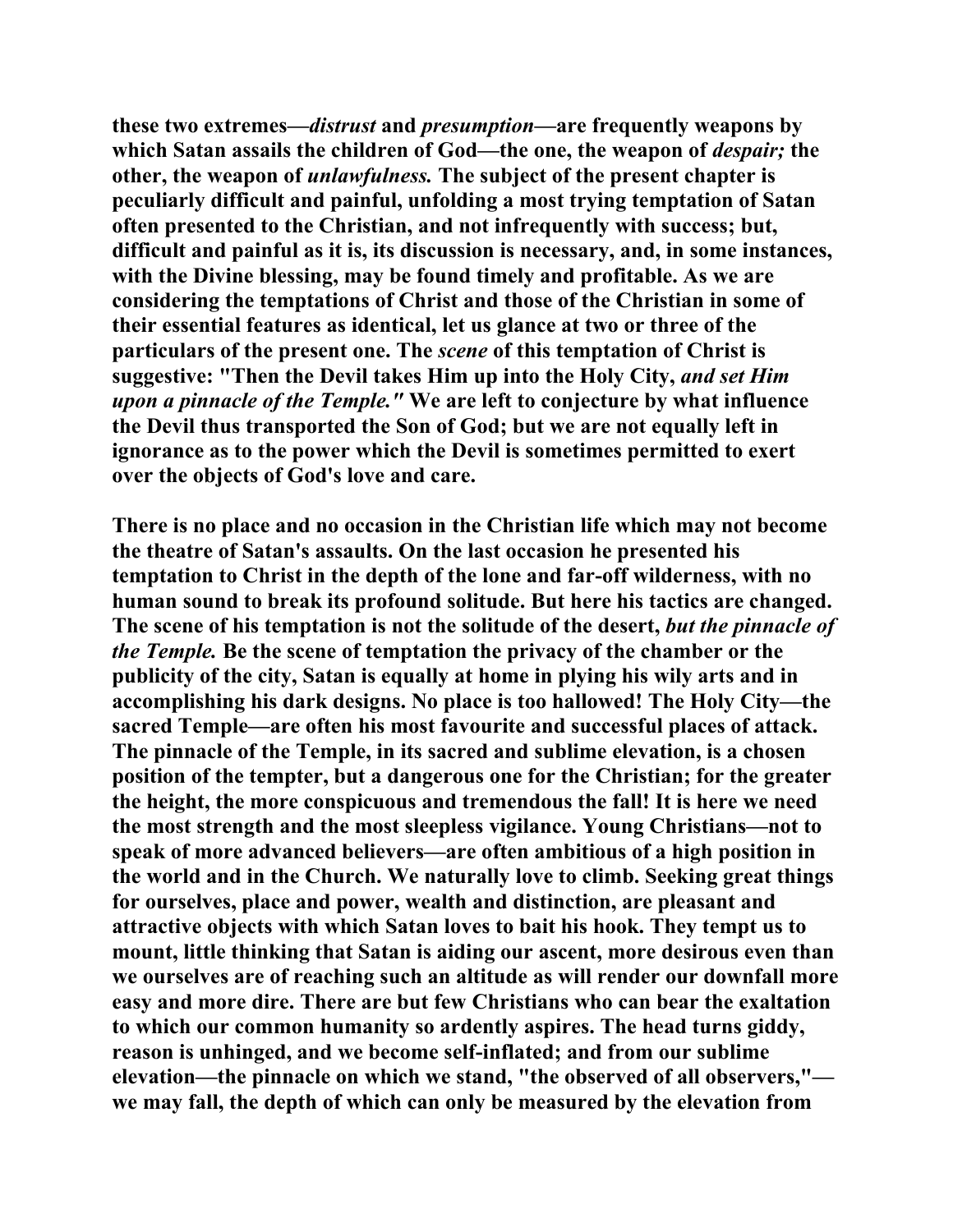**which we were plunged. "Seek you great things for yourself? Seek them not." Keep on lowly ground; the humble only are safe. "He that is down need fear no fall."** 

**It is one thing for God to place us upon a pinnacle of the Temple, it is quite another thing for Satan! Is it a fact, my reader, that your elevation in the Christian Church has proved promotive of your spiritual and personal religion? Is sin more abominable—self more loathed—holiness more thirsted for—the world more scorned—the power of the world to come more absorbing—and Christ more admired and precious? Alas! it may be far otherwise. For elevation to dignity and power is a trying position for a man of God. Few can pass through the fiery ordeal and remain unscathed. In the same proportion to the pinnacle elevation of the Christian, the foundation becomes more flimsy, the standing more insecure, and the drop more certain and more fatal.** 

**"Line o'er line, Terrace o'er terrace, nearer still and nearer To the blue heavens"—** 

**rises the uplifted and inflated soul, until from the pinnacle of its dizzy altitude it topples to the earth; and great is the fall thereof! A thousand times, O Lord, would I rather be a doorkeeper in Your house than stand upon its most towering pinnacle.** 

**Once more the Divine Sonship of our Lord is assailed: "If You be the Son of God," or, as it is in the Greek, "Seeing You are the Son of God." We repeat the fact that demons never denied the Godhead of Christ, but invariably and unhesitatingly acknowledged it, and did it homage. It was left for man, in his depravity and arrogance, to ignore and scorn a doctrine which the devils believed, and at which they trembled! In this particular the temptation of Christ and that of the Christian are remarkably coincident. Satan's first great step in promoting his dark design is to call our personal Christianity in question. He will set us upon the task of debating our Divine adoption, and consequently denying our sonship. He will engender doubts respecting the reality of our conversion, and suggest to the mind that all our past religious experience has been but a delusion, our Christian profession hypocrisy, and that with all our shining gifts, zealous service, and prominent position in the Church of God we have in reality no part or lot in the matter. And the moment he has succeeded in foisting upon us the idea of self-deception, he has**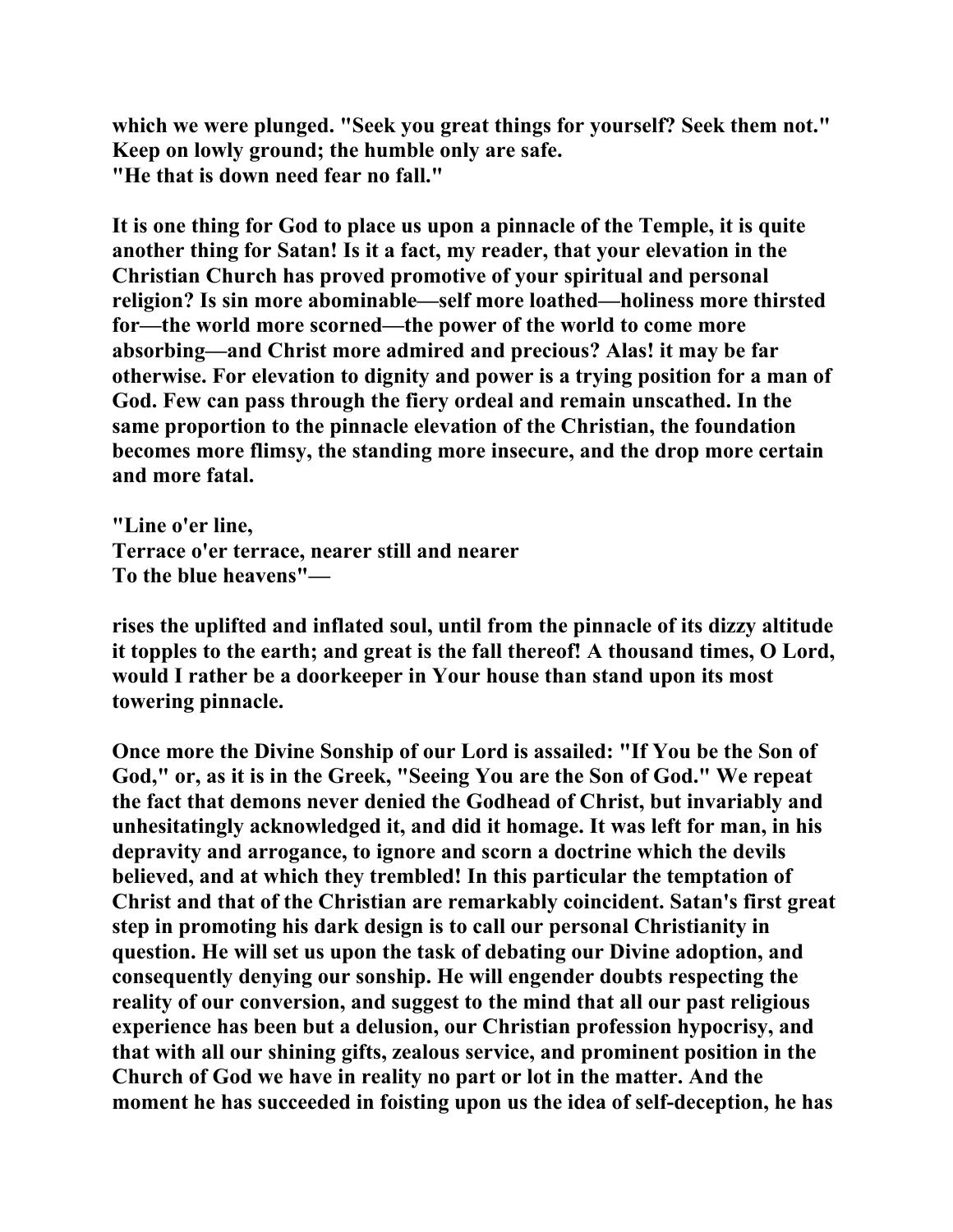**opened an easy avenue to the temptation of self-destruction! Oh, heed not, believer, the suicidal voice of this Evil One! Were you really self-deceived and deceiving—were you still in an unconverted and unrenewed state, would he, think you, set you upon the work of doubting your spiritual state—of questioning the genuineness of your conversion? Would it not rather be his policy to rock the cradle of your false hope, and ply you with yet deeper draughts of the narcotic which had so long promoted your profound and fatal insensibility—thus fostering the belief that you were saved, well knowing that you were lost? If Satan was compelled by the force of a conviction he could not resist to acknowledge the Divine Sonship of Christ, his device, on the other hand, is to throw a doubt upon ours, and thus, by admitting the one and denying the other, he aims to accomplish his subtle and hellish purposes.** 

**"Cast Yourself down from hence." Such was the temptation presented by the Devil to our Lord—the temptation to** *lay violent hands upon His own life!*  **What must have been the horror—what the profound sense of the tempter's satanic malignity and arrogance—awakened in Christ's mind by the bare suggestion of** *self-destruction!* **His holy soul must have shuddered at the very thought! By suicidal hands to rid Himself of a life given to Him of His Father—a life upon the existence and the eventual sacrifice of which the lives of countless myriads of the race hung, must have been a crime, the blackness and enormity of whose guilt could only have been measured by His own infinite and holy mind.** 

**It was no little aggravation of this temptation to self-destruction that it should have been suggested as** *presuming* **upon the Divine care. "For it is written, He shall give His angels charge concerning You: and in their hands they shall bear You up, lest at any time You dash Your foot against a stone." Here was the appalling act of** *self-destruction* **suggested, strengthened, and encouraged by a presumed reliance upon the promise and power of God to frustrate or prevent it—God thus made a party to one of the saddest and most unnatural afflictions to which humanity can be subjected. How fluently—though always to pervert it—can Satan quote the Word of God! It is not always safe to follow Scripture as quoted by the mouth of bad men. Neither is it more safe to be influenced in our actions by vague Scriptural texts and impressions conceived by our own mind, and yielded to by our own treacherous hearts.** 

**But this temptation to** *self-murder* **is common to God's people; and in this we trace a striking identity of Christ's temptation and the Christian's; and so unseals another spring of sympathy flowing from the union of the Lord's**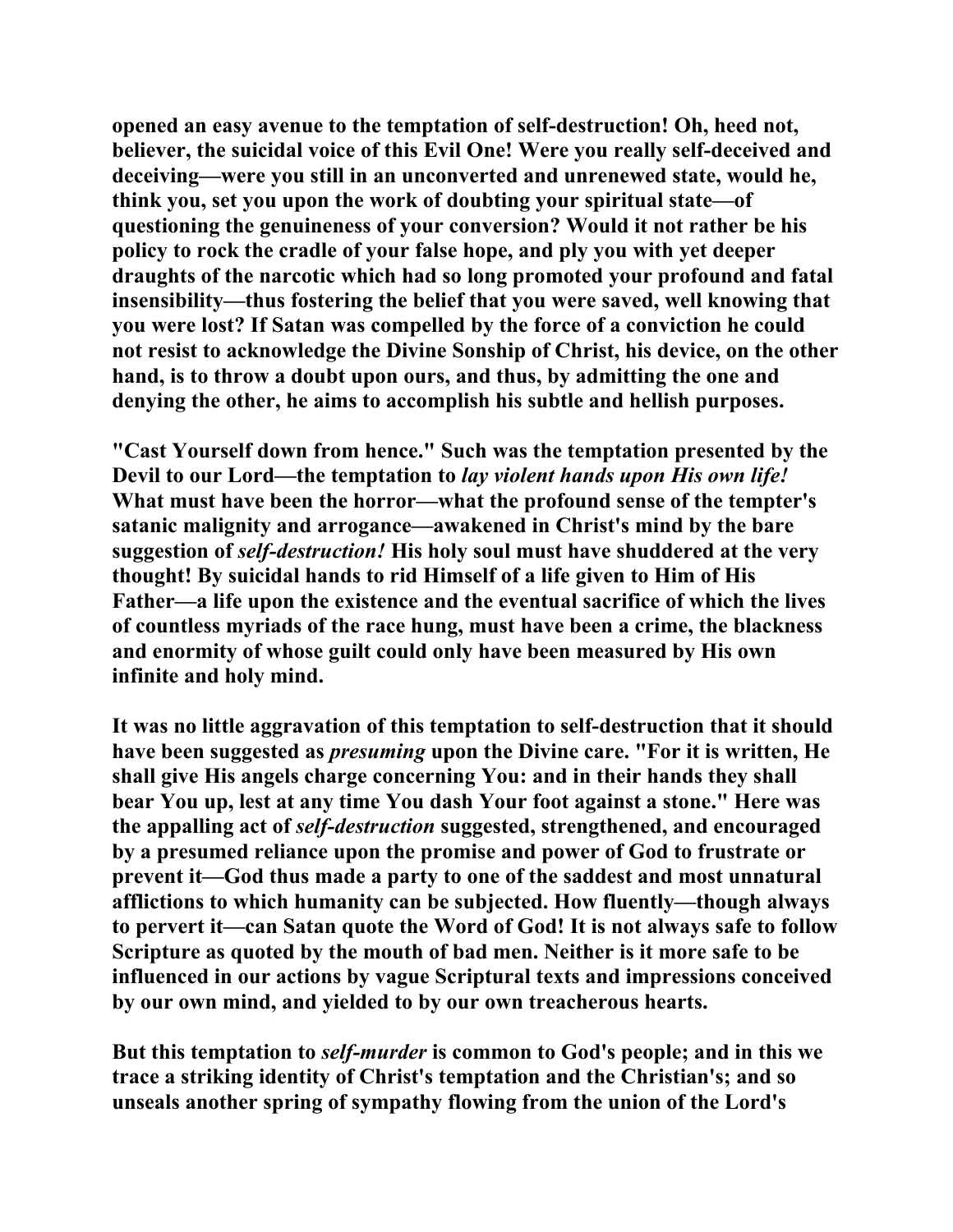**tempted ones with their tempted Lord Himself. "Cast yourself down—destroy yourself—ease you of your pain of body—get rid of your despondency of mind—your spiritual doubts and fears—your trouble, responsibility, and wants." Such is the temptation and such the reasoning by which many Christians are assailed. That there should exist the fact that in some instances the temptation has proved but too successful, is one of those dark events in the providence of God the mystery of which will all be explained in another and brighter world, when what we know not now we shall know then, and all to the eternal glory of His great Name. Such a calamity—assuming the case to be that of a child of God—is not without its peculiar alleviation and instruction. It is a truth which no reasoning can controvert, that the life thus selfsacrificed touches not upon the spiritual life that is hid with Christ in God. And, moreover, that as no Christian under the control of reason, and possessing a healthy mind, and walking in the light of the Lord, would thus voluntarily and rashly anticipate death in one of its most repulsive and appalling forms, the inference is logically and philosophically sound, as it is Scripturally and consistently true, that as no moral responsibility attaches to the act, the spiritual and eternal state of the soul remains undisturbed, and the soul is safe. The ascent to heaven was, indeed, like Elijah's, with a "whirlwind and in a chariot of fire;" but, like Solomon's chariot, it was "paved with love;" and thus proves Christ's permitted mode of conveying to Himself the soul redeemed with His own most precious blood. A mystery, dark and inscrutable, envelops the appalling event: why God should permit a child of the light to pass into eternity under a cloud so dark and by a mode so awful, is a problem of His moral government the solution of which must alone be found in that infinite wisdom that can make no mistake, in that perfect righteousness that cannot be unjust, and that Divine love that knows no change. "It is the glory of God to conceal a thing." "Verily You are a God that hides Yourself." "Shall not the Judge of all the earth do right?" Is this, my reader, the dark sorrow that bows you to the earth? "Be still and now that I am God," is the Divine voice to which now you must bend your ear. No comfort will accrue from an attempt to trace the cause of an event so awful, or to find a clue to a mystery so solemn and profound. "Thy will be done!" must be the calm, patient, and submissive language of your soul. In this holy quietness and confidence your repose and strength will be found.** 

**The class of pious individuals to whom this temptation is presented is a large and a touching one. The suicidal propensities of a mind passing through a partial eclipse are often powerful and irresistible. Hundreds of God's people thus tempted through physical suffering, mental despondency, and religious**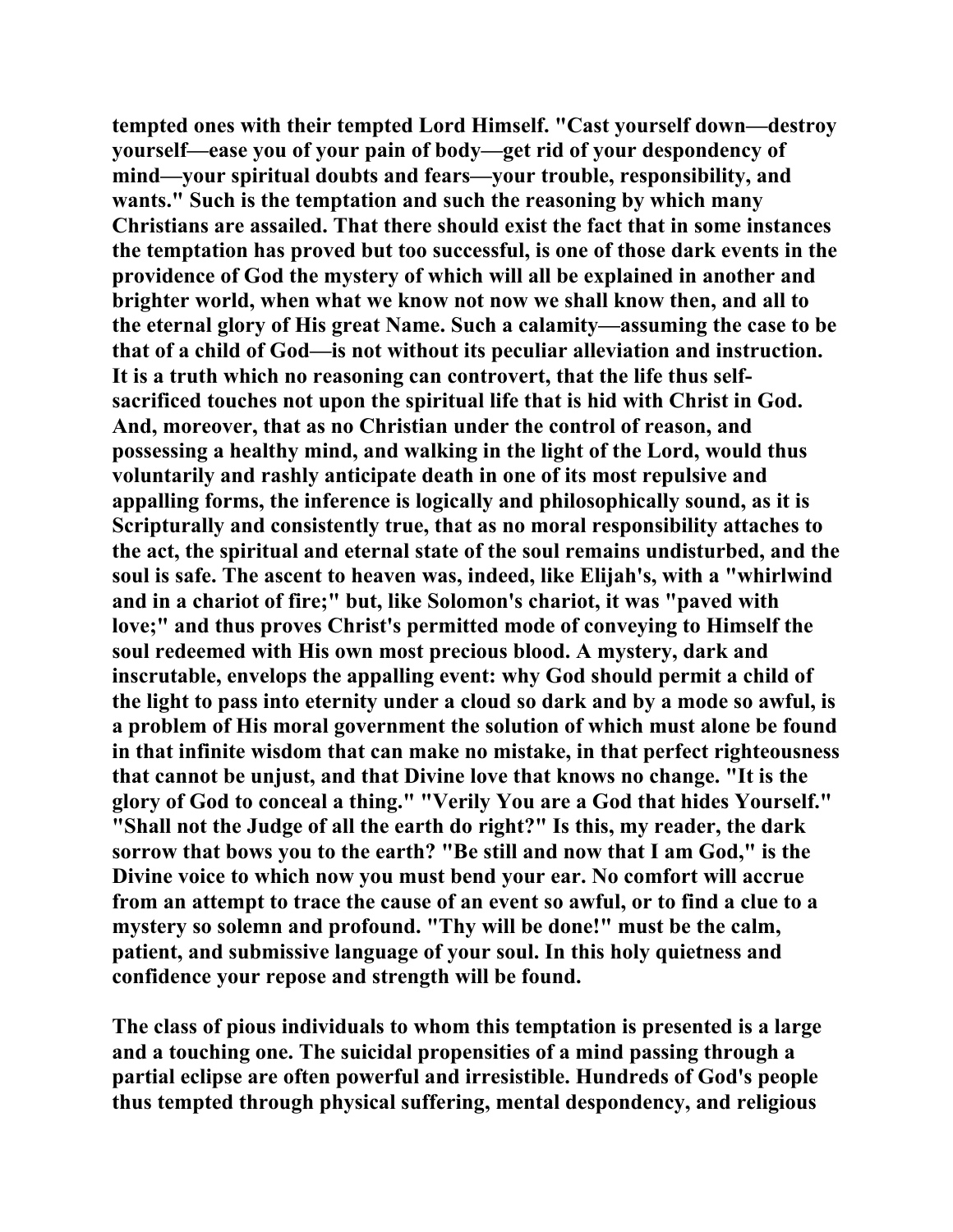**melancholy, are patent to all whose especial and benevolent mission calls them to minister to a mind diseased. The temptation by which our Lord was assailed is reproduced in the persons and experience of many of His saints— "Cast yourself down from hence." Shall we attempt a portrait of your case, my reader? It is, perhaps,** *physical.* **Disease has taken a strong hold upon your system; the body is tortured with suffering, the nerves quiver with agony sleep is a stranger to your pillow—and, "Cast yourself down from hence," is the horrible impulse that haunts you. Or your case is** *mental.* **Trouble and anxiety, embarrassment and want, bow your spirit to the dust—"Cast yourself down from hence," whispers the wily serpent in your ear. Or, your despondency is** *spiritual.* **Assailed by doubts and fears touching the state of your soul, you begin to question the reality of your conversion; and, thinking that your soul is lost, the tempter suggests an easy but a terrible solution of all your religious difficulties—"Cast yourself down from hence: He has given His angels charge over you."** 

**But, my reader, listen to reason—listen to conscience—listen to God! "Do yourself no harm," is the tender, imploring voice of each. Christ the tempted One—assailed by this very tempter and by this very temptation, and who by the Word of God resisted and overcame—is all-sufficient in His love and power, grace and intercession for you; and looking to Him will assuredly give you the victory. "I have prayed for you that your faith fail not," were the words addressed to one—and now equally addressed to you—whose grace, like yours, was sifted as wheat, and whose faith, like yours, was tried as by fire. "He that overcomes will I make a pillar in the temple of my God, and he shall go no more out: and I will write upon him the Name of my God, and the name of the city of my God, which is new Jerusalem, which comes down from my God: and I will write upon him my new Name." "Be you faithful unto death, and I will give you a crown of life." "Why are you cast down, O my soul? and why are you disquieted within you? Hope you in God, for I shall yet praise Him, who is the health of my countenance and my God."** 

**If, my reader, you are haunted by the dark temptation of self-destruction, sit down, and as a Christian calmly and dispassionately reason the matter with yourself. Mind and faith have not entirely abandoned you; and, with prayer for Divine help, summon these to your aid in battling with and resisting the temptation; and consider the** *grounds* **you have for closing your ear to the tempter's voice, and resisting an insinuation so base, a crime so terrific.** 

**Think, in the first place,** *what a sin* **the act would involve. Calmly and**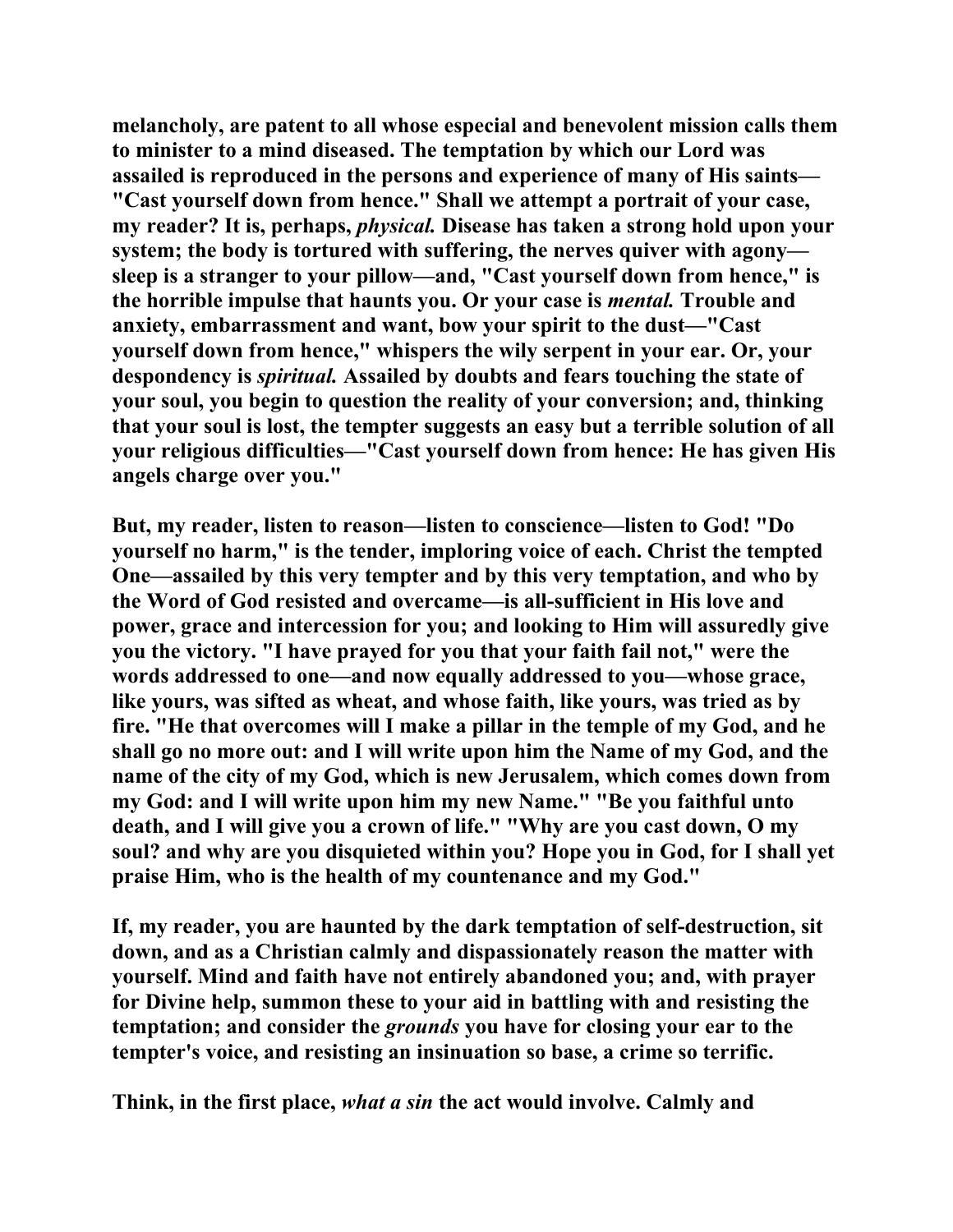**deliberately to fling away a life God has given you for your enjoyment and His glory—to cast it, as it were, in His face as a worthless thing—what language can describe the turpitude of guilt of such an act? Consider, too, the base**  *ingratitude* **to your Maker the sin would express. You have often in the sanctuary, and with audible voice, "thanked God for your creation." Equally have you reason to thank Him for its** *preservation.* **Through how many dangers, seen and unseen, from infancy to manhood,—your life has been preserved, times without number redeemed from destruction the most eminent! And now, by a deliberate and willful violation of the law of selfpreservation God has implanted in your nature, to take that life away, how base the ingratitude! how dark the crime! Reflect, too, how important and precious your life is to those whose very existence seems bound up in yours; and who, under God, depend upon your industry and toil, your influence and care, for their daily sustenance. Think of the conjugal, parental, or filial tie thus ruthlessly and painfully severed, and imagine, if you can, the terrible result! A still more powerful dissuasive grows out of the dishonor and check such an act would bring upon the religion of God—the name of Christ—the interests of the Gospel and the progress of the Christian Church. What a triumph of Satan—what a weapon for the infidel—what an argument for the ungodly! Think of the** *great things* **the Lord has done for you—the Lord that died for you on the cross, and that now intercedes for you before the throne. Resist then, oh resist, this dark temptation of the Evil One: implore strength from God—seek grace from the all-sufficiency of Christ—and invoke the aid, comfort, and power of the Holy Spirit. And at every whisper of the enemy— "Cast yourself down"—send up to God in Christ the fervent, believing, importunate prayer***—"Keep back Your servant from presumptuous sins; let them not have dominion over me."* 

**"God moves in a mysterious way His wonders to perform; He plants His footsteps in the sea, And rides upon the storm.** 

**"You fearful saints, fresh courage take; The clouds you so much dread Are big with mercy, and shall break In blessings on your head."** 

#### **4. CHRIST AND THE CHRISTIAN TEMPTED TO FALSE AND**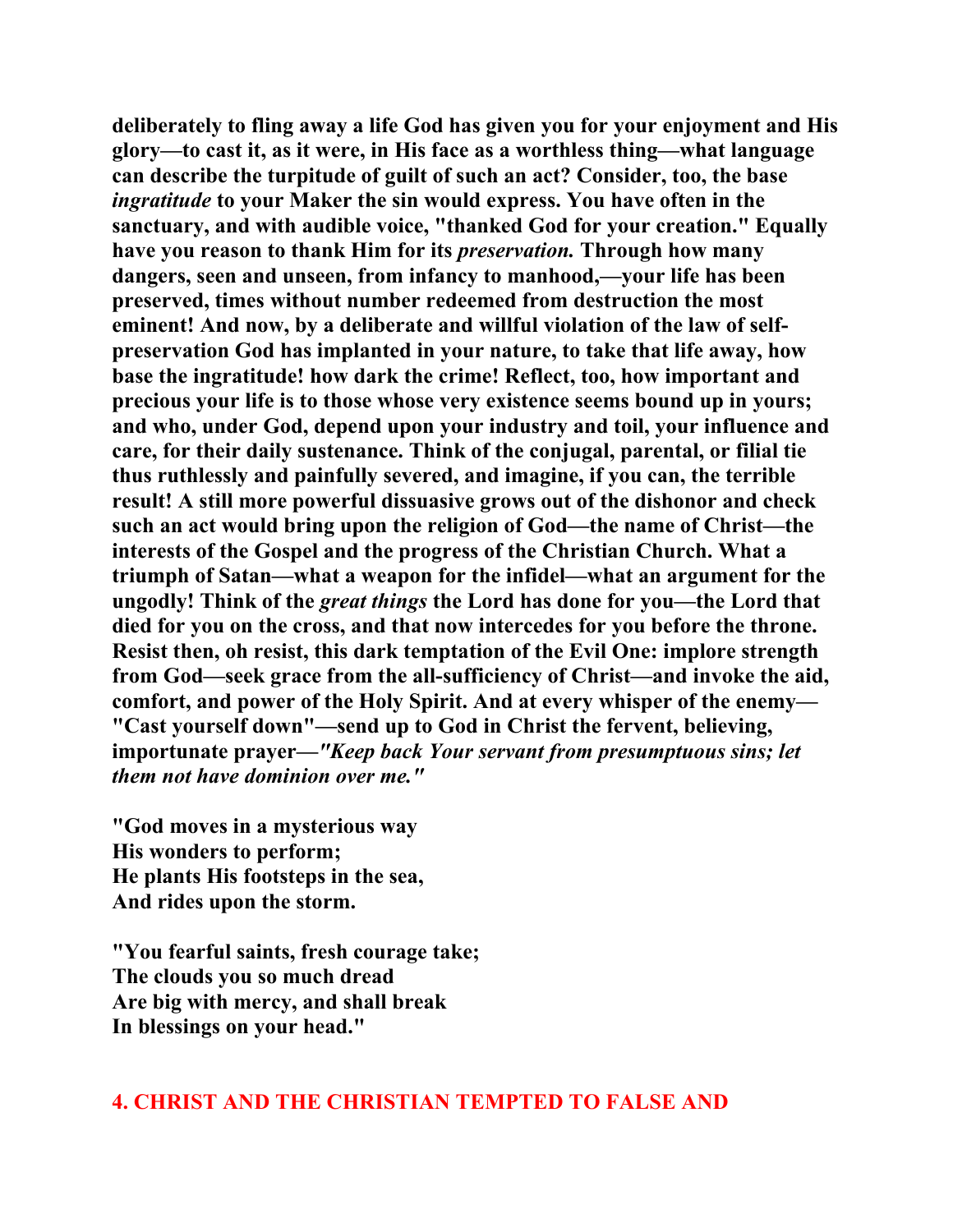## **IDOLATROUS WORSHIP.**

**"Again, the Devil takes Him up into an exceeding high mountain, and showed Him all the kingdoms of the world, and the glory of them; and said unto Him, All these things will I give You, if You wilt fall down and worship me. Then said Jesus unto him, Get you hence, Satan: for it is written, You shall worship the Lord your God, and Him only shall you serve."—Matt. 4:8-10.** 

**The most barbed and potent shaft in Satan's quiver was reserved for the last and final throw: the most arrogant and blasphemous onslaught for the closing scene of the temptation, and for the most signal discomfiture of the Tempter. The combined ingenuity of hell could not possibly have invented, or its hottest furnace have forged, a weapon more profane, venomous, and offensive—***the Son of God incited to do homage and worship to the Devil!* **"Fall down and worship me." How must His holy soul have shuddered, and His loyal feelings have recoiled, at the bare thought! The proposal was the very height of blasphemy! But turn we now from the tempted Christ to the tempted Christian.** 

**Conceding that there may exist but little, if any, danger of a reproduction in the experience of the believer of the same gross, profane, and appalling temptation, yet, transforming himself into an angel of light—as is his subtle and insidious mode—may not Satan approach us in a form so fascinating and disguised, with language so insinuating and arguments so plausible as to seduce us into a species of false and idolatrous worship, scarcely less impious, dishonoring, and offensive to God? All spurious and superstitious worship whatever its object or its mode—is an indirect acknowledgment of, and a Divine homage paid to, the authority and power of Satan. Little do those who, professing and calling themselves Christians and Protestants, reflect that in so doing, they are indirectly "sacrificing** *to devils* **and not to God." Let us direct our attention to some of those unlawful and idolatrous objects and modes of worship which are not less offensive to God than was Satan's suggestion to Christ—"Fall down and worship me."** 

**Of all the sins common to our fallen nature, God has the most signally marked that of Idolatry, or False Worship. The reason of this is obvious. Other sins may aim at some one perfection of His Being—***this* **aims at His very Being itself: it is the worst species of Atheism; for while in name it acknowledges, in worship it denies Him. It were far less a crime to assert that there is** *no* **God, than, while in theory acknowledging, in practice we ignore Him. It is more**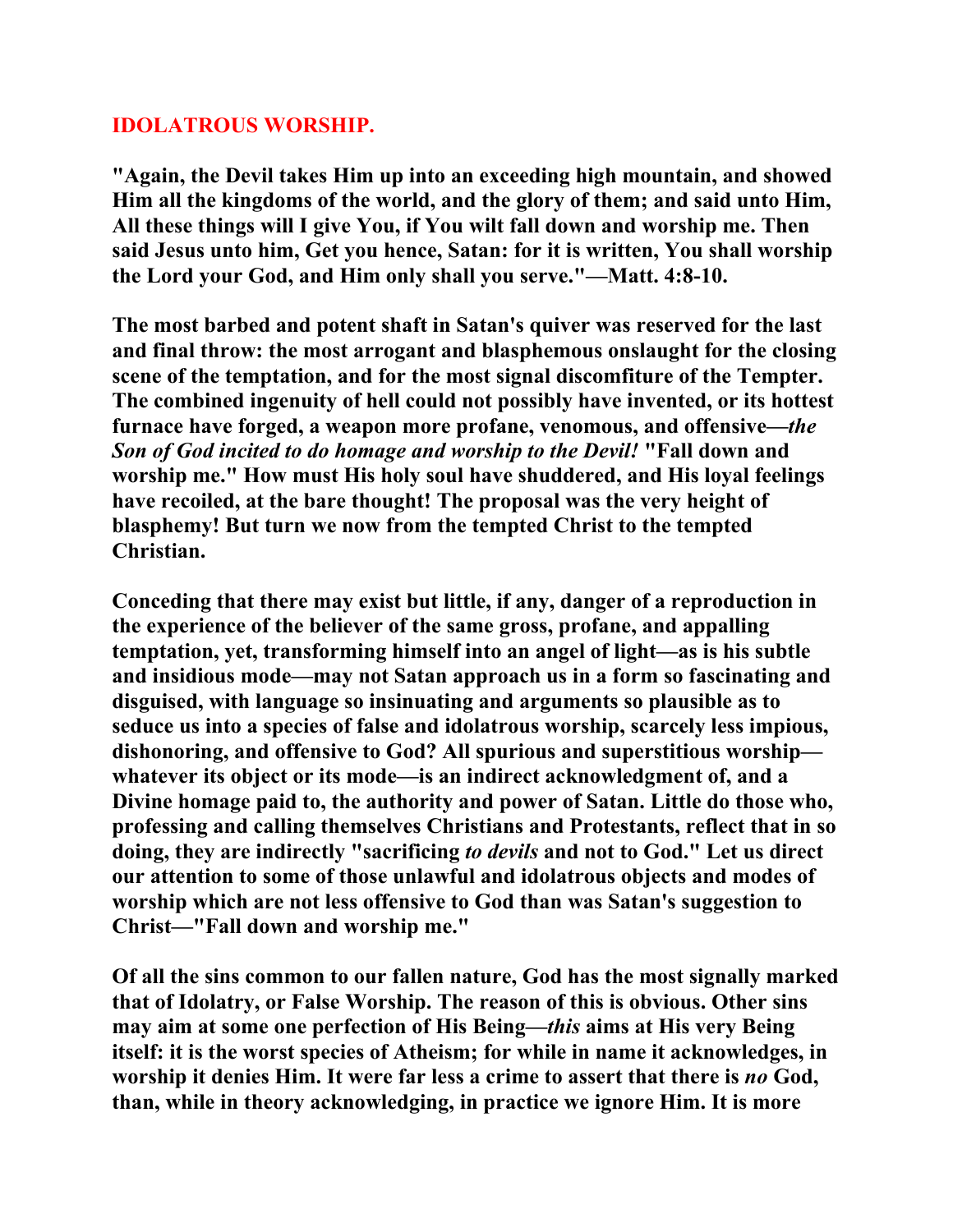**than a mere negation of His existence; it is a positive insult and dishonor done to His Great and Holy Name.** 

**Man is by nature an** *idolater.* **The Fall having diverted the mind from God, it seeks some object of worship other than God only. The renewed man is not entirely exempt from this sin. Hence the exhortation of the Apostle addressed to the early Christians, and in these last days addressed to us:** *"Little children, keep yourselves from idols," "My dearly beloved, flee from idolatry."* **Surely, it was not the gross and senseless idolatry of the heathens to which the Apostles thus refer; from this many of those saints to whom they wrote had already been delivered; but to other idols and other worship, less palpable and degrading, but not less superstitious or offensive to God. Let us specify a few.** 

**How much has Satan to do in promoting** *the idolatry of self,* **by which the Christian is so much and so severely tempted! The worship of self—or selfrighteousness—is a natural and fearful form of idolatry. It is an innate and never entirely eradicated principle of our nature, but clings to us to the very last of life. Alas! the holiest and the best of us want to be something, and to do something, when in reality we are** *nothing,* **and can** *do* **nothing. "Though I be nothing," was the noble confession of the great Apostle of the Gentiles. We walk in our religious life, for the most part, upon** *stilts***—always appearing in the eyes of others** *taller* **than we really are! If God condescends to make us of use in His service—if the Holy Spirit employs us as instruments in conversion, instruction, or comfort to souls,—or, if He adorns us with some eminent spiritual gift or grace—Satan is at one elbow suggesting to self to put in its claim to some share of praise, dividing the honor and glory with God. What is this idolatry of self but the old temptation—"Fall down and worship me"? But real greatness and true humility have ever been in alliance with entire abnegation of self. Listen to John, the forerunner of Christ—"Whose shoelatchet I am not worthy to unloose." Listen to Paul, the great Apostle—"Less than the least of all saints, sinners of whom I am chief." Transcending all examples of self-abnegation and humility, behold the Lamb of God! Who can worship at the manger of Bethlehem—who can behold the Incarnate God making Himself of no reputation, and taking upon Him the form of a servant—who can see Him stooping to bathe the disciples' feet—who can sit at His feet and hear the marvelous words as they fall from His lips, "Learn of Me, for I am meek and lowly in heart"—who can stand before the cross and gaze upon the Creator of all worlds impaled between two malefactors, Himself dying as the chief,—and not shrink into his own nothingness, bewailing that he should ever have been betrayed into the folly and the sin of burning the**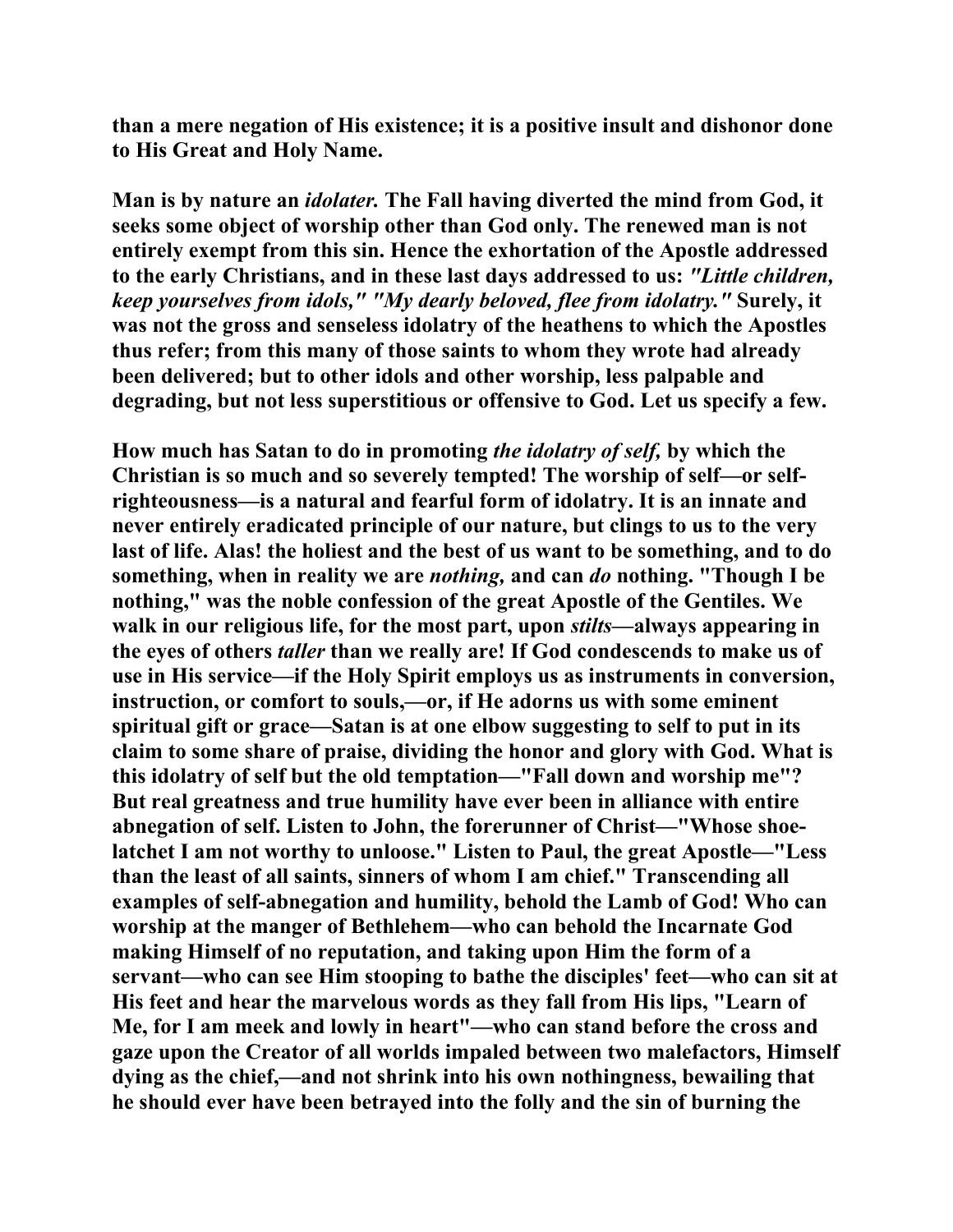**incense of idolatry before the wretched idol—self! My soul! beware of selfidolatry—the most insidious, hateful, and degrading form of idolism to which the soul can be subjected. It is but the old temptation in another and more subtle shape—the little, contemptible idol self—echoing the cursed language of Satan—***"Fall down and worship me."* **If, through any good thing wrought, you merit human approbation,** *"let another praise you, and not your own mouth; a stranger, and not your own lips."* **And when thus praised, let the reflection crimson our cheek that, did the eulogist know us as God does, or as we know ourselves, censure and not applause, condemnation and not approval, would be our just reward.** *"Let this mind be in you, which was also in Christ Jesus: who, being in the form of God, thought it not robbery to be equal with God; but made Himself of no reputation, and took upon Him the form of a servant, and was made in the likeness of men. And being found in fashion as a man, he humbled Himself, and became obedient unto death, even the death of the cross."* **Oh, that the weapon wielded by our Lord with such crushing effect may conquer and overcome this self—idolatry in us!***—"You shall worship the Lord your God, and Him only shall you serve."* 

*Human intellect* **is a popular and powerful idol, and clusters around its attractive shrine countless admiring and ardent worshippers. To the undue place and power awarded to Human Reason in matters of religious faith, must be ascribed much of the infidelity of the age. Intellect, in the creed of many, is but a synonym of Rationalism,—substituting a speculative interpretation and intellectual reception of Revelation for the teaching of the Holy Spirit, and the experience of the heart, and that reverential and devout submission of faith which God's Word demands. To this cause we trace much of the loose views of Inspiration—tampering with the Atonement and Sacrifice of Christ speculative and erroneous theories touching the final condition of the lost the eternity of future suffering, and the natural immortality of the soul dogmatically and unblushingly denied—with which, alas! the pulpit and the press are so rife. We pen not a sentence tending to narrow the province of Reason in matters of faith. On the contrary, we are prepared fully to maintain that Reason and Revelation, Science and Religion, are not divorced and antagonistic forces—as some suppose—but are—if we may be allowed the expression—***en-rapport—***in harmonious and continuous communication the one with the other; conspiring to lay their richest treasures at the feet of Revelation, and testifying, as with one voice, that God's Word is true! So far from ignoring the province and power of the intellectual faculty, we admit that Reason is the grandest gift with which man is endowed—the faculty which approximates the nearest to the Creator,—and that it is as much the**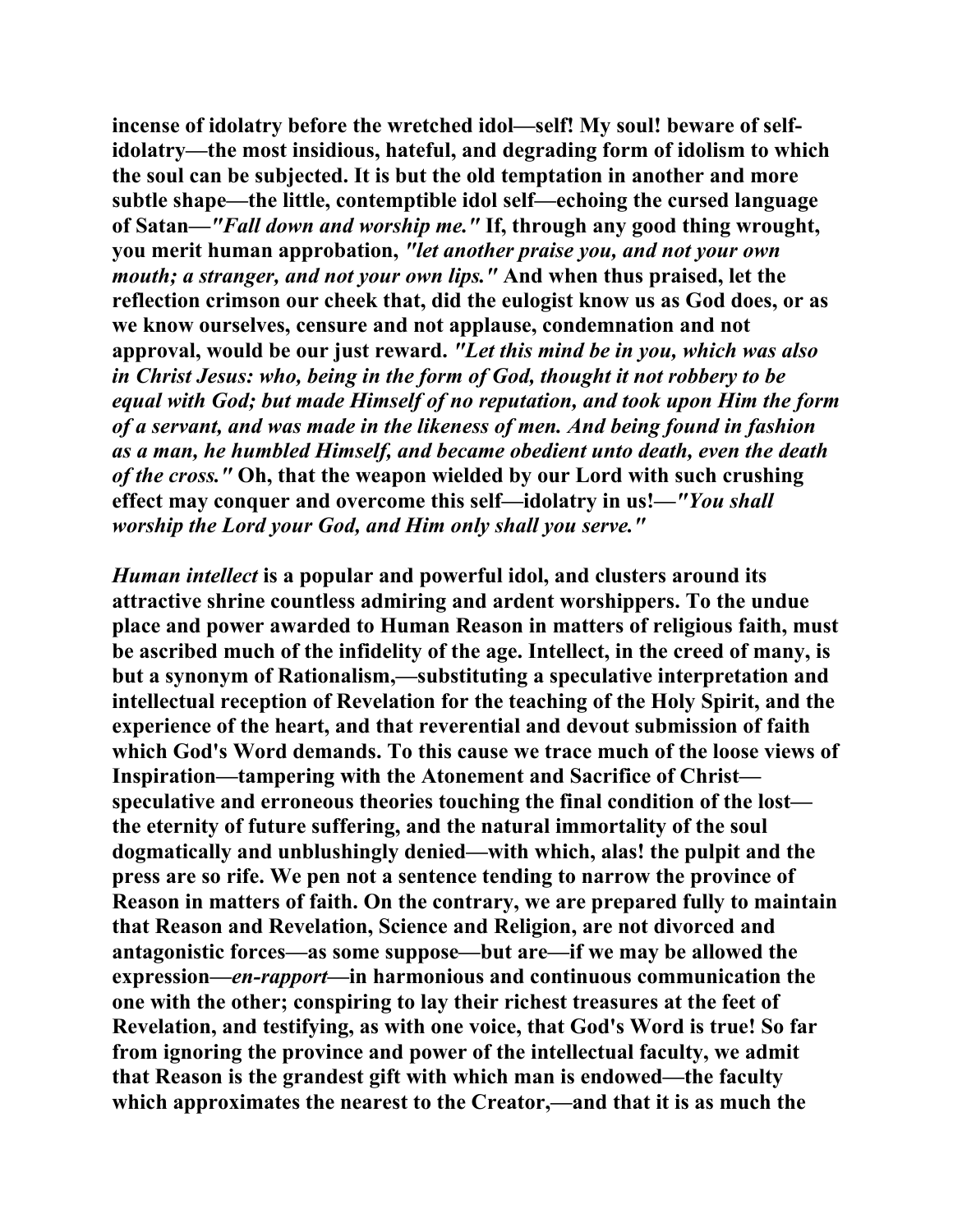**duty of Reason to study, examine, and sift the truth of the Bible and the evidences of Christianity, as it is the duty and the privilege of Faith humbly and unquestioningly to receive them. Our simple object is to guard the reader against the undue exaltation and supremacy of the intellectual powers, a fertile cause of much of the prevailing atheism and semi-skepticism of the day: exhibited either in a covert tampering with the inspiration of the Bible, or in the unblushing and avowed rejection of Revelation altogether.** 

**The idolatrous pride of** *intellect!* **Alas! in how many melancholy instances has it resulted in the sad abandonment by the imperious idol of its too ardent worshipper! The words of the prophet, addressed to Jeroboam the son of Nebat, concerning his idolatry, have found a singular and melancholy application in many instances to the idolatrous devotee of the human mind***— "Thy calf, O Samaria, has cast you off!"* **The god you did worship so devoutly—in whose power you did confide so implicitly—has disowned and forsaken you—"has cast you off"—scorning the worship and despising the worshipper. Let the melancholy history of many a mental wreck testify! The over-wrought brain has become plastic—its unnatural tension of study and thought has disturbed the mental balance; and the mind that was enthroned so firmly and so proudly—that shone in the realm of literature so brilliantly and gave promise of attaining to the loftiest eminence of ambition so hopefully—has become a ruin and a blank!** *"Thy god, O Samaria, has cast you off."* **Alas! the wise man gloried in his superior wisdom—the intellectual man prided himself of his brilliant intellect—the wrangler plumed himself of his high scholarship—and the scientist boasted of his great discoveries—and in a moment God—who will not give His glory to another—has smitten the idol to the dust! It was but a drop of blood mounting to the brain—a sunbeam falling upon its surface—and the intellect collapsed, and the mind passed into the dark eclipse of driveling idiocy, or, into the still darker night of moody madness! Oh, that men would employ their vast intellectual endowments, their rich mental acquisitions, for the good of their fellows, and the glory of Him at whose tribunal they are to render an account of their talents, be it the one or the ten! We can scarcely portray or even imagine a spectacle more appalling than that of an intellect of rare power, a gifted mind highly cultivated and richly stored, passing from the scene of its probation to that of its account, with no 'gain' to present—no 'account' to deliver—as the fruit of its gigantic powers, prolonged existence, and tremendous responsibility, save the brilliant history—the sentimental fiction—the vapid story—the frivolous song—or, perhaps, the sad memorials of an atheistic and infidel philosophy! Shades of Macaulay, Scott, and Byron! of Dickens, Thackeray, and Mills!—**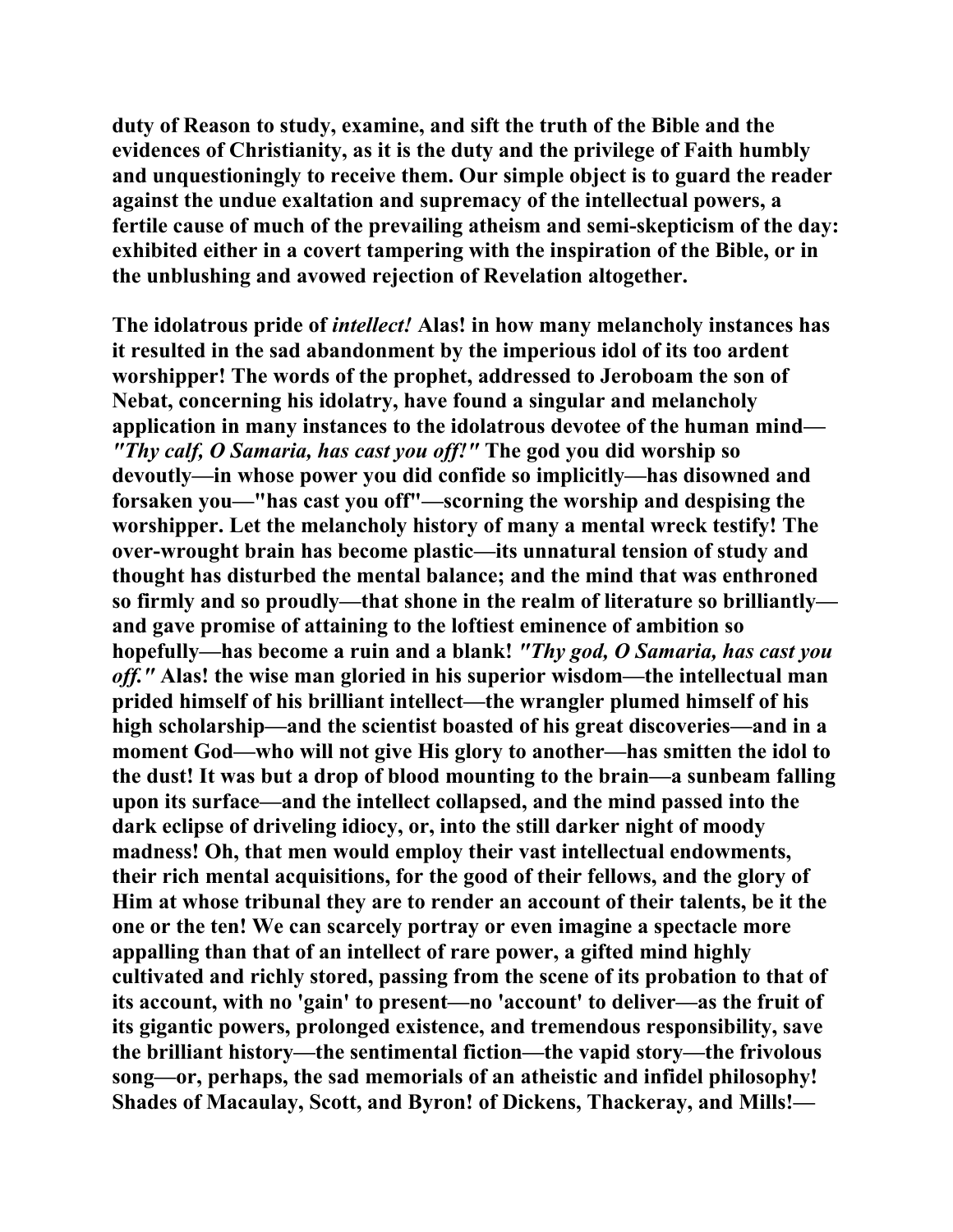**vanished stars from the republic of letters—where have you left the glory of your great powers, and what their solemn record and reward?** 

**But is the** *Christian* **student entirely invulnerable to this temptation indirectly presented by the Evil One—of falling down before the idol Intellect? We think not. Are there not in our universities, our schools of science, and along the various professional walks of life, those with the sacred office of the Christian ministry in view, or are actively engaged in the discharge of its sacred functions—who yet are too ardent devotees—idolaters, in truth—of human intellect?—the learning, philosophy, and science of this world filling the entire vision of the soul, to the total exclusion of more weighty matters—"the excellence of the knowledge of Christ Jesus the Lord." Candidates for the holy ministry have great reason to guard against this species of idolatry. It has not been untruly remarked that in our Universities Christ has often been crucified between the Classics and Mathematics. The fascination of abstract study—the absorbing power of human science—has exerted a deteriorating influence upon the spiritual interests of the soul; and the aspirants for the most solemn office a mortal can fill, emerge from the academical shades but imperfectly, if at all, prepared to enter upon a work the Great Apostle has in these words so distinctly and emphatically described—** *"Christ sent me not to baptize, but to preach the Gospel: not with wisdom of words, lest the cross of Christ should be made of none effect. We preach Christ crucified, unto the Jews a stumbling-block, and unto the Greeks foolishness; but unto them which are called, both Jews and Greeks, Christ the power of God, and the wisdom of God."* **Whenever man's judgment is made the sole interpreter of the Bible, and human learning and scientific research are substituted for the Divine illumination and experimental teaching of the Holy Spirit, God is dishonored—the Bible is a sealed book—and the mind, in its search for truth, is left to grope its way amid the shadows of ignorance, the rocks of error, and the quicksands of sin. Oh, let us, then, be solemnly aware of the idolatry of Intellect! "Fall down and worship me," is its constant and ensnaring challenge. How many, carried away with the erudition of the schools, and even the eloquence of the pulpit—giving themselves too exclusively and absorbingly to the pursuit of intellectual studies, and swayed in their religious opinions by the authority of master-minds and commanding rhetoric, have sacrificed themselves at the shrine of their idol!** 

**Author of my being! Giver and Sustainer of my mind! renew, sanctify, and guide my intellectual powers. And, as You did create them for Yourself, and dost hold me responsible for their possession and accountable for their use,**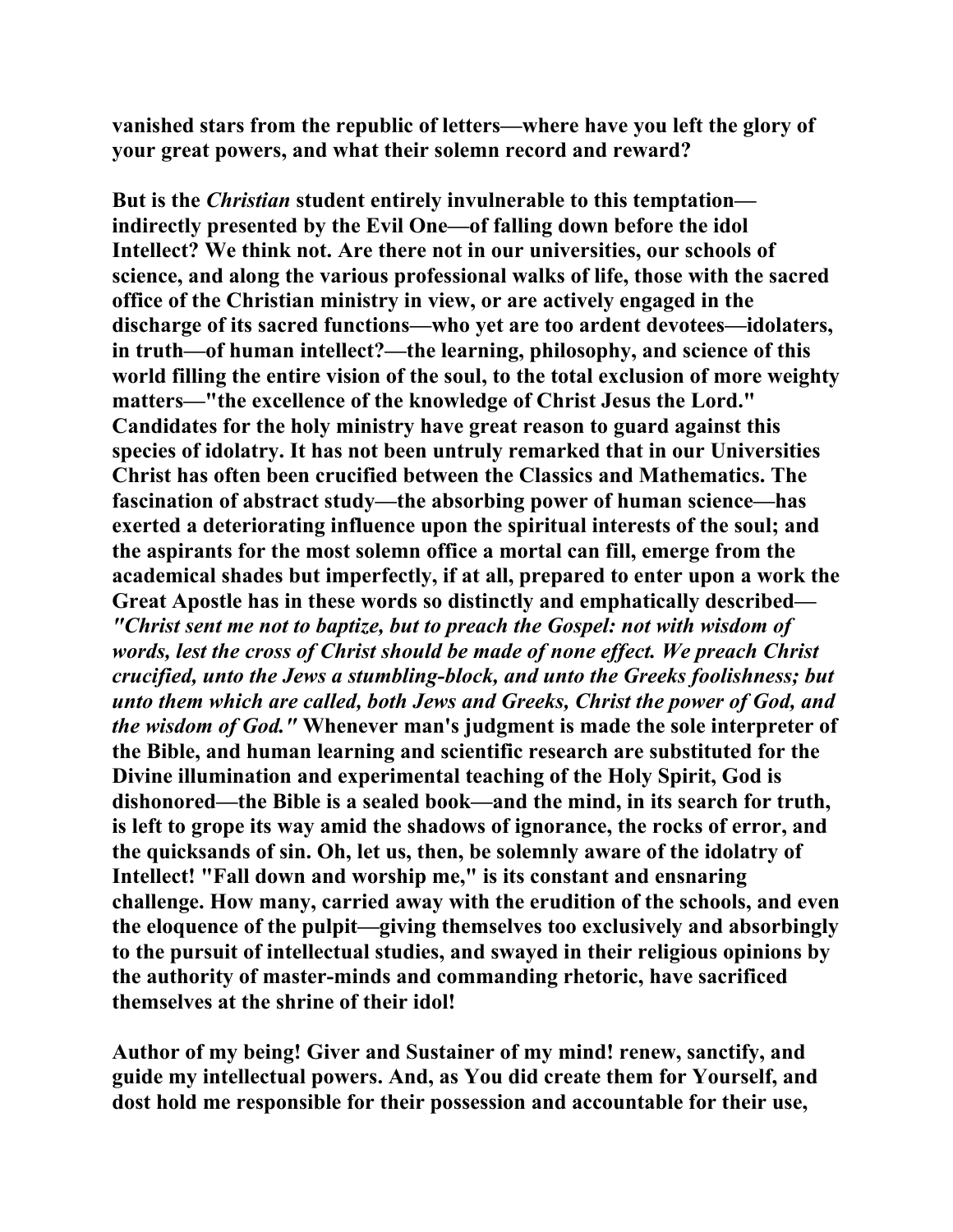**vouchsafe me grace to employ them for the best good of my fellows, and the highest glory and honour of Your Great Name!** 

*The idolatry of wealth* **forms another, a more sensual and degrading species of temptation brought to bear upon our fallen humanity by the great enemy of souls. The love for wealth is as strong and absorbing as it is fascinating and universal. Its thirst is, to the covetous worldling, what the desire for strong drink is to the inveterate inebriate—the one all-consuming passion—the ruling demon of the soul. And, as in the case of the drunkard, the more the passion is fed, the more fiercely—and, to all human appearance, unquenchably—the flame burns,—so the more devoutly the idol wealth is worshipped, the more imperious is its sway, and the more insatiable its demand. It is the natural, but singular, effect of great and unsanctified wealth that it freezes the finest currents, and corrodes the loveliest sentiments of the soul-engendering parsimony and inspiring covetousness: and the more successful the effort to acquire it, the more intense grows the desire of its accumulation,—it is the** *curse* **of affluence,** *unblessed* **of God! Nor is this all.**  *"The love of money"***—records the inspired Apostle—***"is the root of all evil."*  **To this corrupt principle—"the** *love* **of money"—and to this unappeased hankering—the anxiety for its possession—may be traced—as a natural and fertile cause—that low standard of commercial morality which, alas! has found so many startling and humiliating examples in this and in other lands: examples of misplaced confidence—heartless fraud, enormous defalcation and reckless speculation,—tarnishing many an escutcheon, dishonoring many a home, and breaking many a heart! How many a merchant-prince, who stood upon the highest eminence of commercial distinction, honor and affluence, have not hesitated, sacrificing integrity, character, and fortune upon the altar of their favorite god, around whose altar lie scattered the wrecks of many a fair name—happy home, princely fortune—and the hope of another and a better world. How emphatically and solemnly is the truth of the Bible verified day by day:** *"They that will be rich fall into divers temptations and a snare, and into many foolish and hurtful lusts, which drown men's souls in destruction and perdition. For the love of money is the root of all evil."* **Oh, beware of the idolatry of money!** *"If riches increase, set not your heart upon them."*  **Unsanctified by the love of God and the grace of Christ, they create penury, engender meanness, strengthen selfishness, destroy natural affection, and take the place of God! That wealth is a** *power—***and, when sanctified and guided by God, a mighty power—who can doubt? Oh, if the rich but recognized more solemnly the responsibility of its possession, the luxury of its dispersion, and the blessing of its reflex influence—blessing him that receives, still more him**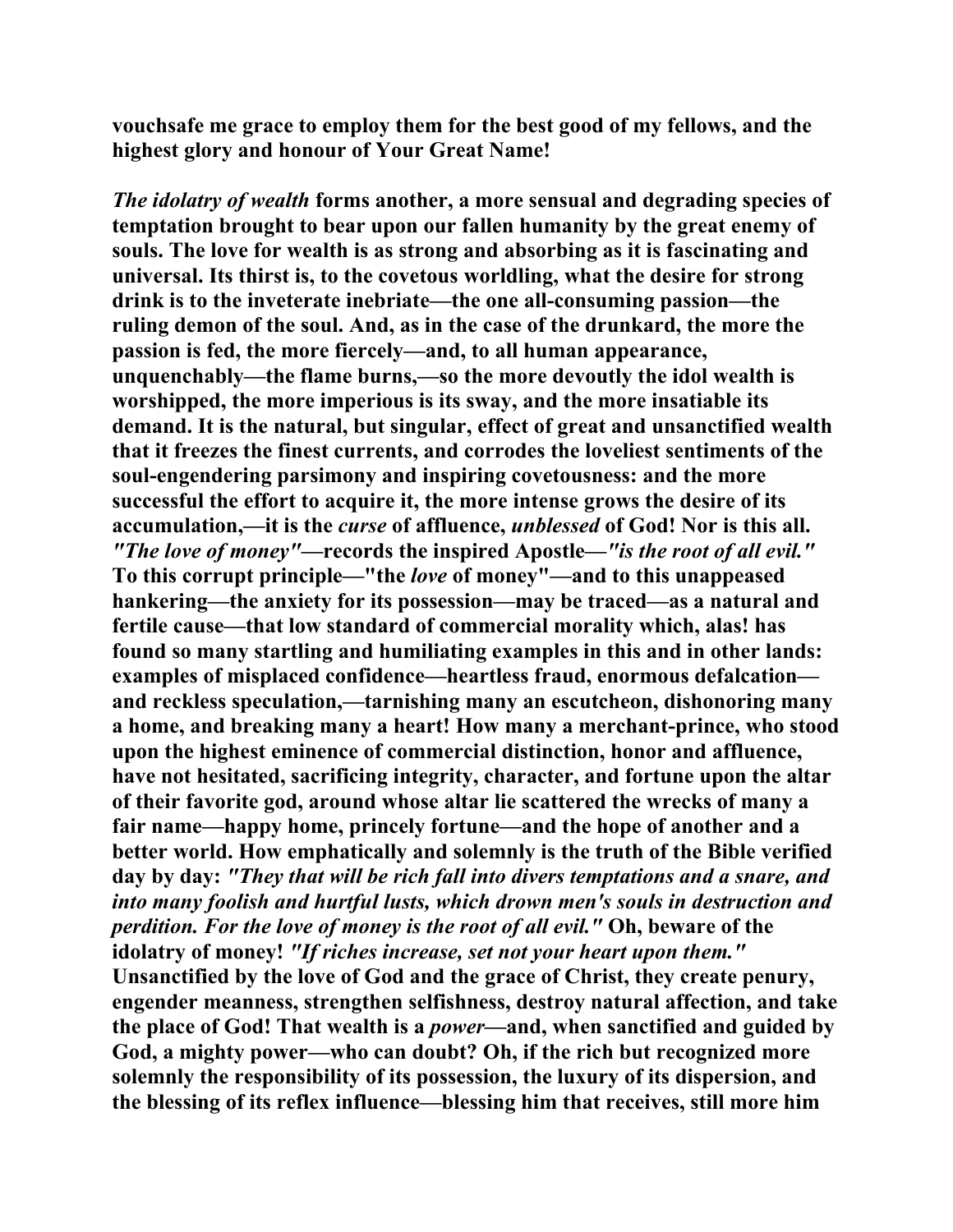**that gives—would there not be less hoarding and more scattering! less selfishness and more of that expansive sympathy which He displayed, of whom it is written—"Ye know the grace of our Lord Jesus Christ, who, though He was rich, yet for our sakes became poor, that we through His poverty might be made rich." Pause not at admiration, but aspire to emulate this meritorious and illustrious Pattern of self-sacrifice and wondrous compassion. Study your Model closely. Dwell upon the countless riches He abjured and the abject poverty which He assumed***—all for you!* **Blush, as you stand before this Divine-Human Statue, that you are so imperfect a reflection of its beauty. Remember, O Christian, that you are God's purse-bearer—the King's almoner—the Church's treasurer; and that, as Christ's steward, and not a proprietor—as God's trustee, and not an owner;—for the ten, the five, and the one talent confided to your trading, ere long you must render an account to your Lord. Give of your abundance to assist Christ's cause, which may languish; relieve the need of some saint who may be necessitous; lighten the burden of some hard-working servant of Christ, bowed beneath its weight and ready to sink; light up with sunshine some desolate heart pining in the cold shade of anxiety, loneliness, and want. Oh, learn the happy secret of**  *preserving* **riches by their liberal** *dispersion;* **clip their pinions by a little seasonable charity, lest they take wing and fly away! Remember that, "there is that scatters and yet increases, and there is that with holds more than is meet, and it tends to poverty." God's word is** *true!* **and sooner or later we shall find it so. "Let your conversation be without covetousness, and be content with such things as you have; for He has said, I will never leave you nor forsake you." With a precept so holy, and a promise so precious, what true Christian will not turn a deaf ear to all those specious allurements to immediate and great wealth with which the apostles and priests of Mammon seek to beguile and ruin the unsuspecting and covetous? O Christ, my Master! give me grace to write "Holiness to the Lord" upon all I am and all I have; remembering that not my own, but** *"of Thine have I given You."* 

**"We give You but Thine own, Whatever the gift may be; All that we have is Thine alone, A trust, O Lord, from You.** 

**"May we Thy bounties thus As stewards true receive, And gladly, as You givest us, To You our first-fruits give.**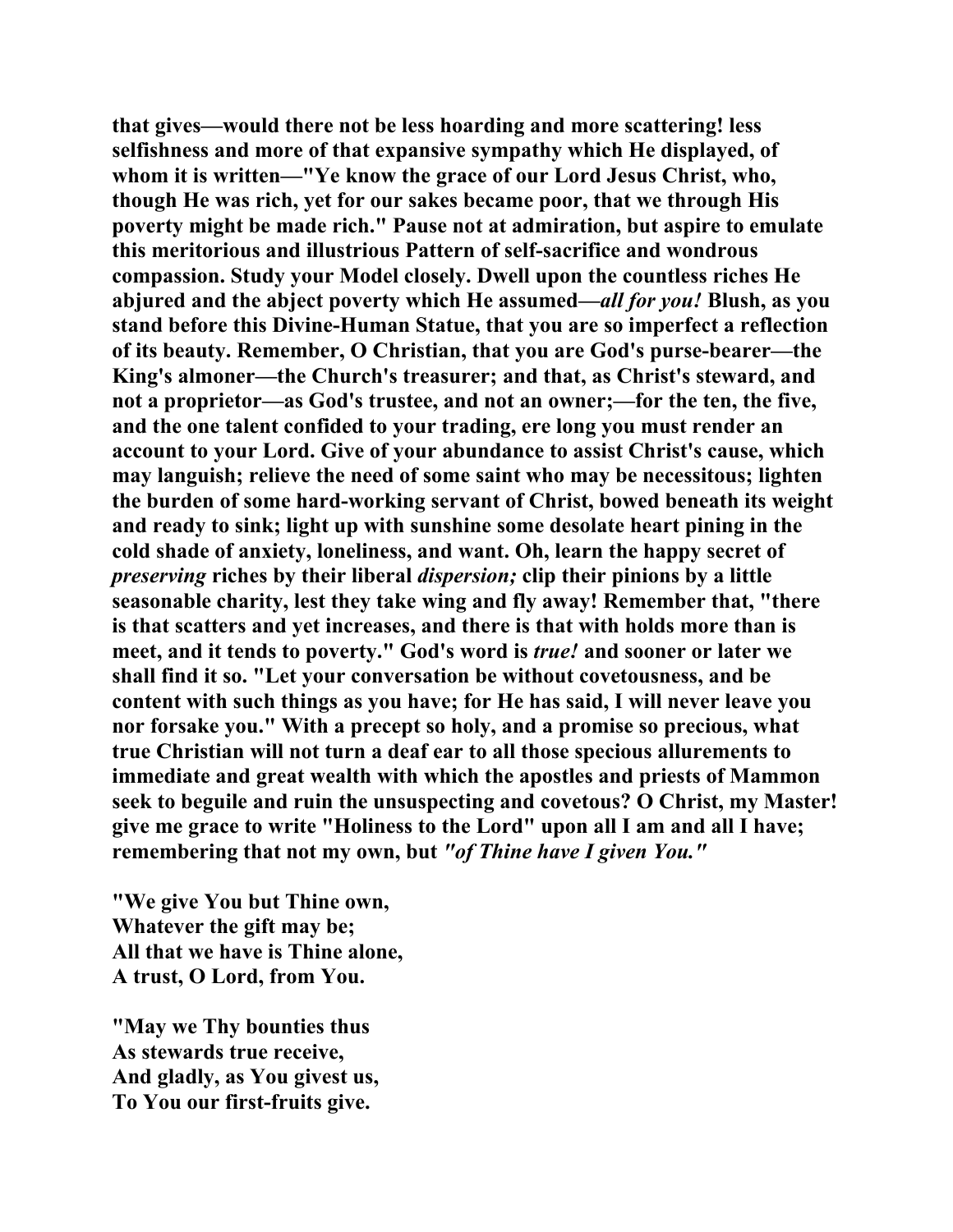**"To comfort and to bless To find a balm for woe, To tend the lone and fatherless, Is angels' work below.** 

**"The captive to release, To God the lost to bring, To teach the way of life and peace— It is a Christ-like thing.** 

**"And we believe Thy Word, Though dim our faith may be; Whatever for Thine we do, O Lord, We do it unto You."** 

*Creature idolatry* **takes its place among the many forms of temptation to which the Christian is exposed. It is true our blessed Lord was not thus tempted, for His love and friendship were pure from all idolatry and sin; notwithstanding, He not the less measures out grace for, and exercises sympathy with, all those who, through the depth and exuberance of human affection, are enamored of its idol, and are thus exposed to its idolatry. The heart is as much the creature of God as the mind; human love as much a Divine inspiration as human thought. And as God hates nothing that He has made, we may infer that the proper development and legitimate exercise of the affections cannot be displeasing in His sight.** *"God is love,"* **and God is the Inspirer of love, and the source of all the blessings which flow through its channel. He has made love—** *His own love—***the pivot upon which all His Perfections revolve. Its greatness and grandeur, culminating at the Cross, blends in the sweetest and most perfect harmony all His moral attributes, moulding them into a resplendent bow which encircles the throne upon which He sits—the bow of His covenant salvation, "round about the throne."** *"Mercy and truth are met together; righteousness and peace have kissed each other."* **This being so,—God's love electing us to salvation, and sacrificing His beloved Son to accomplish it, forming those sacred relations of life which are centers of its existence and channels of its flow,—surely they err who say it is a sin to love, and to love to the utmost capacity of loving! But the sin and danger lie—not in loving—but in such an inordinate and supreme surrender of the affections as to transform their object into an idol and their love into idolatry. But God, who is love, demands the supreme, the undivided heart. Does He then frown upon human**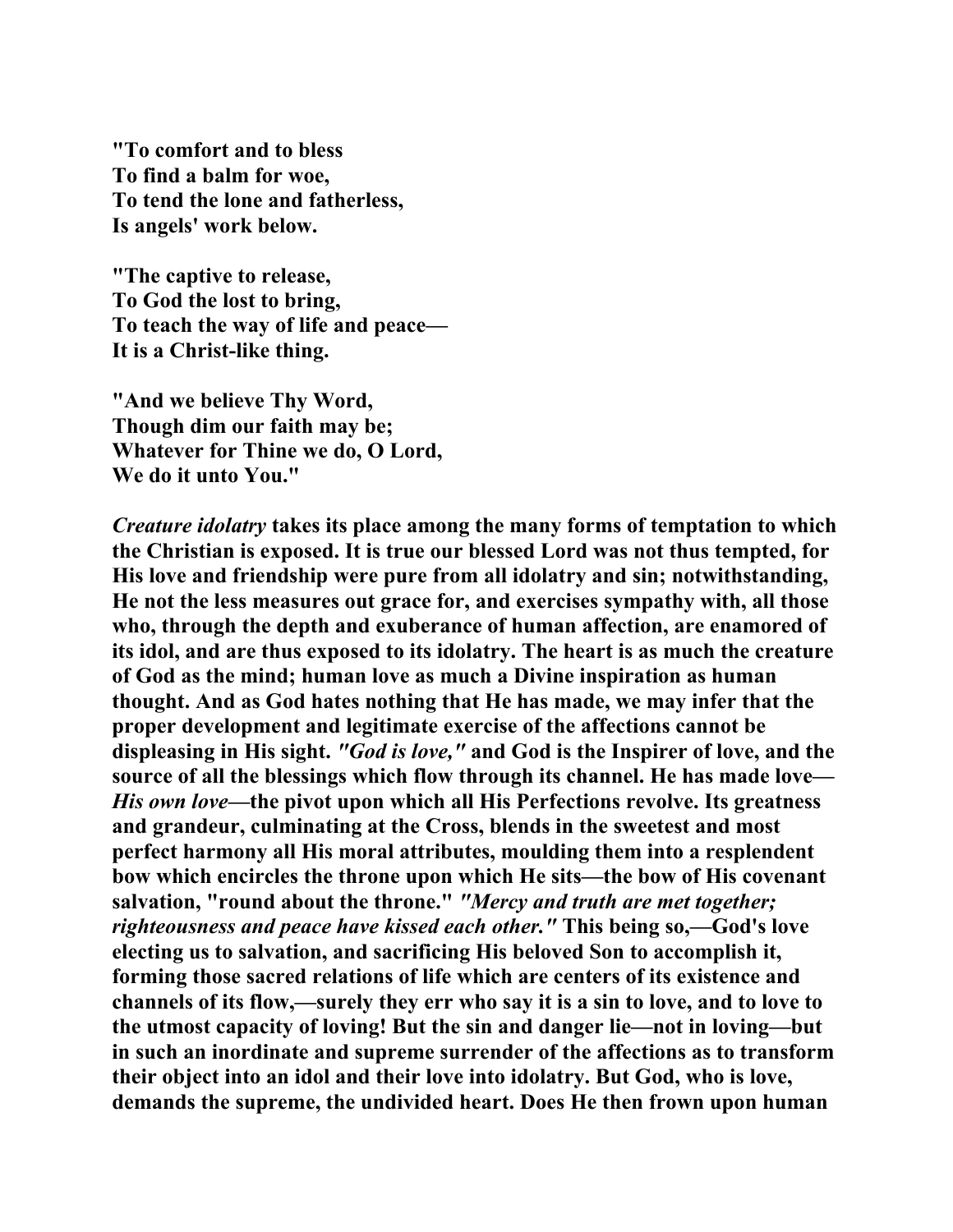**affection in its natural and sacred outflow? Would He still a single throb of those sacred and precious relations of life He Himself has formed? So far from this, He has selected earthly love as an emblem of the Heavenly, and human relations as types of the Divine. God's relation to us is** *Parental:* **Christ's love to us is** *Conjugal:* **His friendship** *Filial.* **Who can study the safeguards God has thrown around the different relations of life—especially the Domestic Constitution—the sanctity, obligations, and blessings He has attached to each—and not be profoundly impressed with the idea of God's high estimate of human affection? But it is here we need the most unslumbering vigilance and the most unceasing prayer—vigilance, lest our affections should become inordinate and idolatrous; and prayer, that Divine grace may control, and the Holy Spirit sanctify, the relations God has formed and the love He has inspired. The earthly idols of the heart—whatever the idol be—God will and must 'abolish.' If it is the** *intellect***—He veils it; if** *wealth***—He removes it; if**  *health***—He blows upon it; if the** *creature—***He recalls it! We often wonder at the mysterious event that breaks the strong and beautiful staff—that nips the young flower in the bud—that removes from our fond gaze the fully developed object of loveliness and love.** *"You shall worship the Lord your God, and Him only,"* **explains the mystery! A fond mother had an only and adored child, which she never allowed out of her sight, or for a moment entrusted to the care of another. She forgot that Christ took especial and loving care of little children, and would not confide it to His care. Sitting by her side at an open window, on one occasion, in an unguarded moment her little one sprang from her arms, and falling from a fearful height, instantly perished!—so appallingly was her idol smitten, so signally was her idolatry marked, and so affectingly was the sin of her distrust of God righteously, yet lovingly, corrected! And why this discipline of our earthly loves?—why this chastening of our human affections? The answer again returns—***"You shall worship the Lord your God, and Him only."* **Oh, that God may be the supreme Object of our love! Oh, that Christ may hold His right and rightful place in our hearts! Who so loving as God? Who so lovely as Jesus? He has but imperfectly studied the subtlety and sounded the depths of the human heart, who is not thoroughly convinced of the dangers which attach to its affections; and the holy discipline and vigilance those affections need!** 

**"The brightest things below the sky Give but a flattering light; We should suspect some danger nigh Where we possess delight.**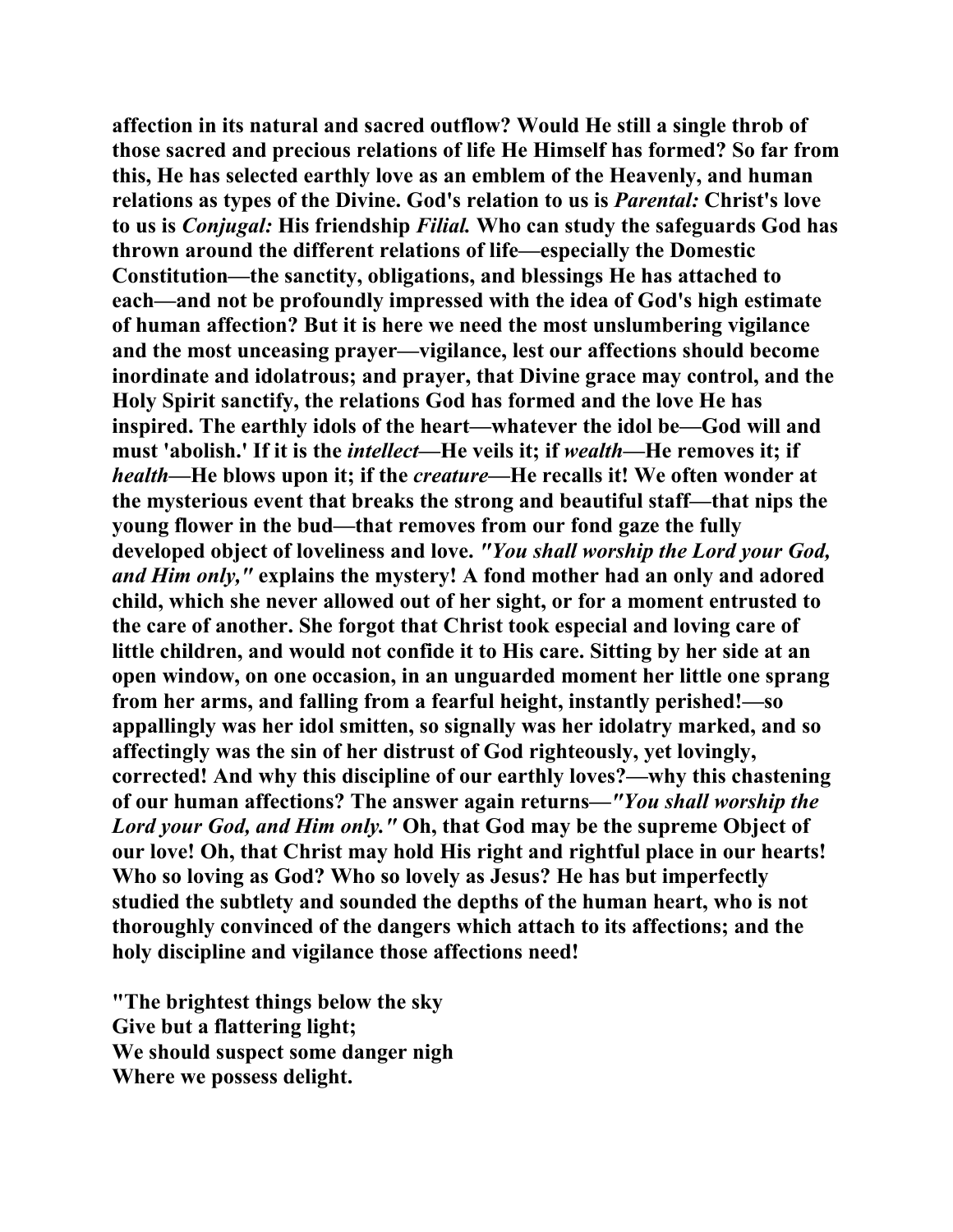**"Our dearest joys and nearest friends, The partners of our blood, How they divide our wavering minds, And leave but half for God!** 

**"The fondness of a creature's love, How strong it strikes the sense! Thither the warm affections move, Nor can we call them thence.** 

**"Dear Savior! let Thy beauties be My soul's eternal food; And grace command my heart away From all created good."** 

*False, or idolatrous, religious worship* **is, perhaps, the most prevalent and ensnaring form of idolatry, but, important as this illustration of our subject is—especially at the present time—the limits of this chapter allow but a brief illusion. Upon how many professedly religious altars in the present day the Athenian inscription, "To the Unknown God,"—may be inscribed. The temple in which they stand, the ritual which they observe, the homage they present, is essentially mediaeval in its appointments, and superstitious and idolatrous in its worship. "Fall down and worship me," is the voice rising from that 'high altar,' and resounding through those gloomy aisles.** *"Hear the word of the Lord,"* **oh, you idolatrous worshippers—***"To what purpose is the multitude of your sacrifices unto Me?…When you come to appear before Me, who has required this at your hand, to tread My courts? Bring no more vain oblations; incense is an abomination unto Me;…the calling of assemblies, I cannot away with; it is iniquity, even the solemn meeting. Your new moons and your appointed feasts My soul hates;…I am weary to bear them. And when you spread forth your hands, I will hide My eyes from you; yea, when you make many prayers, I will not hear."* **My soul! beware of false and idolatrous worship! Ponder often and devoutly the weighty and solemn words of your Lord:** *"The true worshippers shall worship the Father in spirit and in truth; for the Father seeks such to worship Him. God is a Spirit; and they that worship Him must worship Him in spirit and in truth."* **Cherish the profoundest sincerity, observe the sternest simplicity, and cultivate the highest spirituality in all thine approaches to God—public, social, private. There is but** *one* **Being in the universe before whom you can offer the undivided love of your heart, the profoundest homage of your mind, the deepest devotion of your soul—yea,**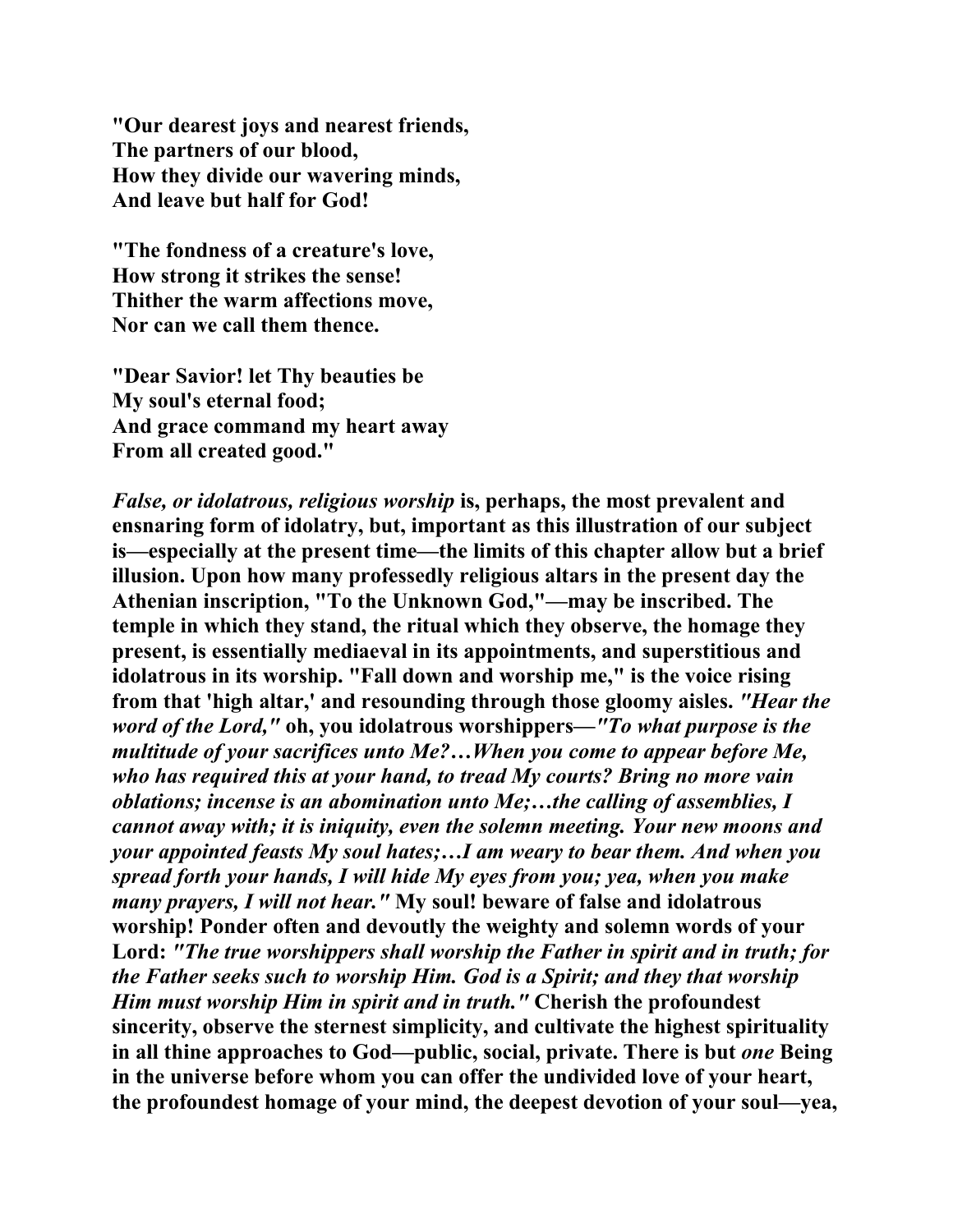**before whom you can prostrate your** *whole being***—it is that great God who has said—"You shall love the Lord your God with all your heart, and with all your soul, and with all your mind," and whose own unparalleled love to us is thus expressed—"God commends His love toward us, in that, while we were yet sinners, Christ died for us." Oh, let this truth be engraved, as in marble, on the tablet of your memory—let it be written, as with a sunbeam, on the consciousness of your daily life—that God looks only at the heart, and that, where that heart offers to Him its pure incense of love, prayer and praise, every forest is a cathedral, every home a sanctuary, every spot an altar, and every worshipper a priest! Let us, when tempted, as was our Lord, to false and idolatrous worship, repel the dart and foil the Archer with Christ's invulnerable weapon—"It is written, You shall worship the Lord your God, and Him only shall you serve."** 

**"Is there a thing beneath the sun, That strives with You my heart to share? Take it away, and reign alone, The Lord of every motion there!"** 

# **5. CHRIST AND THE CHRISTIAN TEMPTED WITH WORLDLY GRANDEUR AND POSSESSION.**

**"Again, the Devil takes Him up into an exceeding high mountain, and showed Him all the kingdoms of the world, and the glory of them; and said unto Him, All these things will I give You, if You wilt fall down and worship me."— Matt. 4:8, 9** 

**From the temptation of our Lord to idolatrous worship, we pass to the**  *argument* **by which it was urged. The argument was as insinuating as the proposal was base, and both illustrated the deep subtlety of the enemy, and established his claim to the title our Lord had given him as, "a liar from the beginning." The reward of Satanic homage thus held out to the eye of Christ was that of empire; in other words, the glory and sovereignty of the world. "Again, he takes Him up into an exceeding high mountain, and showed Him all the kingdoms of the world, and the glory of them; and said unto Him, All these things will I give You, if You wilt fall down and worship me." It is impossible for the observant mind not to remark the genius and pertinacity of the Devil, the study of which cannot fail to be deeply instructive to those who, assailed by a like temptation, should not be ignorant of his devices.**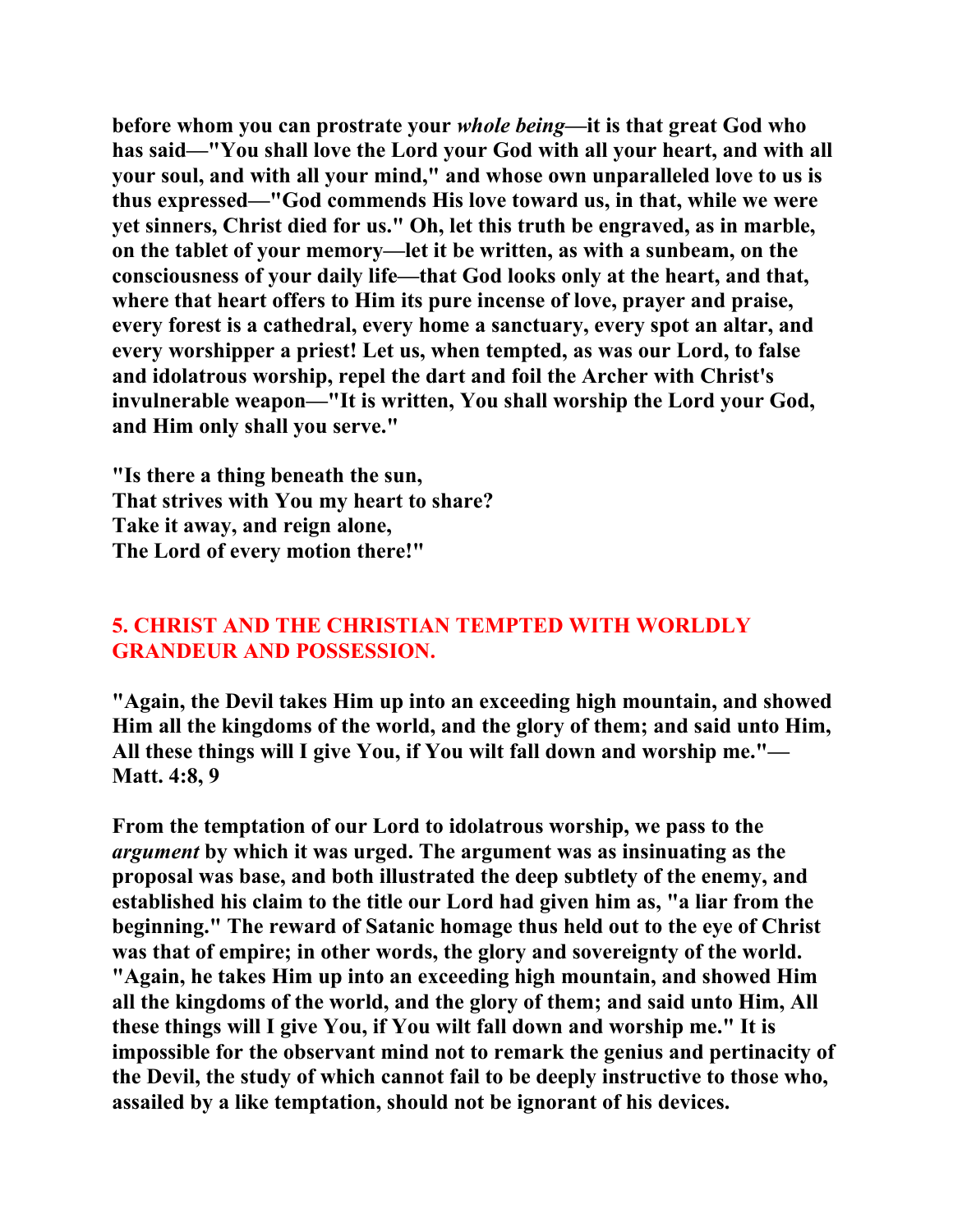**Finding that neither privacy nor publicity—the solitude of the wilderness or the elevation of the Temple—were successful in the accomplishment of his dark and ignoble designs, the Enemy changed his tactics, and by some extraordinary power—the nature of which we are left to conjecture—led Christ from the pinnacle to the mountain, and set Him thereon. Which of the many "mountains round about Jerusalem" he selected for his purpose does not appear; nor is it of moment, since in all probability, had it been specified, it would have become, as was the brazen serpent which Moses erected in the wilderness, an object of blasphemous deification and superstitious worship. Suffice it to say that, doubtless, from its great elevation, it commanded a landscape view of the whole land of Palestine, of the most enchanting description, and with all its hallowed associations—embracing in its wide range the vine-clad hills of Judea—the spicy mountains of Arabia—the vast country of Gilead—the fertile plains of Moab—the river of Jordan, and the entire extent of the Red Sea. What a scenery of surpassing beauty—what kingdoms of undying glory—what events of historic interest—what hallowed associations and precious memories would in a moment of time burst upon the eye and unveil their grandeur to the mind of our blessed Lord! "All these things will I give You, if You wilt fall down and worship me!" In this proffer of dominion and wealth, as the price of Christ's prostration of His soul at the feet of Satan—this attempted achievement of his infernal sovereignty over the inner being of our Lord—several things are singularly and instructively involved. The first was the attempt to subordinate the spiritual to the material—the union of the homage of the inner man with the grandeur, pomp, and circumstance of the outer world; in other words—the possession of human power, earthly glory, and worldly wealth, at the expense of conscience, principle, and the will and honor of God,—the noblest powers of the soul thus prostrate at the feet of the most degraded and tyrannous despot! Alas! does not the sad spectacle everywhere present itself of men acquiring worldly wealth, human distinction, and political power at the expense of the spiritual and eternal interests of the soul?—the high and noble powers of their being sacrificed at the altar of Mammon, or falling down before the 'golden image' of false greatness, religious skepticism, or superstitious worship, which the Nebuchadnezzar of this world has set up? "All these things will I give you, if you wilt fall down and worship me."** 

**But a worse aspect of the subject presents itself. This temptation of our Lord—repeated every day in man's history—was not only an attempt to subordinate the spiritual to the material—worldly position, wealth, and power**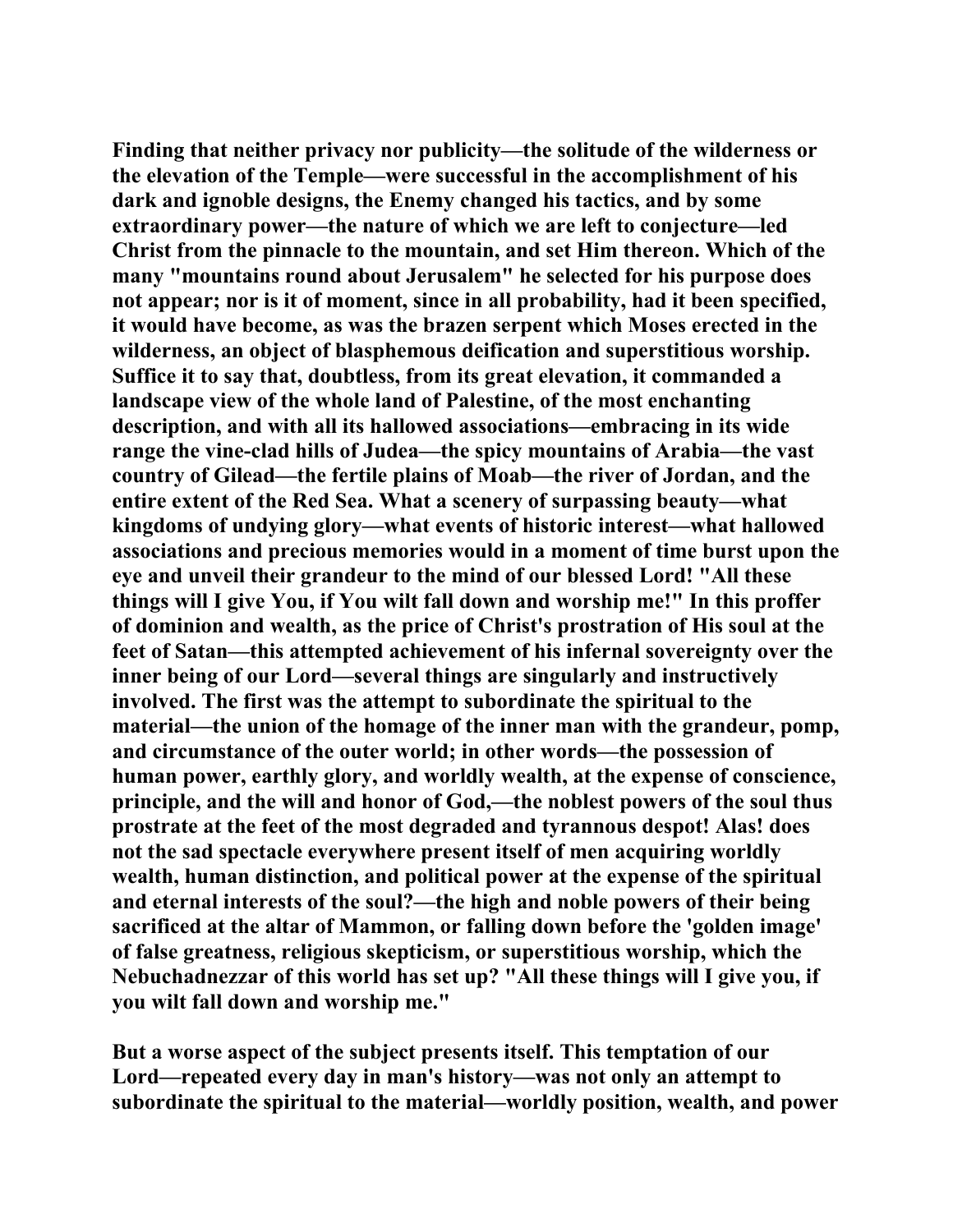**purchased at the sacrifice of great spiritual principles—but, what is more serious, it was a subordinating the Divine to the human. This has ever been one of Satan's most infernal designs and master-strokes of policy. Everywhere we see vigorously at work a species of practical atheism, the tendency and object of which are, to cast off God's will, to renounce His sovereignty and to ignore His truth—erecting an ecclesiastical system, dogmatic creed, and religious worship "above all that is called God, and that is worshipped," in direct contravention of His Word,—thus subordinating God's will to man's, Christ's righteousness to the creature, and revealed truth to human error the intellect, conscience, and affections of the soul on their knees at the feet of Satan! What, we ask, is the idolatry of the mind, the adulation of the affections, the homage of wealth, and the glorification of self everywhere patent—but the old temptation—overcome by Christ, but overcoming man— "Fall down and worship me."** 

**Another and scarcely less instructive feature of this temptation of worldly dominion to which our Lord was subjected, is the strong, withering light it throws upon the character of Satan as a cunning, insolent, and lying deceiver. He well knew that, when he offered all these kingdoms and the glory thereof to Christ as the bribe of His homage, the offer was made to Creation's God, and the World's Proprietor—and that of Christ's own was he giving Him! He could not have approached our Lord on a side more invulnerable, or with a bribe less potent. What influence could this appeal to ambition and avarice have upon Him who owned the world—who was about to die for the world taking out of it a Church redeemed by and for Himself—and then destroying the casket when He had secured the jewel?** 

**But, as we have observed, the temptation to worldly grandeur and possession presented to Christ, is daily repeated in the experience of the Christian. Satan has no more ready, potent, or successful instrument of assault upon the personal religion and Christian usefulness of the believer than** *the world.*  **Failing, in the case of our Lord, to secure homage and worship by the presentation of worldly blandishments, he plies his arts with His followers, wounding the Lord in the person of His disciples. The world, that had no attraction for Christ—save only its redemption—alas! constitutes one of the most seductive temptations of the Christian. Satan is constantly presenting it in endless forms of attraction, wearing as many disguises, and backed by every species of argument. It is his craft to present only the bright side of the world, carefully concealing the darker and more repulsive one; the flower without the thorn—the picture without the shading—its emptiness and**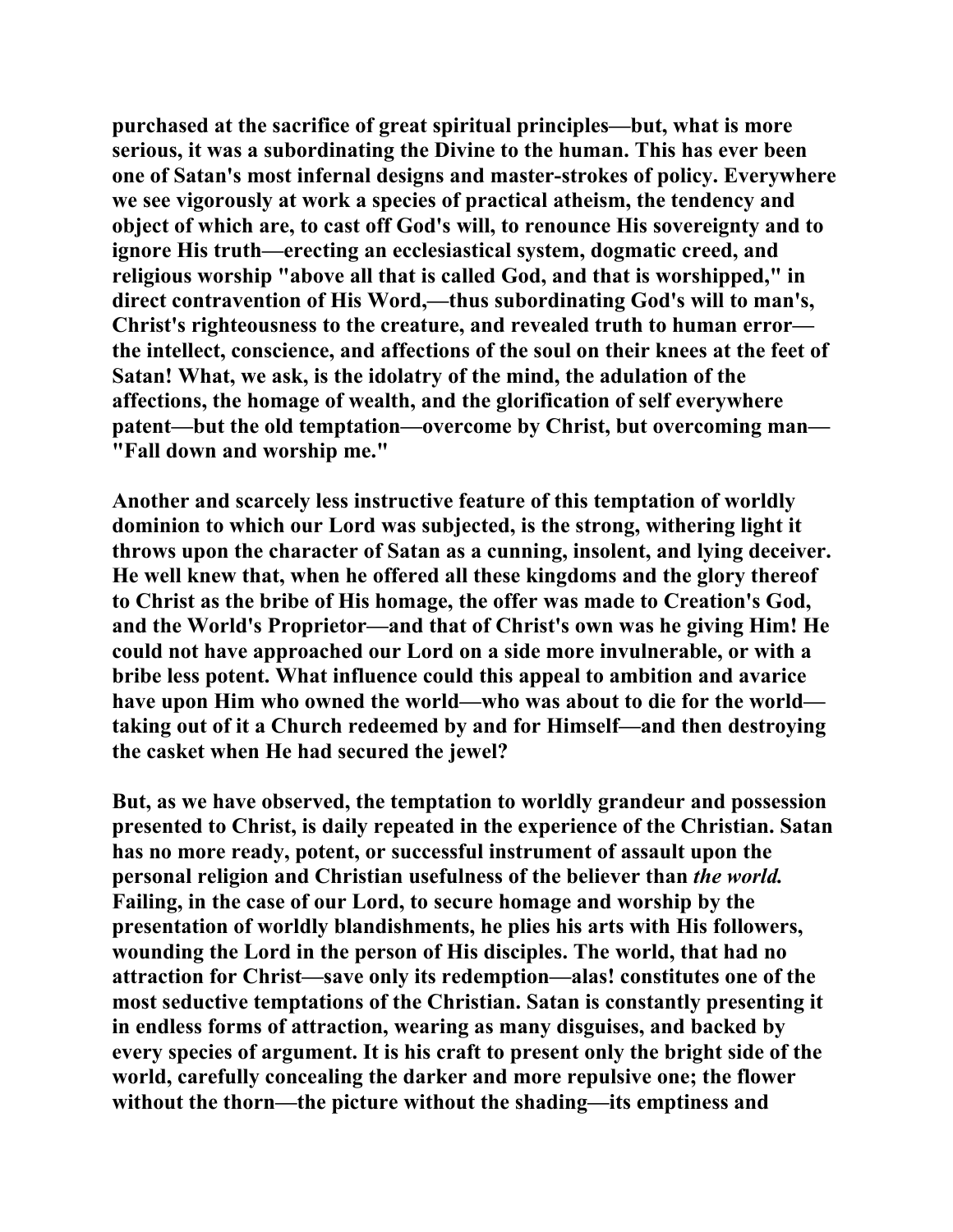**heartlessness—its selfishness and malice—its deceitfulness and malignity—its ingratitude and baseness—its hollow friendships and its false loves. Oh! these are the thorns and these the shadows the cunning Tempter conceals when he presents the world and the glory thereof in exchange for the homage and the worship he asks. There is not a ruse he does not employ by which to bring the world to bear upon the Christian. The eye delighting in beauty—the ear ravished with sounds—the taste delicate and dainty,—"The lust of the flesh and the lust of the eye and the pride of life"—are so many** *media* **through which the attractive power and ascendancy of the world attain an easy conquest in the mind of the Christian.** 

**We are told that Satan "showed unto Him all the kingdoms of the world** *in a moment of time."* **How rapid the movements of the Evil One! how soon—"in a moment of time"—can he draw the heart of the creature from Christ—the mind from devout meditation—and the whole soul from things that are divine, heavenly and eternal! There is no little cunning on the part of Satan in this rapidity of motion. The glory of the world is so flimsy—its pleasures so shallow—its promises so hollow—they will not admit of or allow a long survey. Satan will not leave time for reflection and prayer. Earthly things will not admit of inspection. Taking us off our guard—as "in a moment of time" he unveils all the charms and attractions of the object to the mind, and says, "All these will I give you, if you wilt give up Christ—and religion—and heaven—and fall down and worship me." Oh, let us not be ignorant of his devices! Ere you are aware, he will present the temptation—the world—in some fascinating form, and in a moment you are spell-bound and ensnared! He will allow no time, no not a moment of calm consideration, due examination, and earnest prayer. The temptation is as rapid in its proposal as its possession is fleeting and its happiness unsubstantial! He is in too great a hurry to accomplish his purpose, to permit time for reflection. The favorable moment may be past; the flood-tide may turn, and the golden opportunity be lost of prostrating your religious principles and Christian profession intellect, affections, and conscience—at his feet. How suggestive and solemn the words—"He showed unto Him all the kingdoms of the world** *in a moment of time!"* **In one moment of time, and by a single temptation, how great a loser may you be! Seduced by its power, convinced by its arguments, ensnared by its glitter, the world has enchained you a slave at its feet. Thus captivated and bound, you have compromised your religious principles, injured your Christian profession, done violence to your conscience, destroyed your peace, dishonored Christ, and sinned against God. Oh, who—calmly and thoughtfully—would bid so high for this poor world—purchasing its baubles**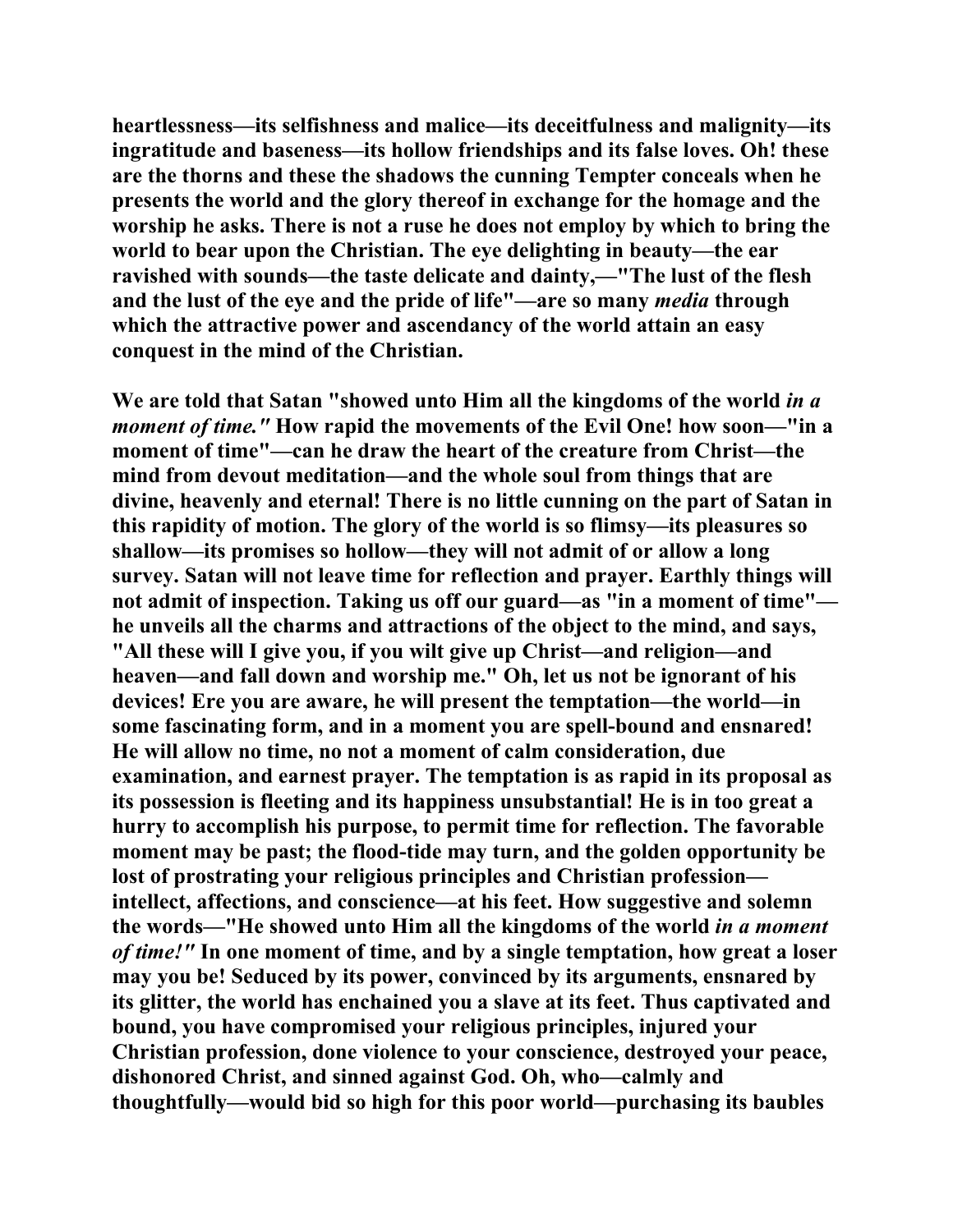**and its friendship at so costly a price?** 

**But let us not be misunderstood. We are not seeking to foster a supercilious contempt and ungrateful regard for the world. This would be most dishonoring to God. He has not created this world—fashioning it so wonderfully, endowing it so richly, and adorning it so beautifully—that we should be blind to its grandeur, indifferent to its enjoyments, and ungrateful for its blessings, flowing through a thousand channels. Far from this. If God does not despise the world—fallen and sinful though it is—why should we? It is said of the ungodly—***"Because they regard not the works of the Lord, and the operation of His hands, He shall destroy them, and not build them up."* **God has garnished this bright world with pleasant homes, hallowed it with sacred temples, and furnished it with countless mercies, all for the pleasure and enjoyment of the beings He made to people it. Spenser has thus beautifully embodied the idea:** 

**"All the world by You at first was made, And daily yet You dost the same repair; Nor ought on earth that merry is and glad, Nor ought on earth that lovely is and fair, But You the same for pleasure did prepare."** 

**The religion of Christ imposes not upon its disciples such atheistical indifference to, and reclusive isolation from, the world as would abandon its relations, ignore its duties, or even exempt us from its temptations and trials—***"For then must you needs go out of the world."* **Monasticism is not an institution of the Gospel—the order of monks is no appointment of Christ; but both are in direct antagonism to the genius, spirit, and obligations of Christianity. What were the words of our Lord as embodied in His sublime intercessory prayer—"Father, I pray not that You should take them out of the world, but that You should keep them from the evil. They are not of the world, even as I am not of the world. As You hast sent Me into the world, so have I sent them into the world." Christ has sent His people into the world, not to model their lives according to its principles and religion, but to witness for Him, and with Him, that "the works thereof are evil." They are placed in the world as the school of their graces—as the theatre of their conflicts—as the field of their labors: the words of Him whom the world cast out and crucified ever ringing in their ears—"Ye are the light of the world—ye are the salt of the earth." And the prayer of every true-hearted disciple of Christ should be—"Lord, what wilt You have me to do? Here am I; send me—even**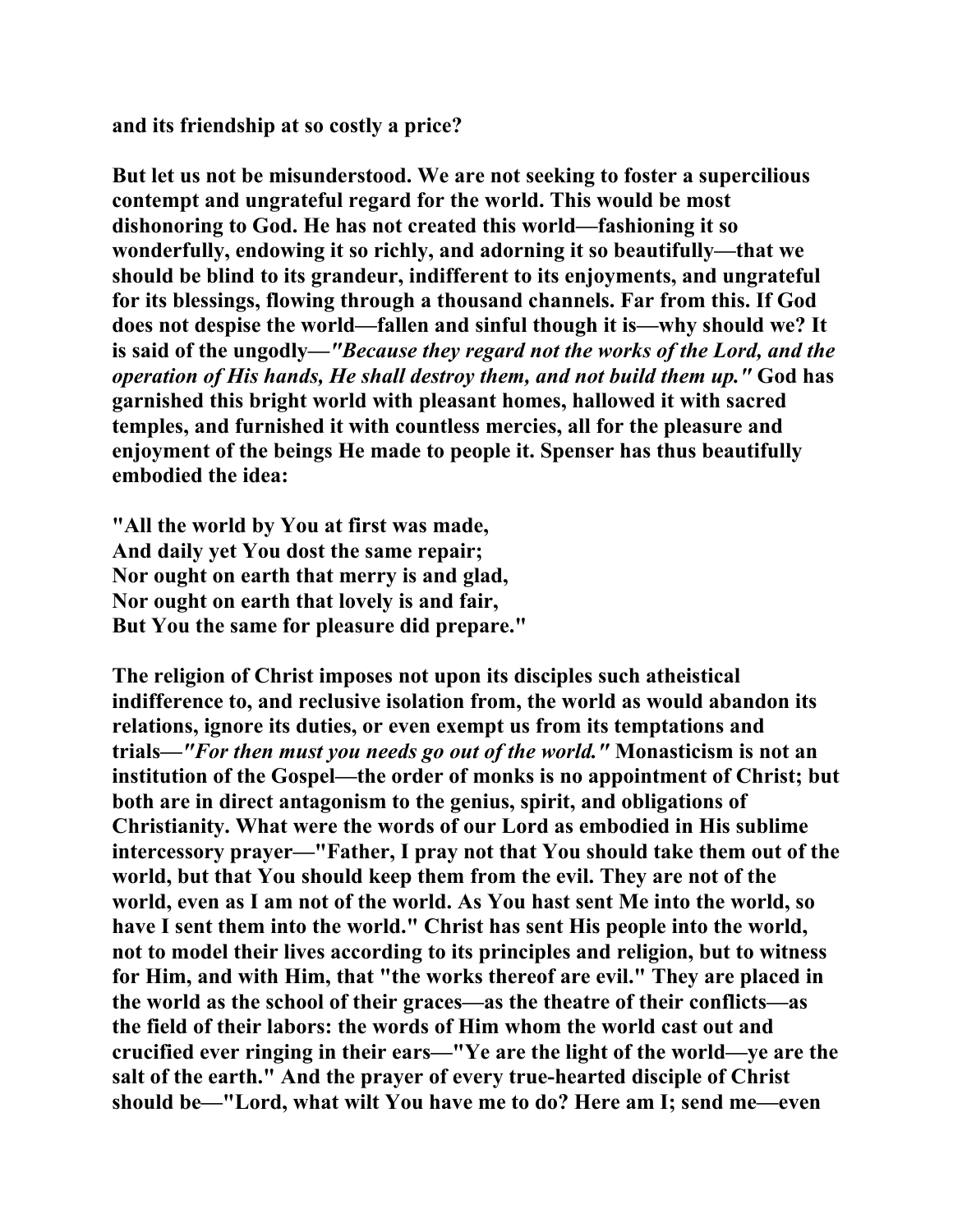*me!"* 

**"Make use of me, my God! Let me not be forgot, A broken vessel cast aside, One whom You needest not.** 

**"I am Your creature, Lord, And made by hands Divine; And I am part, however mean, Of this great world of Thine.** 

**"You use all Your works, The weakest things that be Each has a service of its own, For all things wait on Thee.** 

**"You use the high stars, The tiny drops of dew, The giant peak and little hill— My God, oh use me too.** 

**"All things do serve You here, All creatures great and small Make use of me—of** *me***—my God! The weakest of them all."** 

**"All these things will I give you, if you wilt fall down and worship me." Such is the** *world's* **echo of Satan's voice! No higher ambition has the world than the supreme homage of its slaves! What will it not promise as a bribe for their devotion and their worship? It says to the man of business—"Worship me, and I will give you wealth." To the scholar—"Worship me, and I will give you fame." To the politician—"Worship me, and I will give you place and power." To the lover of pleasure and the serf of sensuality—"Worship me, and I will give you happiness." To the heartbroken and downcast—"Worship me, plunge into my pleasures and excitement, and I will give you peace and comfort." How simple and facile seems the concession! It is but a little thing— "Only worship me!" It was but to bend the knee to him for one moment that Satan asked the Son of God. The request granted, what mind could have calculated the issue involved in that simple and instantaneous act? All Heaven**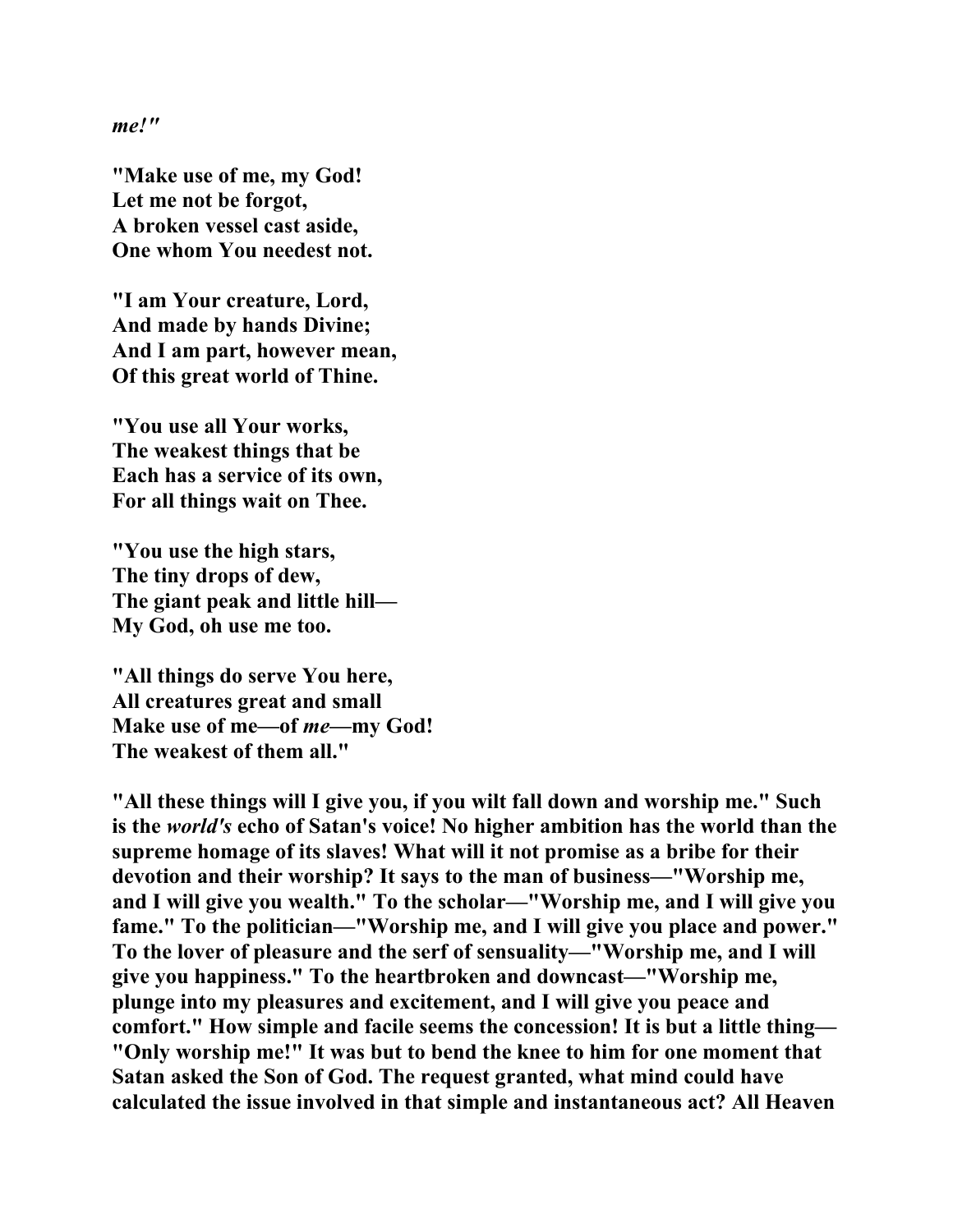**would have been robed in sackcloth, and all Hell would have shouted for joy!** 

**It is in this artful, unsuspicious way the** *world***—Satan's great weapon approaches the Christian. It will not startle you—seeing you are a religious professor, a constant communicant, a disciple of Christ—by enforcing too hard or too conspicuous a compliance with its demand. No! Like the Despot by whom the world is governed, it is too wily and cautious to unmask its designs. It asks no great thing at your hand, as a recognition of its authority and as an expression of your homage. All that the world proposes is just a slight relaxing of Christian consistency—a little concession of puritanical strictness. "It is but a little thing," argues the world, "only a quiet hand at whist—a little innocent dance—an attractive theatrical—a popular opera—a harmless venture on the Turf; is it not a little one? Only bend the knee and do me homage." And thus this wicked, Christ-rejecting, God-ignoring world, travels the entire circle of humanity, offering as a bribe for its homage and its worship gifts it has none to bestow—rich in promises it never can fulfill. Oh, what a** *liar* **is the god of this world! and what a** *lie* **the world he rules! Has it ever realized one expectation it held out, or made good one pledge it has given? Pursue the inquiry! Ask the** *millionaire* **if his colossal fortune has brought him full satisfaction? Ask the** *statesman* **if his grasp of power has realized his ambitious hopes? Ask the** *scholar* **if his senior wranglership has met the highest aspirations of his soul? Ask the brilliant courtier if the smile of royalty has kindled sunshine in his heart? Ask the daughter of pleasure and fashion if the splendid dress, the exciting dance, the enchanting music, the incense of admiration and flattery, have given unalloyed pleasure to her heart, or imparted repose to her throbbing brow? "Vanity of vanities, all is vanity and vexation of spirit," will be the melancholy response of each and of all! And yet the worshippers of mammon, the slave of sensuality, the daughter of gaiety, and the aspirant of literary honor and political power, goes round the wide circle inquiring—"Who will show me** *any* **good?" And thus will it ever be.** 

**"Attempt how vain— With things of earthly sort, with aught but God, With aught but moral excellence, truth, and love, To satisfy and fill the immortal soul! To satisfy the ocean with a drop; To marry immortality to death; And with the unsubstantial shade of time, To fill the embrace of all eternity."**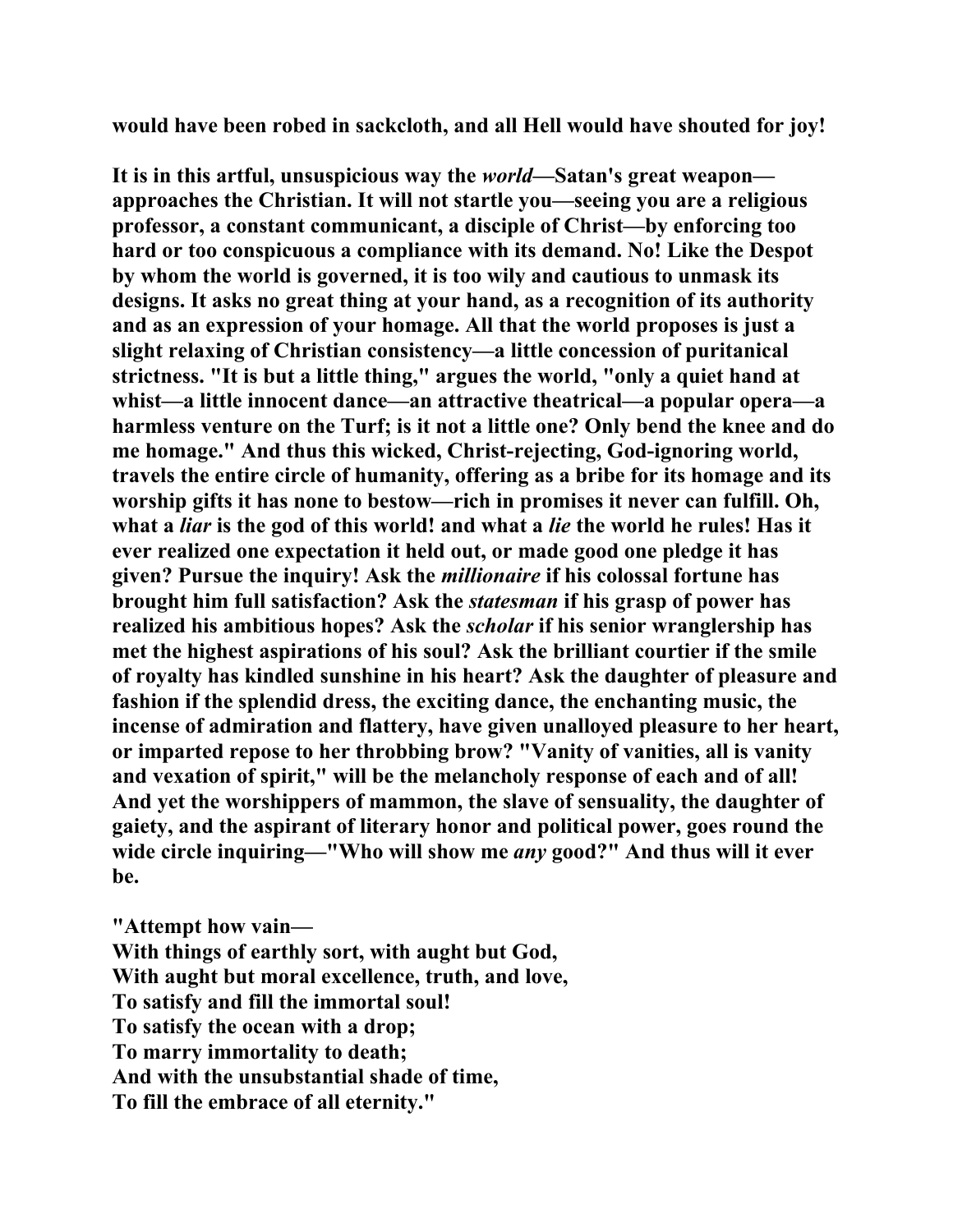**Be it the diadem of the sovereign, the coronet of the peer, the mitre of the priest, the golden hoard of the miser—uneasy lies the head with no pillow of repose save the rotation of office, the uncertainty of wealth, the knee of human adulation, or the breath of popular applause:** 

**"What is this passing scene? A peevish April day! A little sun, a little rain, And then night sweeps along the plain, And all things fade away!"** 

**But easy lies the head whose treasure is in Heaven—whose Portion is God whose Savior and Friend is Jesus, and whose hope beyond the grave is, "Glory, and honor, and immortality, and eternal life." Oh, cease, my reader, to be the world's poor slave! It will exact health and fortune, reputation and happiness, as the conditions of its favor! And when it can exact no more, like Samaria's calf, will "cast you off," and all that gave to earth its charm and to life its existence. And then when you have nothing more to give—when riches have cast you off, and health has cast you off, and desire has cast you off and friends have cast you off, and you lie down in sickness and want—the world you loved so fondly, and worshipped so ardently, and served so faithfully, will draw around you the curtains of gloom, and leave you to die alone, a deserted and poverty-stricken death!** 

**But there is One who will never cast you off! Make God your soul's portion, Christ your heart's rest, and as this world of shadows and dreams fades upon your earthly sense, they will unveil to the eye of your spirit a world of reality, splendor, and holiness, where hearts never break, and love never is false; where hopes never wither, and sin never taints. Fly to Jesus! Shelter beneath His outspread wing, nestle within His loving heart. Soon you pass from this present evil world. The spell that holds you so closely and so strongly will be broken, and you will "give up the ghost, and in that very day all your thoughts will perish." All your thoughts of enterprise, all your thoughts of gain, all your thoughts of ambition, all your thoughts of pleasure, all your vain, irreligious, skeptical thoughts—all,** *all* **will perish! Oh, what a stern fact is Death! What a solemn anticipation is Eternity! How near to us its realities— Judgment, Heaven, Hell—nearer than the grave,—for the** *soul* **reaches its final and changeless destination ere the** *body* **mingles with its kindred dust. Did we think and feel aright, each oscillation of the pendulum, would awaken serious reflection, since it records how precious is time, and how swiftly the**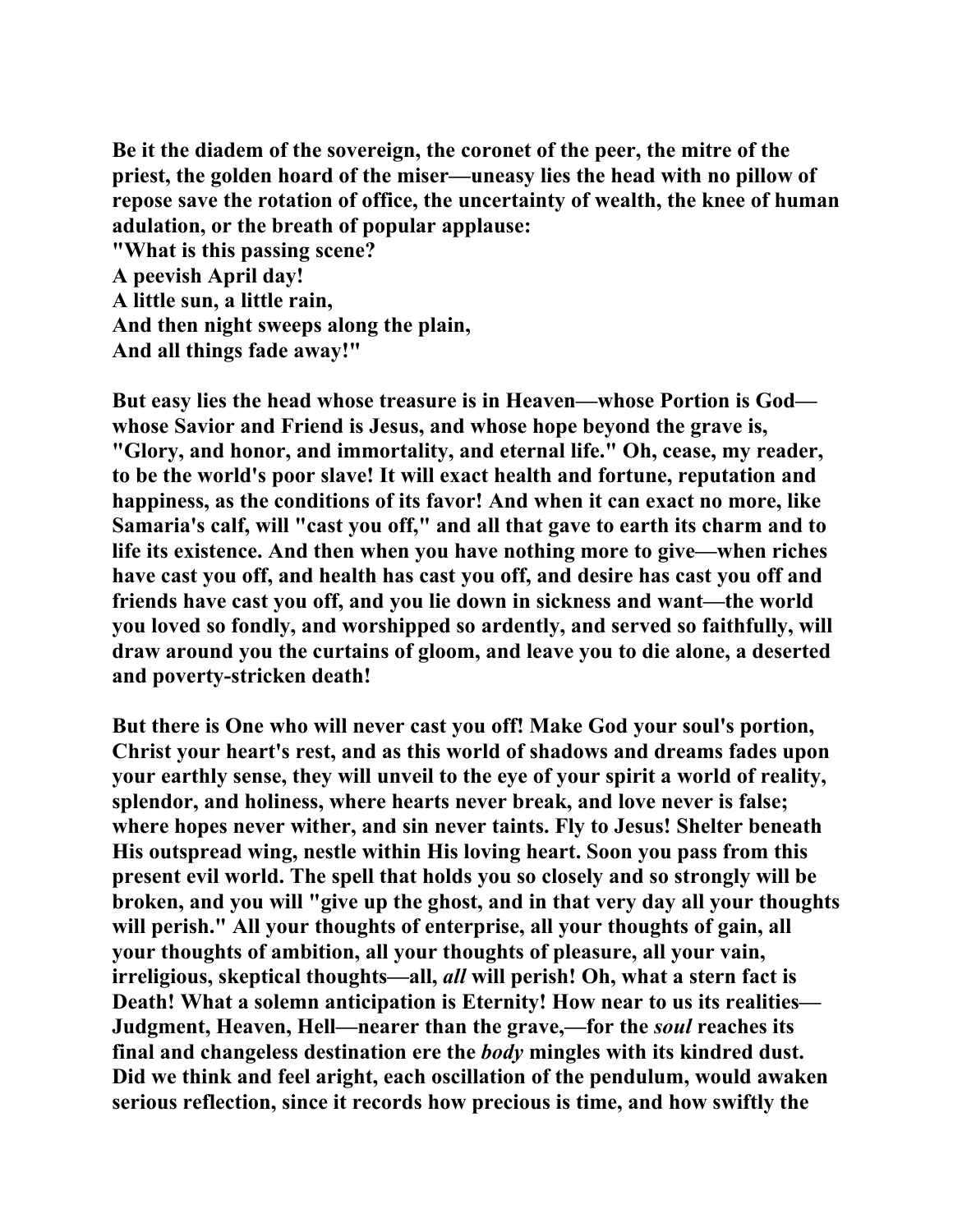**little and unheeded moments are shortening the preface of eternity! Into that eternity you cannot carry the title you bore, the scepter you swayed, the wealth you hoarded, the false religion you cherished! Naked you came into the world, and naked you leave it. Where, then, will you leave your glory and your wealth?** 

**"'He died rich'—that loudest laugh of hell."** 

**The herald-at-arms may pronounce your titles, the sculptor perpetuate your virtues, the biographer record your achievements, and the journalist announce how rich you were; but, if you have not 'laid hold upon eternal life,' and in your vain attempt to 'gain the world have lost your soul,' oh! what avails it all?** 

**Once more be persuaded to set your mind upon things above and not upon things on the earth. Implore the Holy Spirit to impart to you a new and Divine nature—a sense of sin—faith in Christ—and love to God. Henceforth, you will live no longer to yourself, to the flesh, to the world; but rising to the dignity of a responsible, accountable, and immortal being, you will wake from the long dream of your life to a conviction of the reality, solemnity, and endlessness of the life to come. There is hope for the most sinful and unworthy! Christ Jesus came into the world to save sinners; and if, turning to Him, penitent, humble, and believing, He will save** *you.* **When health casts you off, and riches cast you off, and friends cast you off, and you lie down to die alone—Jesus, in whom you have put your trust, will draw near, make all your bed in sickness, strengthen you on the couch of languishing, and when your spirit departs hence will receive it into glory, honor, immortality, and eternal life.** 

**But a vital question yet remains to be considered. How may the Christian resist and overcome the world? How are its attractions to be withstood—its temptations resisted—its duties and obligations met? We dare not reply to these interrogations in language other than God's Word. "This is the victory that overcomes the world, even our faith." To repel an allurement so fascinating, to foil a foe so deadly, demands a weapon of Divine temper, and an arm to wield it of supernatural strength. We possess both in these words— "This is the victory that overcomes the world, even our faith." But faith in who?—and faith in what? In the first place, faith in the Crucified One. "Who is he that overcomes the world, but he that believeth that Jesus is the Son of God?" It is by looking to Jesus—by the power of the cross—by the grace that the Savior imparts—by the love that He inspires—by the glory that He**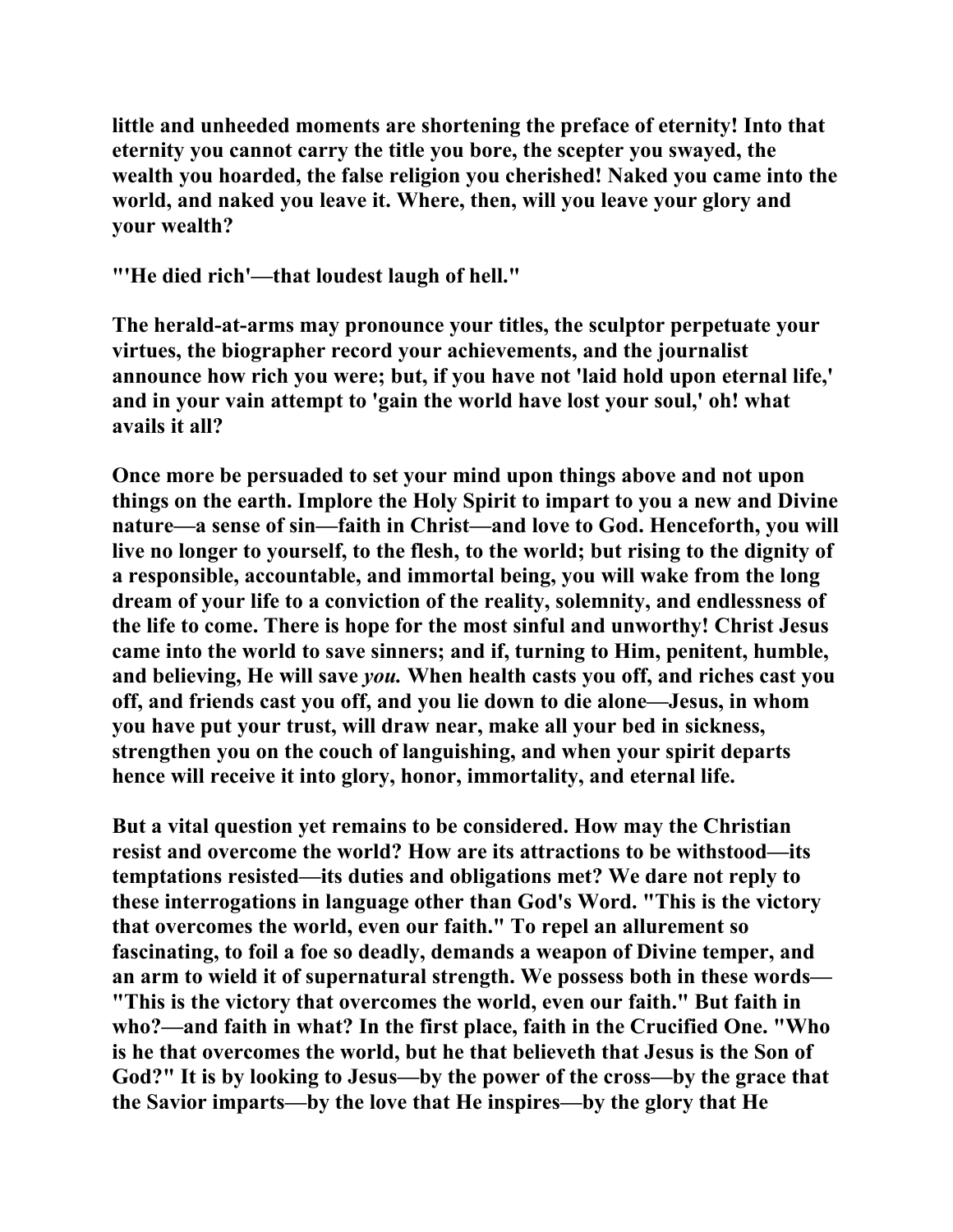**unveils, that the believer can grapple and overcome this seductive and powerful foe. In the light of the cross, oh, how does the tinsel and glitter of the world fade! To love Christ and to cling to the world—to be loyal to the one and a follower of the other—is a contradiction in terms, a moral impossibility. The worldling's life and the Christian's life are, in their principles, spirit, and end, as wide as the poles asunder—as essentially distinct as light and darkness, holiness and sin. Who by faith can look at Jesus—can study His unearthly life, His unworldly religion, His crucifixion to the world and by the world, and then court the smiles, and seek the pleasures, and adopt the principles of that world that wove a crown of thorns, and erected a cross of ignominy for Him? That the Christian must, necessarily, be in the world sustaining honorably its natural relations—discharging faithfully its moral obligations and diligent in its business—admits not of a moment's doubt. But this implies no union with—love for—or conformity to—the world. He is in the world—but—** 

**"Distinct as the swimmer from the flood, The lyrist from his lyre."** 

**Another, and not less effectual, mode of resisting the temptations and overcoming the power of the world is** *faith in the unseen realities of eternity—* **"looking not at the things which are seen, but at the things which are not seen: for the things which are seen are temporal; but the things which are not seen are eternal." Oh, how do the shadows and dreams of earth and of time dissolve and vanish into their own emptiness before our believing and realizing view of death, judgment, and eternity! Not that the 'power of the world to come' will lessen the legitimate importance, or render us indifferent to the proper interests, duties, and obligations of the present life. So far from this, faith in the future will dignify, hallow, and elevate the natural and lawful pursuits and duties of the present; and he who lives the** *most* **for eternity, will live the** *best* **for time!** 

**Realizing that you are dead with Christ—are risen with Christ—and that even now you are reigning with Christ—oh! come out of the world—live above the world—and let your heavenly life evidence that you "seek those things which are above, where Christ sits on the right hand of God:" that you have set your affections on things above, not on things on the earth; and that your heart is where its precious treasure is—with Christ your Beloved in the heavenlies. Thus looking at Calvary—and beyond it to the crown—the palm the harp that await you in glory, you will exclaim in the glowing language of**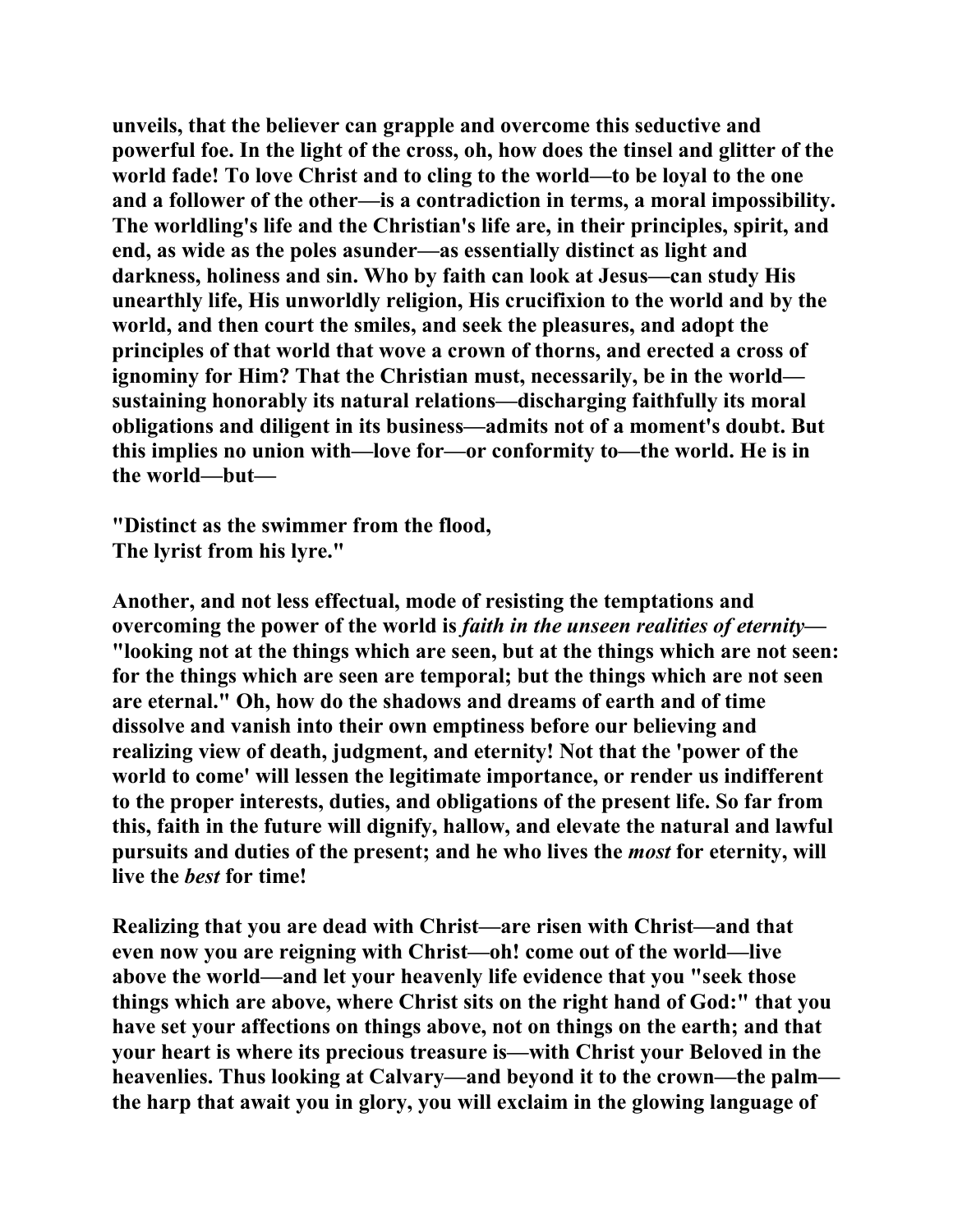**the Apostle—"God forbid that I should glory, save in the cross of our Lord Jesus Christ,** *by whom the world is crucified to me, and I unto the world."* 

# **6. THE SYMPATHY OF ANGELS WITH CHRIST AND THE CHRISTIAN IN TEMPTATION.**

**"Then the Devil left Him, and, behold, angels came and ministered unto Him."—Matt. 4:11** 

**Resisted and discomfited in his every attempt to ensnare and overcome the Son of God, Satan retires, ingloriously defeated from the conflict, leaving our Lord Victor upon the field.** *"And, behold, angels came and ministered unto Him."* **The angels' sympathy with Christ in this the hour of His long and exhausting temptation was singularly beautiful and appropriate. He had been forty days and forty nights in personal and deadly conflict with the Prince and**  Leader of the mighty host of *fallen* angels. It was now graceful and proper **that, retreating from the battle vanquished and crest-fallen,** *good* **angels should take their place, and in honor of His triumph, as in sympathy with His weariness and want, minister—as angels only could—to the Lord of angels. What a spectacle of marvelous and touching beauty! Methinks, all heaven must have looked down upon the scene filled with awe, instruction, and praise!** 

**"So Satan fell; and straight a fiery globe Of angels, in full sail of wing, flew nigh! Who, on their plumy vans, received Him soft From His uneasy station, and upbore, As on a floating couch, through the blithe air."** 

**The ministration of angels—or, messengers, as the word signifies—occupies a prominent and important place in the history of the world and of the Church. But in no point of view is their service so conspicuous and interesting as in its association with Christ Himself. In each of the most momentous events of His personal life, angels bore a prominent and impressive part. They were commissioned to announce the approach of the greatest event in the history of the universe—the incarnation of the Son of God. And when that stupendous fact had actually transpired, how sweetly broke their midnight music over the plains of Bethlehem—"And suddenly there was with the angel a multitude of the heavenly host praising God, and saying, Glory to God in the highest, and**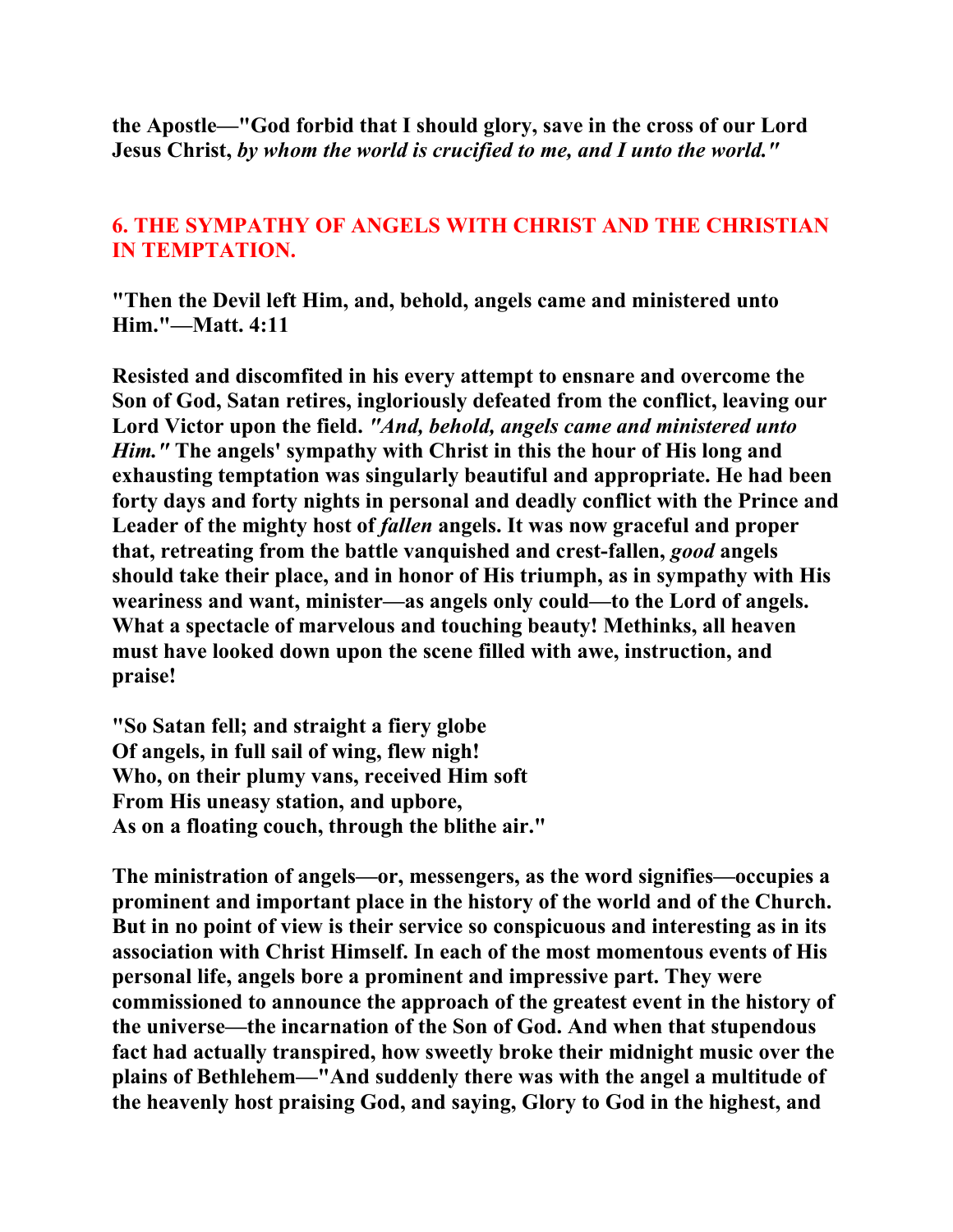**on earth peace, good will toward men."** 

**From the manger of Bethlehem we pass to the garden of Gethsemane. We behold the incarnate God bowed in sorrow to the ground—the blood-sweat upon His brow—the cup of trembling in His hand—and the cry of submissive anguish on His lips—"If this cup may not pass from Me, except I drink it, Your will be done." And then, in His soul-agony and bodily weakness, "There appeared an angel unto Him from heaven,** *strengthening Him."* **How instructive and touching the scene! It was the hour of Christ's greatest weakness. It was the focal point of His soul's agony. It was the brimming, foaming, overflowing of His cup of woe! As man—the Man of Sorrows—He needed strengthening. From whence shall it come? His Father might have strengthened His humanity. From His own Divine nature Christ could have strengthened Himself. But no! the office was assigned to an** *angel!* **Another element of humiliation was to be added to the cup; His humanity was to be brought into so low a condition—so entirely separated from all the resources of the Uncreated and Infinite—as to be cast in the hour of its suffering and need upon the compassion and aid of the created and the finite. And "an** *angel*  **strengthened Him." Oh, how truly did He now appear as "made lower than the angels." In what way the angels thus strengthened their sorrowful Creator and Lord we are not told. But, doubtless, they were commissioned to assure His human soul, thus bowed in grief, that He was still an object of Divine favor; that, in love that cup of woe was given; that, the promise that the Father would stand by Him in the hour of His woe, should be fulfilled; that, glory and honor would crown His sufferings and death; and that the joy set before Him—for which He now was draining the cup, and soon was to endure the cross—was the complete salvation of the people His Father had given to His hand. "And there appeared an** *angel* **unto Him from heaven** *strengthening Him."* 

**From the garden we follow Him to the sepulchre. Again the angels are His attendants. They encircle His tomb. They sit, the one at the foot and the other at the head, where His sacred body had lain. They were the first to announce His resurrection, as they were the first to proclaim His birth. "And, behold, there was a great earthquake: for the angel of the Lord descended from heaven, and came and rolled back the stone from the door, and sat upon it. His countenance was like lightning, and his raiment white as snow; and for fear of him the keepers did shake, and became as dead men. And the angel answered and said unto the women, Fear not: for I know that you seek Jesus, which was crucified. He is not here; for He is risen, as He said. Come, see the**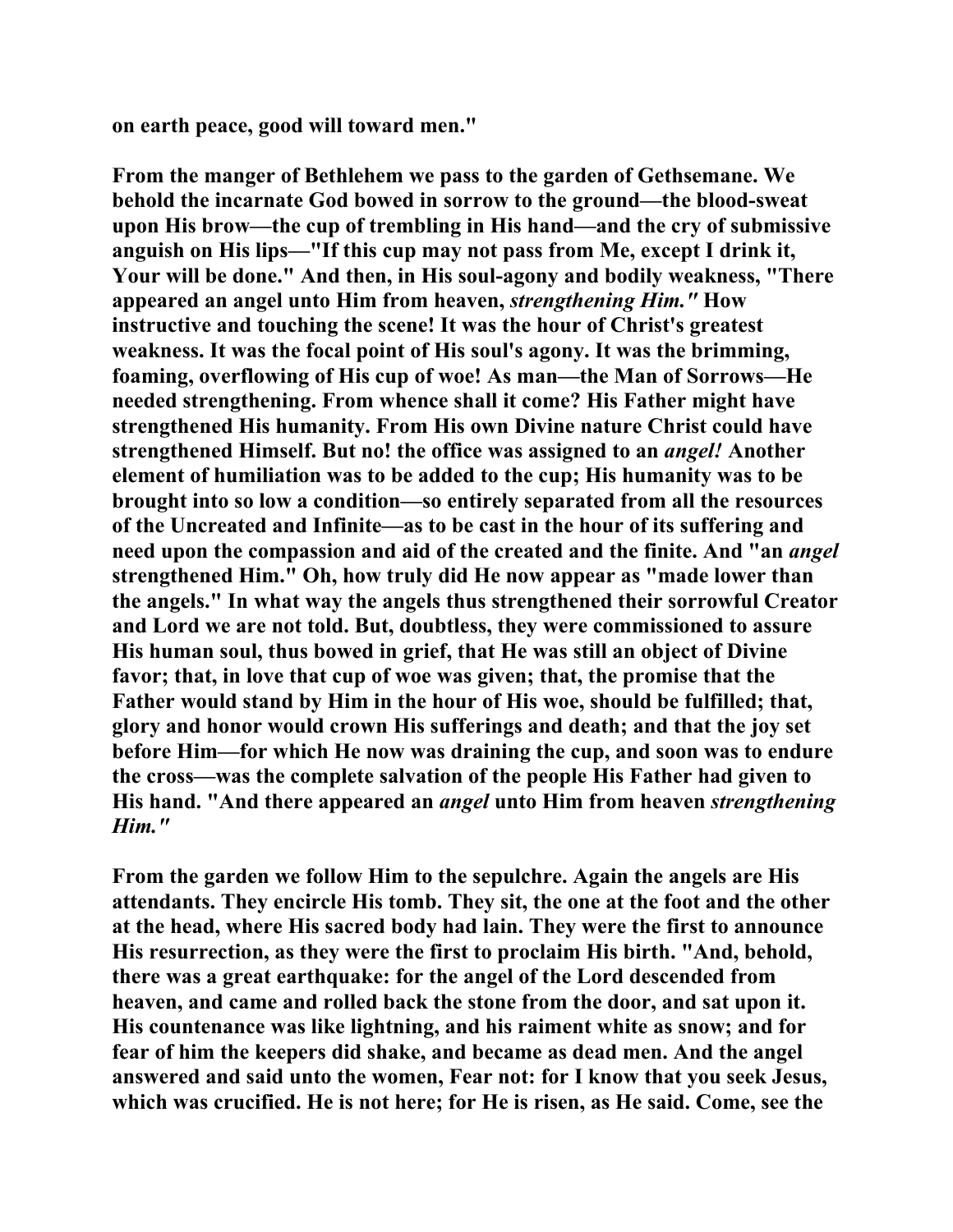**place where the Lord lay." Honored celestials! Honored, above many, to be the heaven-commissioned body-guard at the tomb of the Son of God! Holy watchers! what a mission must that have appeared to you, when you rolled away the stone from the door of the sepulchre, and beheld the illustrious Prisoner on whom you waited come forth triumphant over the grave! Privileged, too, were you to be the first to announce to the world that He that was dead was alive again, and bore in His girdle, henceforth and for ever, the keys of hell and of death!** 

**From the sepulchre we follow the angels to the Mount of Olives, the scene of our Savior's personal and glorious ascension into heaven. Again they form His guard of honor! Hovering around the Mount, how eagerly they wait the moment when, springing from its summit, He should take His heavenly flight. Clustering in a countless throng around His ascending form, with shouts of triumph and paeans of praise they bore Him up to the celestial gates, and then demanded for Him a Conqueror's triumphant entrance! "Lift up your heads, O you gates; and be you lift up, you everlasting doors; and the King of glory shall come in. Who is this King of glory? The Lord strong and mighty, the Lord mighty in battle. The Lord of hosts, He is the King of glory." Oh, never was conqueror attended with such an escort, or made an entrance so glorious and triumphant!** 

**"They thronged His chariot up the skies, And bore Him to His throne; Then sweep their golden harps, and shout, The glorious work is done."** 

**But another—a final—and, in its circumstances of solemnity and grandeur, more momentous and impressive ministration of angels in the history of Christ, awaits its accomplishment. The angels will form a distinguished feature in the** *Second Coming of the Lord.* **The same celestial host who attended Him from His birth to His ascension, will conduct Him back to earth, swelling His train and aiding His triumph. "The Son of Man shall come in the glory of His Father** *with His angels."* **"And He shall send His** *angels* **with a great sound of a trumpet, and they shall gather together His elect from the four winds, from one end of heaven to the other." Who will not believe that in the great events thus closing the drama of the world's history, and consummating the glory of the Church, the angels of God will take an essential and conspicuous share? But let us return from this digression to the subject more immediately before us—***the sympathy of the holy angels in the*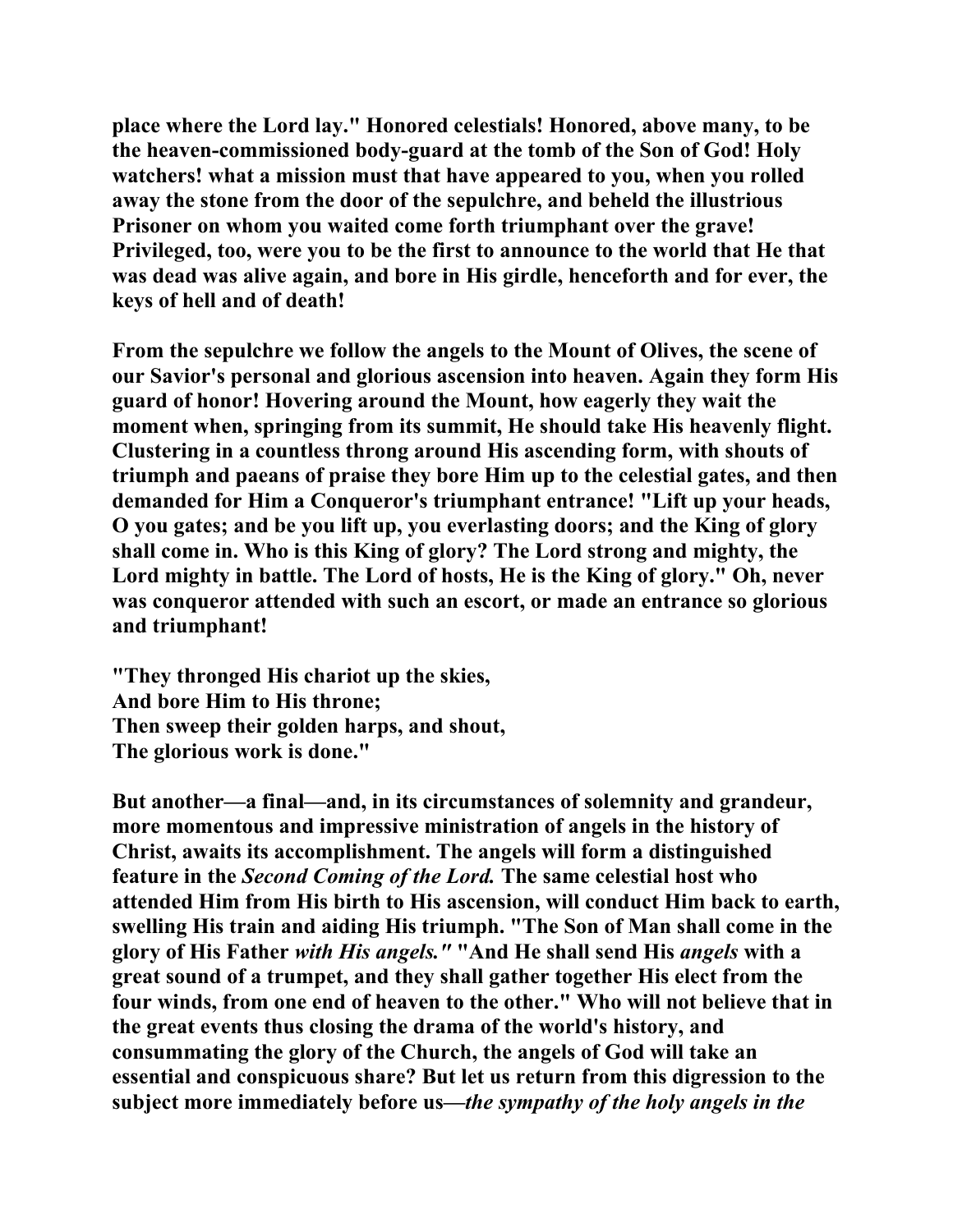*hour of our Lord's conflict with Satan.* **"Then the Devil leaves Him, and, behold,** *angels came and ministered unto Him."* 

**In what way they thus ministered to the tempted Savior is not stated. But can it be for a moment conjectured? Christ had fasted forty days and forty nights, and afterwards was an hungered, exhausted, and faint; for He was very man, as very God—and, as such, He needed bodily nourishment. From whence would it come? He could work a miracle and feed the famished thousands; but He was among the people as He that served, who had come, not to be ministered unto, but to minister; and to have exerted His Divine power in His own behalf now, by converting the stones into bread, would have been a momentary triumph of Satan. From whence then His needed nourishment? Angels brought it Him! Those celestial beings who provided a repast for Elijah when, weary and fretful, he laid him down beneath the juniper-tree to die, now brought food to the famished and exhausted body of the God of Elijah, their own Divine Creator and Lord. "And, behold, angels came** *and ministered unto Him."* **Oh, touching spectacle of wonder and love! Never was such a royal banquet—never such a host of celestial attendants—never so Illustrious a Guest! How grateful and refreshing to the depressed and exhausted Savior must have been this expression of angelic sympathy, and this supply of "angels' food!" But, let us not limit this expression of angelic sympathy with Christ to the material. Doubtless, there was much more than this—there was spiritual and mental refreshment. Would not these angelic students, who had studied the mysteries of redeeming love—"which things the**  *angels* **desire to look into"—now seek to soothe and strengthen the human soul of the Redeemer in that fiery ordeal through which He had just passed? They had been sent from heaven charged with this holy and benevolent mission—to succour and comfort the Son of God! Would they not humbly remind the Savior of the Divine appointment of the trial through which He had passed—of the necessity of the discipline—personal and official—to which He had been subjected—of the untold blessings that would accrue to His Church—of the eternal glory that would redound to His Father from the long, agonizing temptation out of which He had just triumphantly come? In this way—bodily and mentally—would this angelic embassy minister to the Lord of angels in a moment when, as the God-man, 'heart and flesh were failing' through 'manifold temptations.'** 

**Turn we now from the sympathy of angels with Christ in temptation, to the sympathy of angels with the Christian.**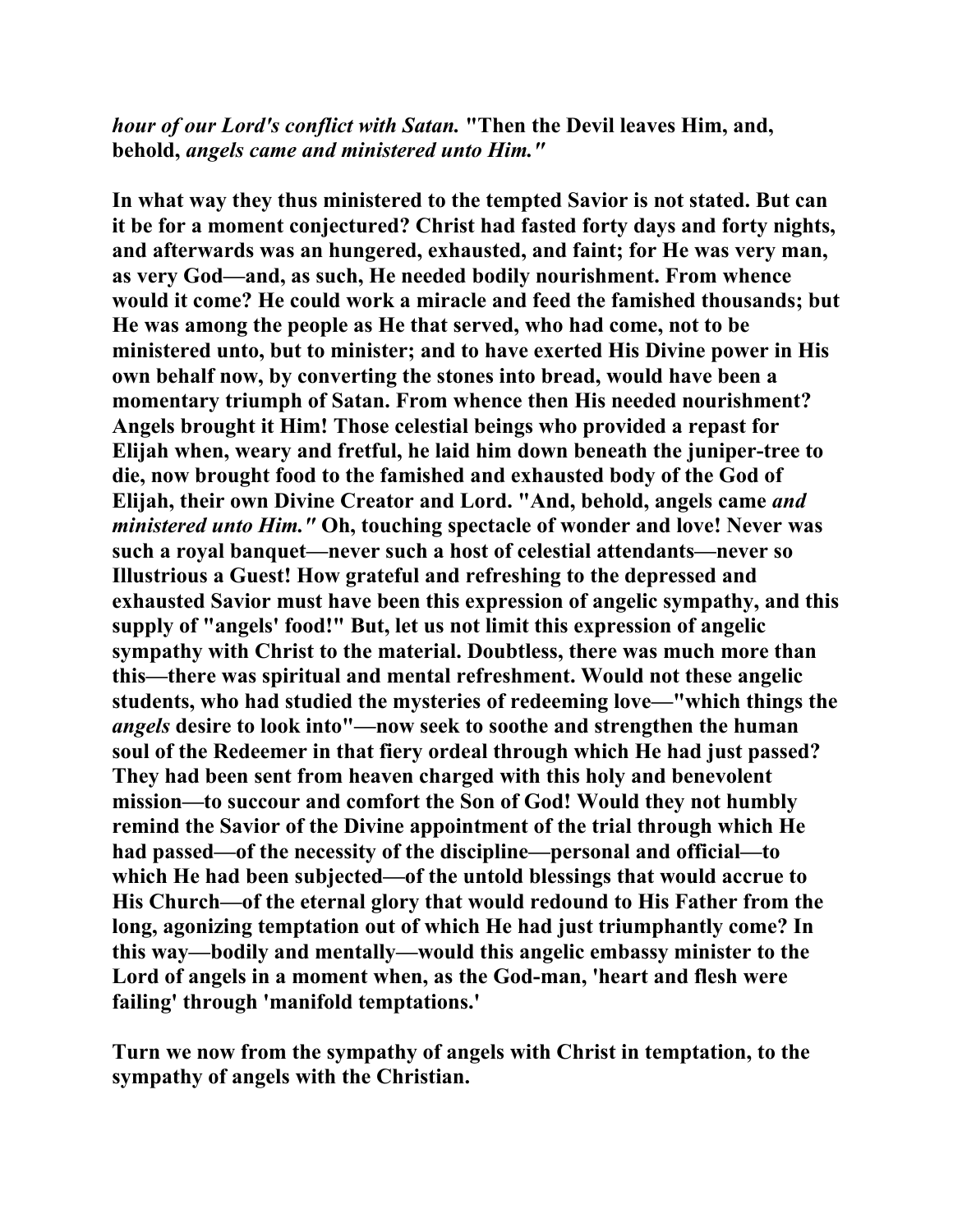**The ministry of angels is not a mere figure of speech, or, simply a poetic sentiment, but is in reality a distinctly and divinely revealed truth practically embodied in the history of the Church of God in all ages, and personally in the daily experience of each individual member of His Church. A single but expressive declaration of Scripture sets forth this doctrine, and places it in the strongest light as a matter-of-fact truth. After vindicating the superiority of Christ to the angels—demonstrating thus the Lord Jesus to be Divine—the Apostle naturally, and as an argument of their inferiority, thus, adverts to their office and ministry in the Christian Church:—***"Are they not all ministering spirits, sent forth to minister for them who shall heirs of salvation?"*  **We are thus brought face to face with the fact. Can we draw any other reasonable deduction from these words than this—that the whole celestial hierarchy is engaged in the comparatively humble, yet, nevertheless, highly honorable office of ministering spirits, or servants, appointed to aid the Church of God, collectively and individually, in its history on earth? How that ministry is exerted we are left very much to conjecture—the fact alone standing out in the clearest possible light. But, taking the recorded ministrations of angels as the standard of their present ministry, we may arrive at an intelligent, and by no means sentimental, idea of the service they now perform in the Church of God in its existing dispensation. In the first place, we have their** *appointment.* **They are not self-delegated. They are** *sent* **by Christ, their Lord and Creator, and this conclusively proves their inferiority to Christ Himself. They do not assume the office, but in a subordinate capacity—as the servants of the Church—are appointed, commissioned, and sent by a Power infinitely higher than their own.** *"Sent forth."* 

**The** *objects* **of their ministry are, "the heirs of salvation,"** *i.e.,* **the whole elect Church of God. Adopted into God's family, all believers are "heirs of God and joint-heirs with Christ Jesus." They are heirs, expectants, or inheritors of salvation. These include the whole Church of God—all the members of the one Church of Christ,—whatever their distinctive badge among men. Christ, in the dispensation of His favors—especially in His great salvation recognizes no denominational differences: but, if holding Him the One Head—believing in Him, loving, serving, and following Him—all alike are acknowledged as the "heirs, of salvation," for whom is reserved an "inheritance incorruptible, undefiled, and that fades not away."** 

**Their office, clearly, is "to minister." This, doubtless, includes an individual and unceasing guardianship; protection in danger, seen or unseen; counsel in perplexity; sympathy and support in sorrow and affliction; succour and**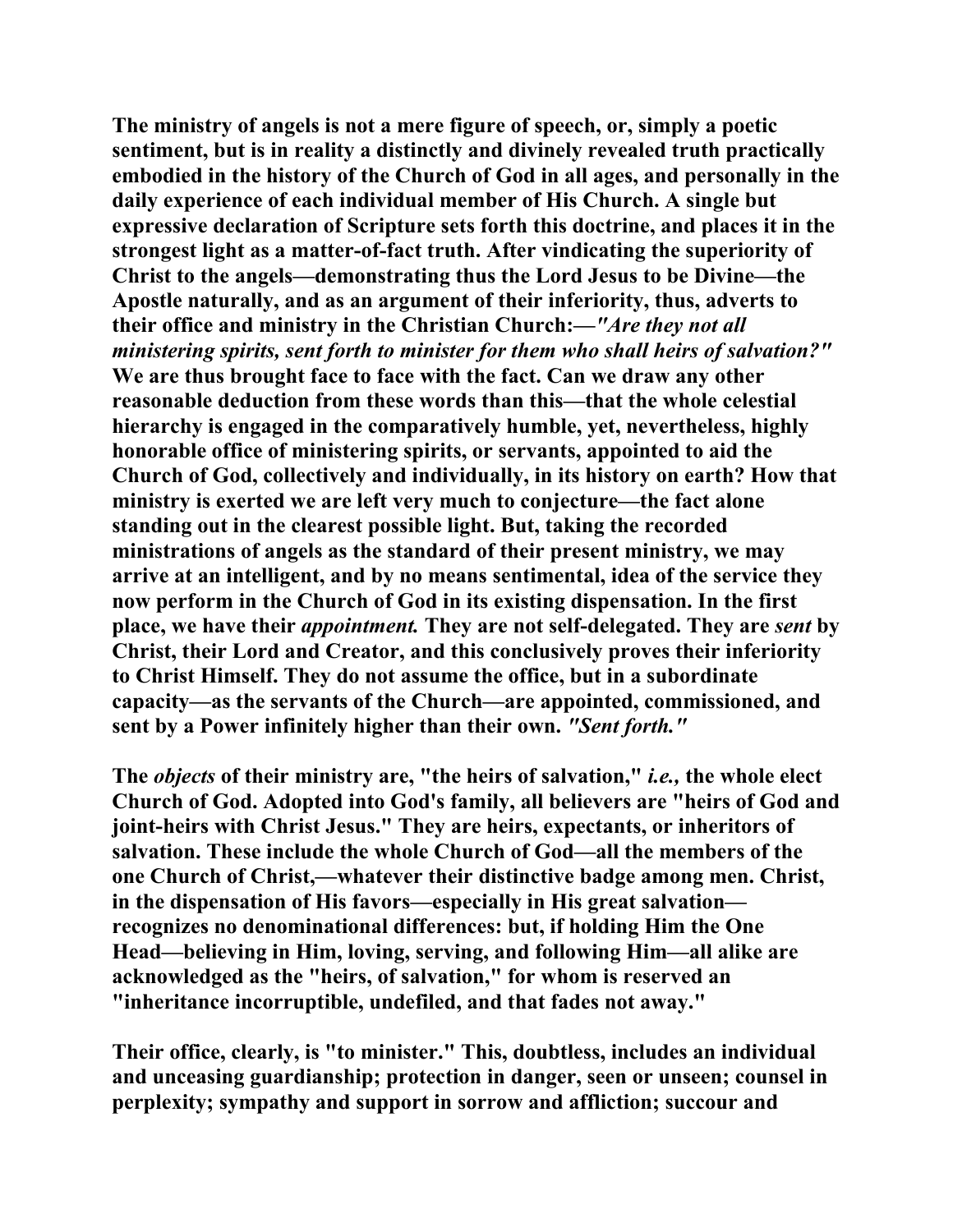**supply in times of need; mental and spiritual strengthening when mind and soul are depressed and desponding; and above and beyond all—and this is an especial, touching, and solemn part of their holy ministry—attendance upon the redeemed spirit, in its flight to eternal glory. "And was carried** *by the angels* **into Abraham's bosom." We do not see, nor can we explain, the mystic**  ladder that communicates from heaven to earth, and from earth to heaven; **but of this we are assured that by it, descending and ascending, the .angels of God are continuously bent on embassies of intelligence and on errands of love to Christ's heirs of glory. That the "family in heaven" is intelligently conversant of the history of the "family on earth"—without any express revelation of the fact, but arguing from analogy—I see no reason to doubt. Surely their interest in the concerns and progress of the kingdom of grace below, cannot be totally absorbed in the exclusive enjoyment of the kingdom of glory above. And if—as we are told—"There is joy in the presence of the angels of God over one sinner that repents"—we cannot reasonably doubt that the intelligence of the conversion to Christ of our kindred left on earth as conveyed by these ministering spirits—must heighten the bliss and swell the song of the "spirits of just men made perfect." And let it be borne in mind that this joy in heaven is not confined to the angelic host, but, as it is expressed, "joy** *in the presence* **of the angels of God over one that repents;" and that, consequently, with that joy must blend the joy of the glorified saints. Shall angels—strangers to redeeming love—thrill with ecstasy over the conquests of grace on earth, and those who have been redeemed by the blood of the Lamb be sensible of no emotion of gladness, and breathe no joyous anthem of praise at the good news that the kingdoms of this world are gradually becoming—and by the accession of their own kindred—the kingdoms of our Lord and of His Christ?** 

**But here our observations of the angelic ministry must rest. Who can describe what their sympathy is when the fiery darts of Satan—fast and flaming—fly thick around the tempted believer? If angels ministered to Christ in the hour of His temptation, surely we may believe that the same office is discharged in the case of all tempted in a like manner with Him. Invisible and unheard, they troop around the person of every saint of God, bent upon the high and holy office of tending upon them for whom the Son of God sacrificed His own life.**  *"The angel of the Lord encamps round about them that fear Him, and delivers them." "He shall give His angels charge over you, to keep you in all your ways. They shall bear you up in their hands, lest you dash your foot against a stone."*  **Still we must keep in view that they are but God's messengers and Christ's servants, doing His will, accomplishing His purpose, and obeying His behests.**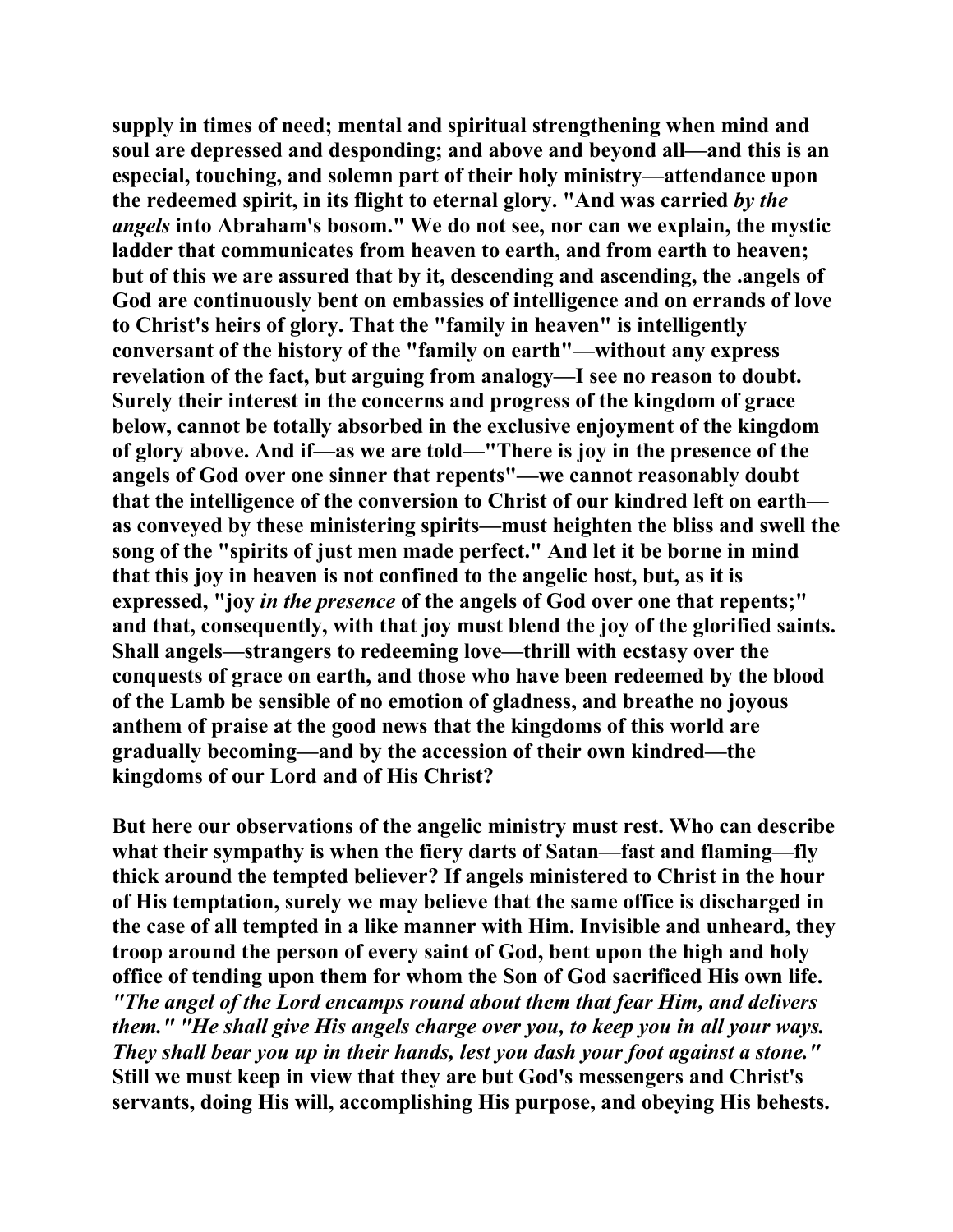**They are to be recognized, not adored; loved, not idolized; revered, not worshipped. Infinitely above the highest angel in heaven is the "Captain of our salvation," bending over us with a Divinely intelligent and unslumbering care; and angels—His** *aides-de-camp—***are only what He makes them, and nothing more. If any creature channel flows with blessing, He fills it; if empty, He exhausts it; reserving to Himself the sovereign and inalienable power to do as seems good in His sight, that He may be all and in all.** 

**And yet how great the honor conferred upon the lowliest saint of God, that these holy, intelligent, powerful beings, commissioned by Heaven, should be his personal and constant attendants, fanned and enclosed each moment by their silken, noiseless, and unseen wings. Oh, who can tell how near, vigilant, and powerful, they are in every assault of Satan, in every moment of danger, and in every hour of grief, diverting the winged arrow—unveiling the concealed snare—snatching from some yawning precipice: or, should the arrow have pierced, or the feet have stumbled, or the sorrow have come—by some mysterious influence, we cannot now explain, but which will be fully known hereafter—healing the wound, soothing the spirit, and conducting our footsteps in the path of safety, pleasantness, and peace. And if the Son of God, the Creator and Lord of angels, condescended to accept the service of, and to be ministered to by, angels—if by them He was supplied in want, soothed in grief, and strengthened in battle—should it be thought a thing incredible that these same celestial beings should encircle our path, and cluster around our dying pillows, ministering to us of their love, succour, and sympathy? "Are they not all ministering spirits, sent forth to minister for them who shall be heirs of salvation?"** 

**"And is there care in heaven? and is there love In heavenly spirits to these creatures base, That may compassion of their evils move? There is!—else much more wretched were the case Of men than beasts. But O exceeding grace Of highest God that loves His creatures so, And all His works of mercy doth embrace, That blessed angels He sends to and fro, To serve to wicked man, to serve His wicked foe!** 

**"How oft do they their silver bowers leave, To come to succour us that succour want! How do they with golden pinions cleave**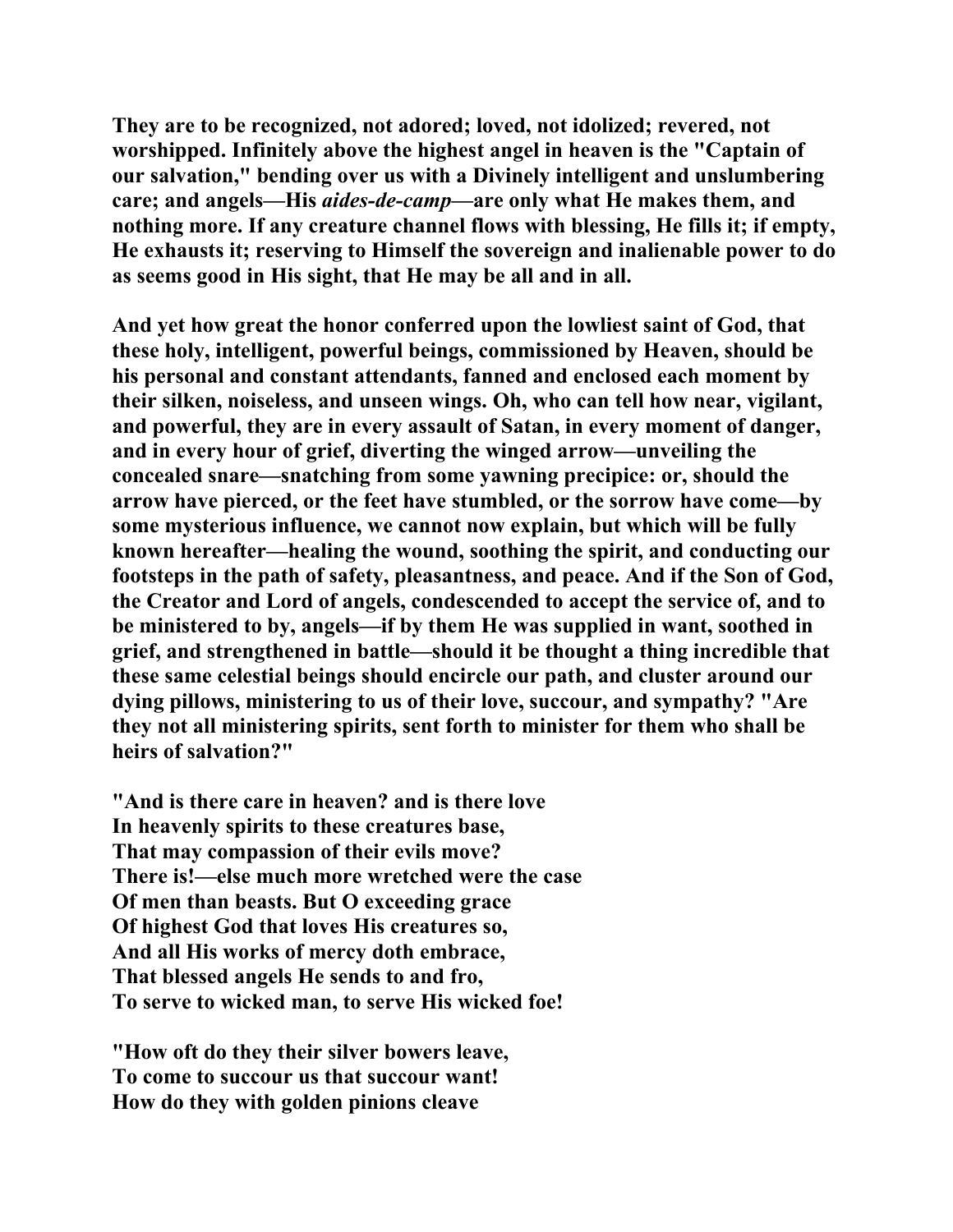**The yielding skies, like flying pursuivant, Against foul fiends to aid us militant! They for us fight, they watch and duly ward, And their bright squadrons round about us plant; And all for love and nothing for reward; O why should Heavenly God to men have such regard?"** 

# **7. THE SYMPATHY OF CHRIST WITH THE CHRISTIAN IN TEMPTATION.**

**"For in that He Himself has suffered, being tempted, he is able to succour them that are tempted."—Heb. 2:18.** 

**We ascend with our present subject into a higher and diviner region of thought and feeling. From the sympathy of angels in temptation, we rise to the sympathy of the Lord of angels. And if the one has proved so intelligent, soothing, and helpful in the hour of battle and of danger, what must be the power and effect of the other? Infinitely transcending the combined ability of all the hosts in heaven, must be that of the tempted Head and Savior of His Church. There is a point in sympathy and power which no angel can possibly reach. The truest and most effectual sympathy is that which flows from kindred suffering. He who soothes me in temptation—stanches my wound and weeps when I weep—must be one whom the archers have pierced—whom adversity has schooled—whom sorrow has chastened. "Not being untutored in suffering," says an ancient classic, "I learn to pity those in affliction." And not less expressive the same sentiment as rendered by a modern poet—** 

**"They best can bind Who have been bruised oft."** 

**It is here that the sympathy of Christ infinitely distances all other; and all the benevolent angels in heaven must yield the palm to Him. Probably no chapter of our Christian life brings us into such close and tender contact with the heart of Christ, or He with ours, as the temptations—satanic or otherwise which constitute so essential an element in our Christian character here, and in our fitness for its higher and more perfect development hereafter.** 

**In directing our attention to a view of Christ's sympathy in temptation, let us inquire what are some of its more distinctive characteristics. "For in that He**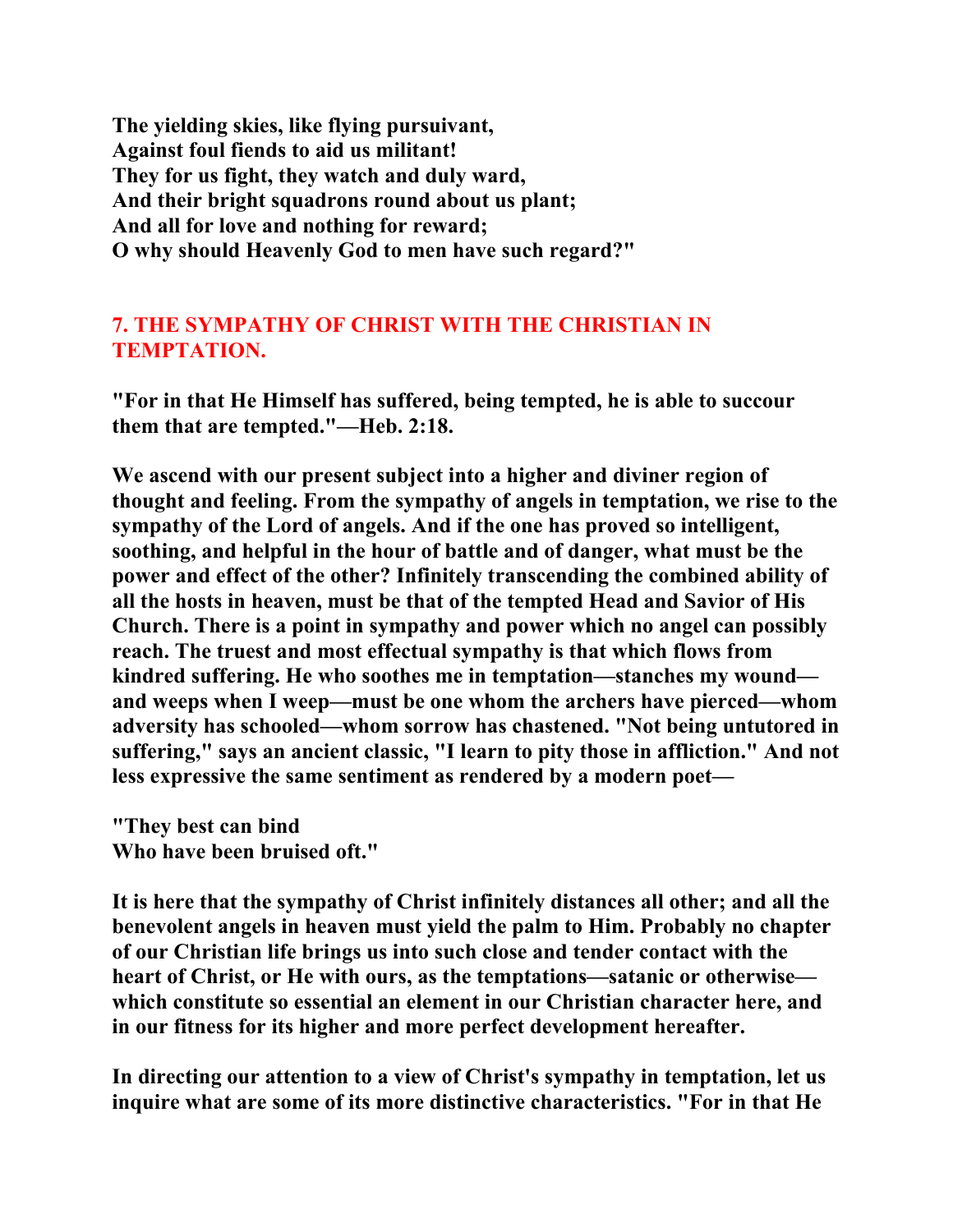**Himself has suffered, being tempted, He is able to succour them that are tempted."** 

**The first feature which will impress the thoughtful mind is,—its** *Priestly character.* **"We have not an High Priest which cannot be touched with the feeling of our infirmities; but was in all points tempted like as we are, yet without sin." It will thus appear that, one essential part of Christ's Priesthood is—***sympathy with the tempted.* **There does not exist in the offices filled by Christ in the Church of God so essential and precious a one as His** *Priestly*  **office. His sacrifice lays the foundation of all the other relations He sustains in the economy of redemption. He could not possibly be a Prophet to instruct, or a King to govern, or a Mediator to administer, or a Brother to sympathize, but as He first became a** *Priest to atone.* **There must first be the offering of a righteousness and the shedding of blood in vindication of the honor of the moral government of God, ere He could consistently exercise any one function of His mediatorial mission. And it is a noteworthy fact that, the most prevalent and arrogant attack of modern heresy is directed against the Priesthood of Christ! The underlying element of existing ecclesiasticism is a species of** *pseudo-sacerdotalism,* **arrogating to itself a** *priestly* **authority and function, entirely ignoring the office, and subversive of the work, of Christ, the one only Priest of His Church. It is from this sacerdotal element that springs—as a natural and logical sequence—the notions of apostolic succession, sacramental efficacy, auricular confession, and priestly absolution. Exorcise this ghostly pretension—***priestly power—***and with it will vanish the kindred spectres which wander among the tombs of those who are dead to the reality and power of the life of God in the soul of man.** 

**But the Priesthood of Christ occupies its own solitary, unapproachable, and untransferable position in the Church of God. "We have a Priest"—a Divine Priest—a sacrificial Priest—an interceding Priest; and every true member of the "Royal Priesthood," needs and acknowledges no other. That there is a divinely appointed "priesthood" in the Church of Christ, composed of all believers, of every nation and from every communion, we readily and gratefully admit. "Ye are a Royal Priesthood." The conditions of this Priesthood are not submission to any rite, or subscription to any creed, or membership with any Church; but all true believers become members of this "Priesthood" in virtue of their spiritual and mystical union with the Lord Jesus Christ, the "Priest upon His throne." Thus the saints of God belong to the true "seed royal," through their relation to Christ, and will, with Him, reign "kings and priests" for ever. Oh, how faintly do the saints of God value**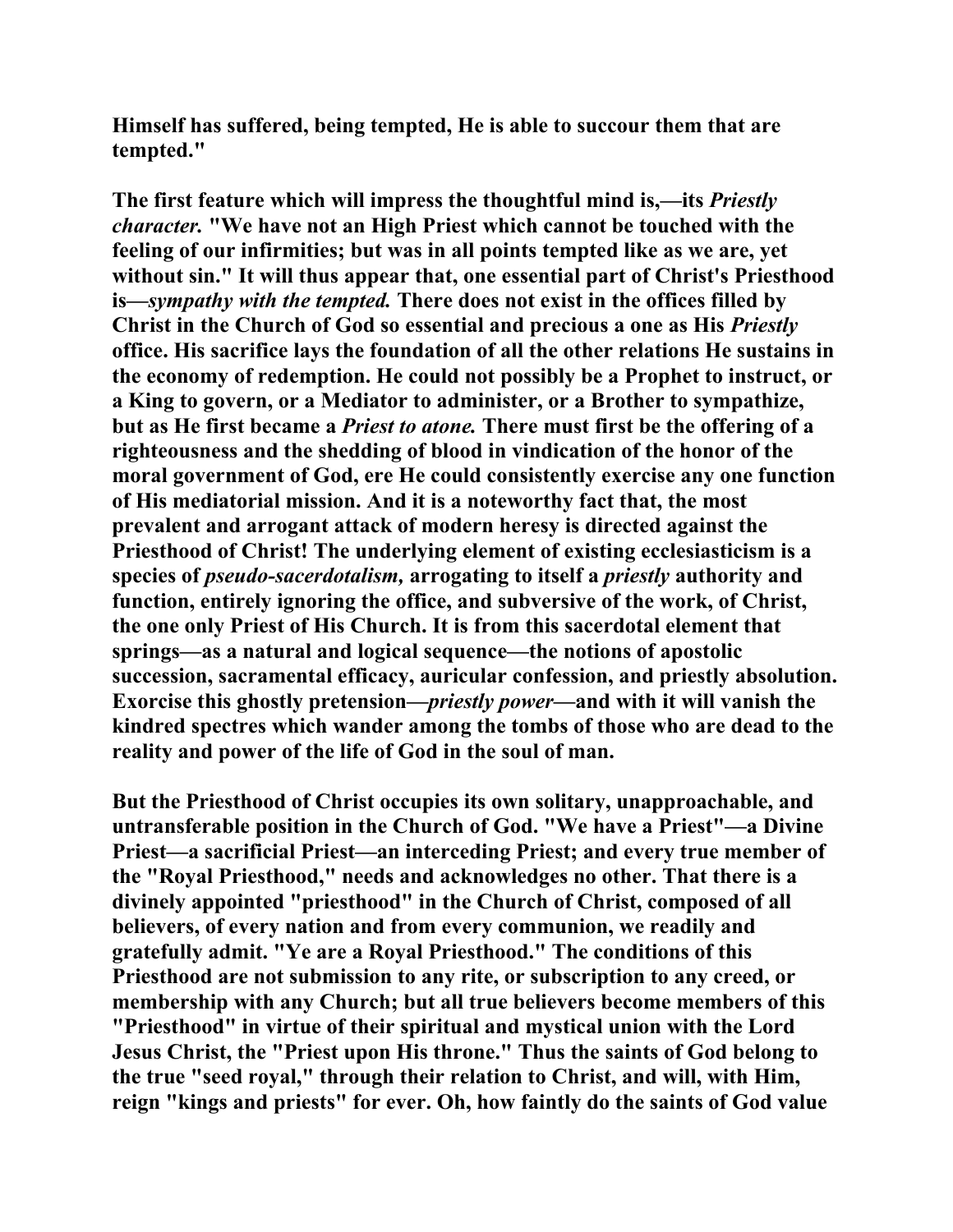**their true** *royalty!* **How we forget that we belong to a "kingdom of priests"! that we are clothed with royal apparel—the robe of Christ's righteousness! that we sit at the King's table, and feed on royal dainties—that a life-guard from the Court of Heaven is commissioned to be our ministering attendants; that hereafter we shall** *reign* **with Christ in His kingdom of glory upon the New Earth and the New Heaven, for ever and ever. But to this royalty is attached the distinction and office of** *Priests. "Ye are a Royal Priesthood"* **made so by Christ and through His Priestly office, and anointed as such by the Holy Ghost. To this office of Priests is attached the function of** *sacrifice:* **not an atoning, propitiatory sacrifice for sin—this exclusively appertains to the Great High Priest of His Church—but the sacrifices which, as a Royal Priesthood, we offer, are those of a broken heart and a contrite spirit—the sacrifices of prayer and praise—and the presentation of our "bodies as a living sacrifice, holy, acceptable unto God, which is our most reasonable service." And for this "kingdom of Priests"—this "Royal Priesthood," there awaits the anthem which will employ their tongues and tune their harps through eternity—"Unto Him that loved us, and washed us from our sins in His own blood, and has made us kings and priests unto God and His Father; to whom be glory and dominion for ever and ever. Amen." My reader, rise to the dignity of your** *Royalty,* **exercise your privilege as** *Priests;* **and while you strive to keep your royal apparel unspotted from the world, day by day offer the sacrifice of contrition of heart for sin, and thanksgiving and praise to Him who, by the one sacrifice of Himself, has for ever delivered you from its guilt and condemnation. "By Him, therefore"—our Priest, Sacrifice, and Altar— "let us offer the sacrifice of praise to God continually, that is, the fruit of our lips, giving thanks to His name." Oh, how fragrant your prayers—melodious your praises—and a sweet-smelling savor your offerings of love done to the saints,—the representatives of Christ—all presented and accepted in virtue of the One Sacrifice He our Priest has offered for us to God! Your cup of cold water quenching the thirst—your crust of bread satisfying the hunger—your seasonable garment clothing the nakedness—your visit of sympathy soothing the sickness—of one of Christ's disciples, is an "odor of a sweet smell, a sacrifice acceptable and well pleasing to God;" and is laying up for you a grateful recognition, a loving welcome, and a rich reward of grace in the Heavenly Kingdom; when Jesus will say to you, "Inasmuch as you have done it unto one of the least of these, My brethren, you have done it unto Me. Enter you into the joy of your Lord." Hold fast the profession of your faith, without wavering, in the one sacrificing Priesthood of the Lord Jesus! Recognize no priestly authority, or power, or function in the Church of God but His! "Jesus only"—the One "High Priest over the house of God."—is the watchword of**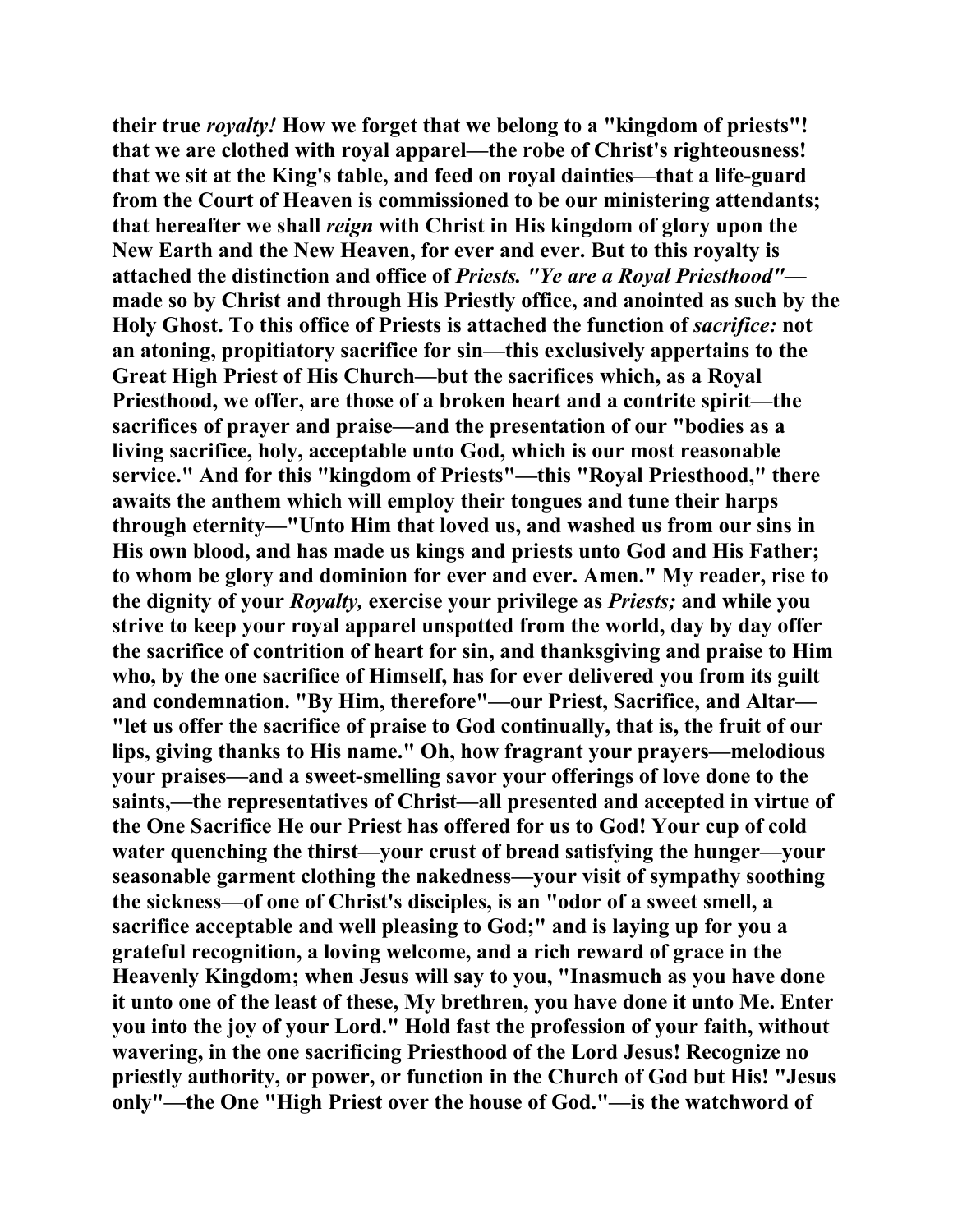**the Christian Church—the counter-sign of the great army of the living God the one badge of the "Royal Priesthood" on earth and in heaven.** 

**"Shall I trust my soul's salvation To a fellow-creature's care? Can a priest, a saint, or angel, Save me in my dark despair? None but Jesus, none but Jesus, Hears a contrite sinner's prayer.** 

**"Do I need a Mediator, Other than the Son of God? Can the Virgin Mary help me? Jesus shed for me His blood None but Jesus, none but Jesus, Intercedes for me with God.** 

**"Is there aught of praise or merit Due to works my hands have done? Can a life of tears and penance For a single sin atone? None but Jesus, none but Jesus: He must save, and He alone.** 

**"Can the waters outward washing Inward change of heart supply? Life and energy bestowing, Can it bid corruption die? Blessed Jesus, blessed Jesus, Send Your Spirit from on high!** 

**"Can the sacramental symbols— Emblems of a Savior's love— Can these satisfy the longings Of a soul born from above? None but Jesus, none but Jesus, Food for fainting souls can prove."** 

**The sympathy of Christ with the tempted is** *experimental.* **It is this attribute**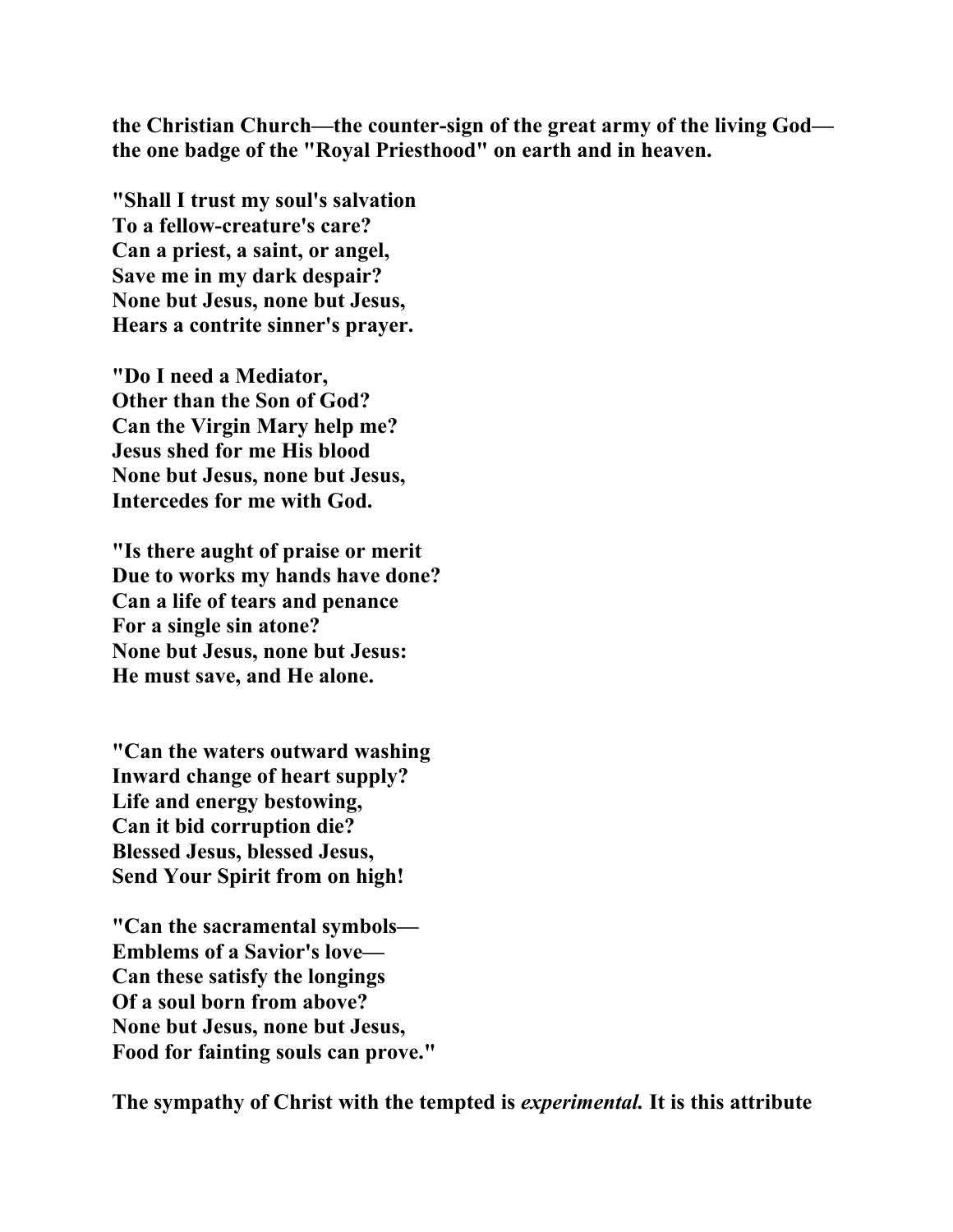**which, perhaps, more than any other, imparts to it such peculiar interest and tenderness in the experience of the Satan-tempted believer. How strikingly is this feature of personal experience of our Lord's sympathy with the tempted expressed by the Apostle: "In that He** *Himself has suffered, being tempted,* **He is able to succour them that are tempted." And again: "Who can have compassion on the ignorant, and on them that are out of the way; for that** *He Himself is compassed with infirmity."* **This is a most touching and soothing view of Christ's compassion. The sympathy He offers in infirmity, in sorrow, in temptation, is not theoretical and visionary; it is the fellow-feeling, the sympathy of One who has been taught in the same school of suffering, who has passed through the same furnace of affliction, who has endured the same fiery temptations—"tempted in all points like as we are, yet without sin." You look, in your sorrow, to the "Man of Sorrows;" in grief, to Him who was personally "acquainted with grief;" and in temptations from Satan, from the world, from man, to Him who battled with the devil—who was despised, rejected, and crucified by the world—and "who would not commit Himself to man, because He knew what was in man." Go then to Jesus, and tell Him just what you fear, just what you suffer, just what you are. The infirmity that oppresses you, encompassed Him; the flaming dart that pierces you, was hurled at Him; the painful cross you carry, bowed Him to the earth; the bitter cup you drink, once pressed His quivering lips.** 

**The sympathy of Christ with the Christian is** *intelligent.* **It is not a blind, heartless sympathy, either unacquainted with, or indifferent to, our case. "I know their sorrows, and have come down to deliver them," was the wonderful and consolatory declaration of God concerning His people under the cruel and crushing service of Pharaoh. And what are the words of Jesus the Shepherd of His Flock but an echo of the same truth: "I know My sheep." Oh, how unspeakably assuring is this truth! Enough, that Christ knows our temptation, is acquainted with our sorrow, though not another being in the universe is cognizant of it. It is the sympathy of a full and intelligent knowledge of all the delicate shades, and the subtle circumstances—too sacred and intricate, perhaps, to explain to another—of the position in which we are placed, and of the temptations by which we are assailed. Such knowledge is too wonderful for us—it is high, we cannot attain unto it—for it is the knowledge of an Infinite and Divine mind. The most confidential friend may be ignorant of the mental and spiritual exercise through which we are passing, of the fiery conflict we are waging, of the temporal and anxious pressure we are sustaining, the lonely path we tread, the trying life we live, the daily cross we carry;—enough that Christ knows it all! And this assurance should**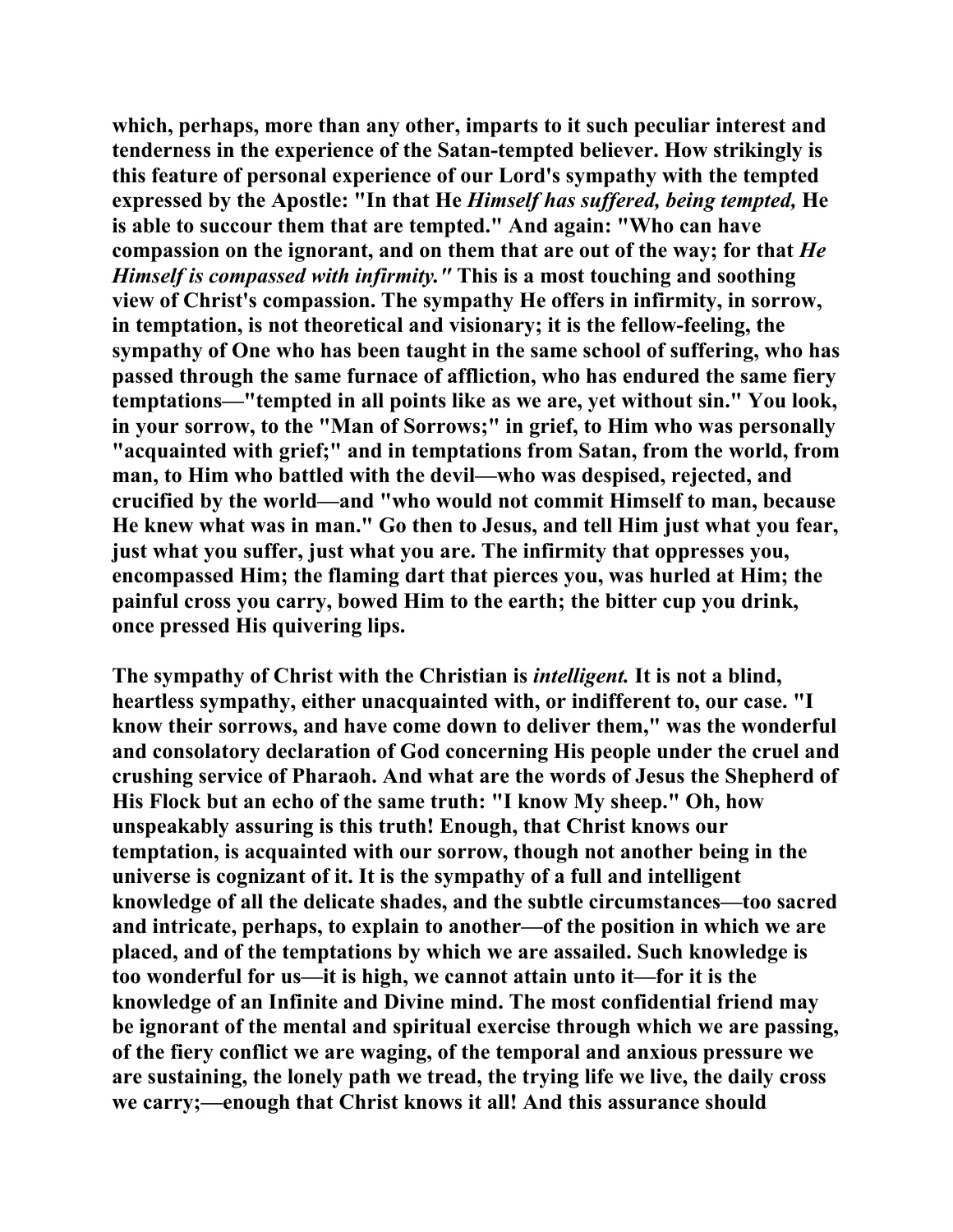**infinitely outweigh the solitariness and sadness we experience, and which the ignorance, or, perhaps, the coldness, of all others may painfully augment. Who would exchange the compassion and individual knowledge of our daily life which Christ possesses for the most tender commiseration the human heart ever felt?** 

**The sympathy of Christ is** *practical* **and** *helpful.* **In this feature it differs essentially from much of the so-called sympathy of the world. There exists a species of compassion which; apparently sincere and fervent, evaporates in mere words: "Depart in peace, be warmed and filled," is the utmost limit of its expression. The helping hand is not extended, the closed purse-strings are not unloosed, the tear of sympathy moistens not the eye, and thus no practical and timely outflow of sympathy is the response. And, "if a brother or a sister be naked, or destitute of daily food," or the mind oppressed with anxiety, or the heart bowed with grief, appeals to our compassion and asks our aid, of what practical avail if, with the priest and the Levite, content with an idle look of pity, we pass by on the other side, leaving the object of our heartless indifference to bear his burden or nurse his wound in lonely and unrelieved sorrow? Oh, for more** *reality* **in our religion! Oh, for more of the sweet, helpful charity of Christ!—that charity which, like the gentle dew of evening, distils silently and unseen, but softening and reviving, upon the fainting flowers—a link from the golden chain which entwines an angel's form—and which, like the mild radiance of the emerald, emits a softer and more pleasing luster than the sparkling diamond or the brilliant ruby. Such, if we are Christ's true followers, should be characteristic of our charity; like the Good Samaritan—not evaporating in empty, meaningless expression, but embodied and manifested in noble and fragrant** *deeds—* 

**"Like the sweet South, That breathes upon a bank of violets, Stealing and giving odor."** 

**Apply this to the sympathy of Christ with His tempted saints. How true, yet how faint, the illustration! Tempted in all points like as we are, is there a single form of assault with which He is not personally familiar, and with which He does not practically sympathize? Are you tempted by worldly attraction? distrust of God? creature idolatry? false worship? selfdestruction? Oh, bend an ear to Christ's own words—"My grace is sufficient for you; My strength is made perfect in weakness." Not satisfied with a mere expression of sympathy, Christ imparts skill to fence, power to bear, grace to**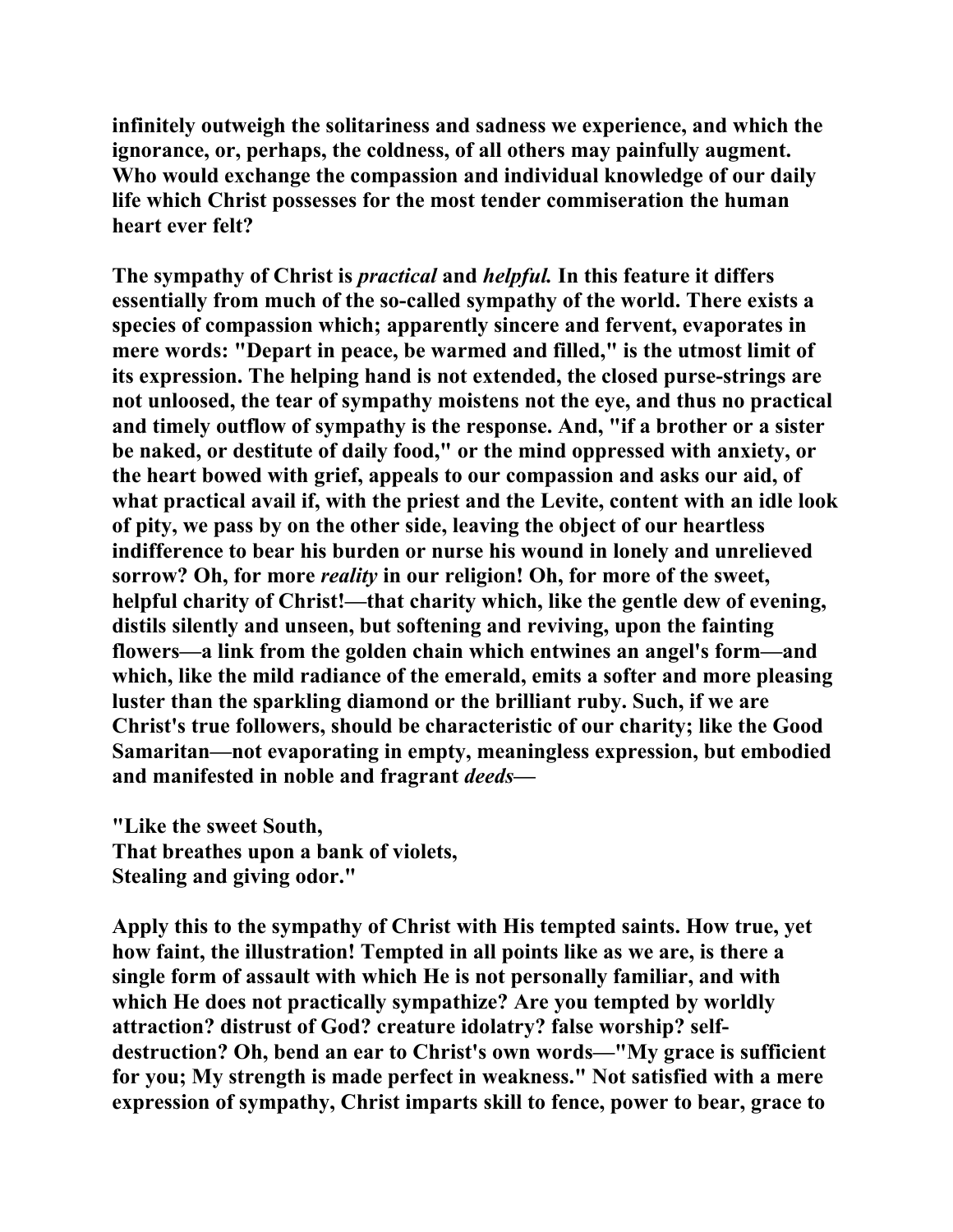**overcome. "There has no temptation taken you but such as is common to man; but God is faithful, who will not suffer you to be tempted above that you are able, but will, with the temptation, also make a way that you may be able to bear it." "The Lord knows how to deliver the godly out of temptation."** 

**Nor let us overlook the exquisite** *tenderness* **of Christ's sympathy. Could language be more expressive of this than that of the Apostle? "We have not an High Priest who cannot be touched with the feeling of our infirmities, but was in all points tempted like as we are." 'Touched'—how full of meaning the word! We are 'touched'—our deepest sensibility and sympathy aroused—by a spectacle of suffering and want. Such is the sympathy of Jesus! He is** *touched*  **with our misery, touched with our temptation, touched with our grief. Who can sound the depth, or portray the tenderness of that sympathy with bereaved sorrow embodied in the inimitable picture, which no artist has ever attempted to delineate—"Jesus wept"? Such is the sympathy of the Great Tempted One, to which we invite you. Approach Him with prayer and confidence—unveil to Him your trouble—make known to Him your want confess to Him your sin—sob your grief upon His bosom—for "we have not a High Priest who cannot he touched with the feeling of our infirmities,"—and He is** *touched* **with** *yours.* 

**The sympathy of Christ is not only that of a fellow-sufferer, but it is also that of an** *Intercessor.* **This office constitutes Christ's work in heaven. "He ever lives to make intercession." "By His own blood He entered once into heaven itself, now to appear in the presence of God for us." What a sweetly soothing truth is this, that every temptation that assails us—every affliction that bows us—every trouble that befalls us—every sorrow that crushes us—and every sin that wounds us, is represented in heaven. All are borne upon the breastplate—entwined with the prayers—perfumed with the incense of our once Sacrificing, but now Interceding, High Priest. "I** *have* **prayed for you—I**  *am* **praying for you—I** *will* **pray for you," is the sweet assurance He addresses to all who, as He once did, are passing through the fiery ordeal of temptation—sifted as wheat—tried as gold—and are "filling up that which is behind of the afflictions of Christ in the flesh." Words addressed by Christ to the Apostle Pete; are equally addressed to every assailed believer—"Satan has desired to have you that he may sift you as wheat; but I have prayed for you, that your faith fail not."** 

**"Jesus, that King of Glory, reigns On Zion's heavenly hill,**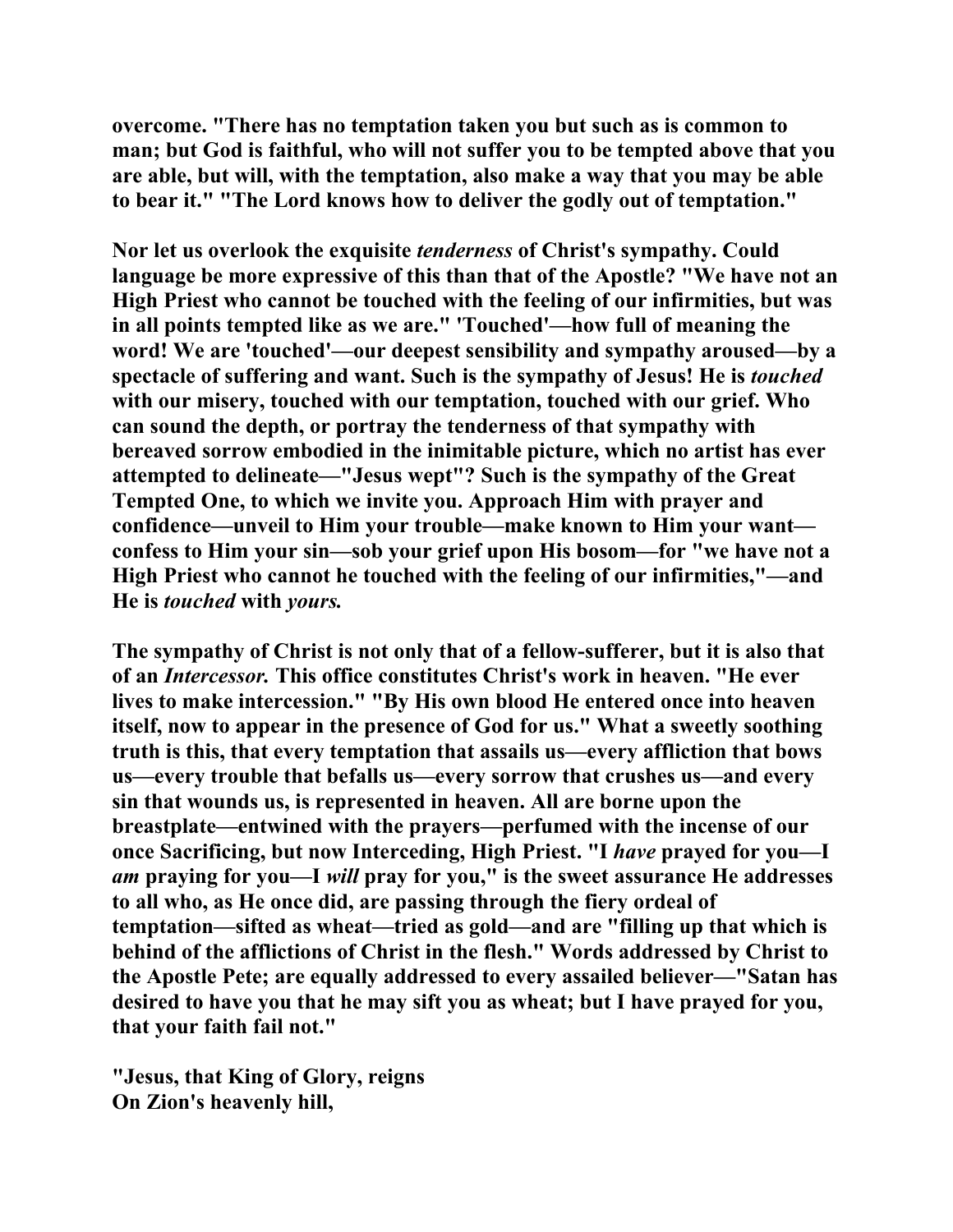**Looks like a Lamb that has been slain, And wears His Priesthood still.** 

**"He ever lives to intercede Before His Father's face: Give Him, my soul, your cause to plead, Nor doubt the Father's grace."** 

**"If any man sin, we have an Advocate with the Father, Jesus Christ the righteous."** 

**We must not overlook the crowning attribute of Christ's sympathy—its**  *perfect sinlessness.* **"Yet without sin." In this, its purity, consists its power. Human sympathy—the most tender—must, necessarily, be imperfect from the fact of its** *sinfulness.* **Not a relation, nor a passion, nor a feeling, nor a sentiment of our humanity has escaped the effects of the Fall. Sin has palsied and infected the whole. Not thus the sympathy of Christ. Ignorance does not blind it—selfishness does not warp it—fickleness does not change it ingratitude does not chill it—unworthiness does not forfeit it—time nor distance do not impair it, because** *sin* **does not taint it! "Yet without sin." Oh, how truly real, exquisitely tender, and unspeakably soothing and precious must** *that* **stream of sympathy be which flows from a spring so sweet and from a fountain so pure! Such is the sympathy of the Savior with all the tempted, tried, and sorrowful of His Church.** 

**This thought of Christ's pure sympathy, suggests a cognate truth unspeakably comforting, and assuring to the tempted Christian. The perfect sinlessness of Christ in temptation teaches us that, temptations are not** *per se—***in other words, of** *themselves—sinful.* **That, whatever the shaft of the adversary may be,—however skeptical and blasphemous, carnal and worldly, Goddishonoring and self-destroying the temptation—the mere presentation or suggestion of the Devil to the Christian mind involves no moral obliquity, and leaves upon the conscience no trace of guilt. Ignorance, or forgetfulness, of this fact has often occasioned needless mental suffering to many of the Lord's tempted saints. Where, in the history of His Church, shall we find so tempted, and yet so holy, a Being as the Lord Jesus Christ? And yet, not only did He emerge from the terrible ordeal unscathed, but He came forth with not the shadow of a shade of moral dishonor, of compromised integrity, attaching to His soul. We cannot say that He emerged from the furnace more purified and refined—for He was "without sin," and needed it not—but we may safely**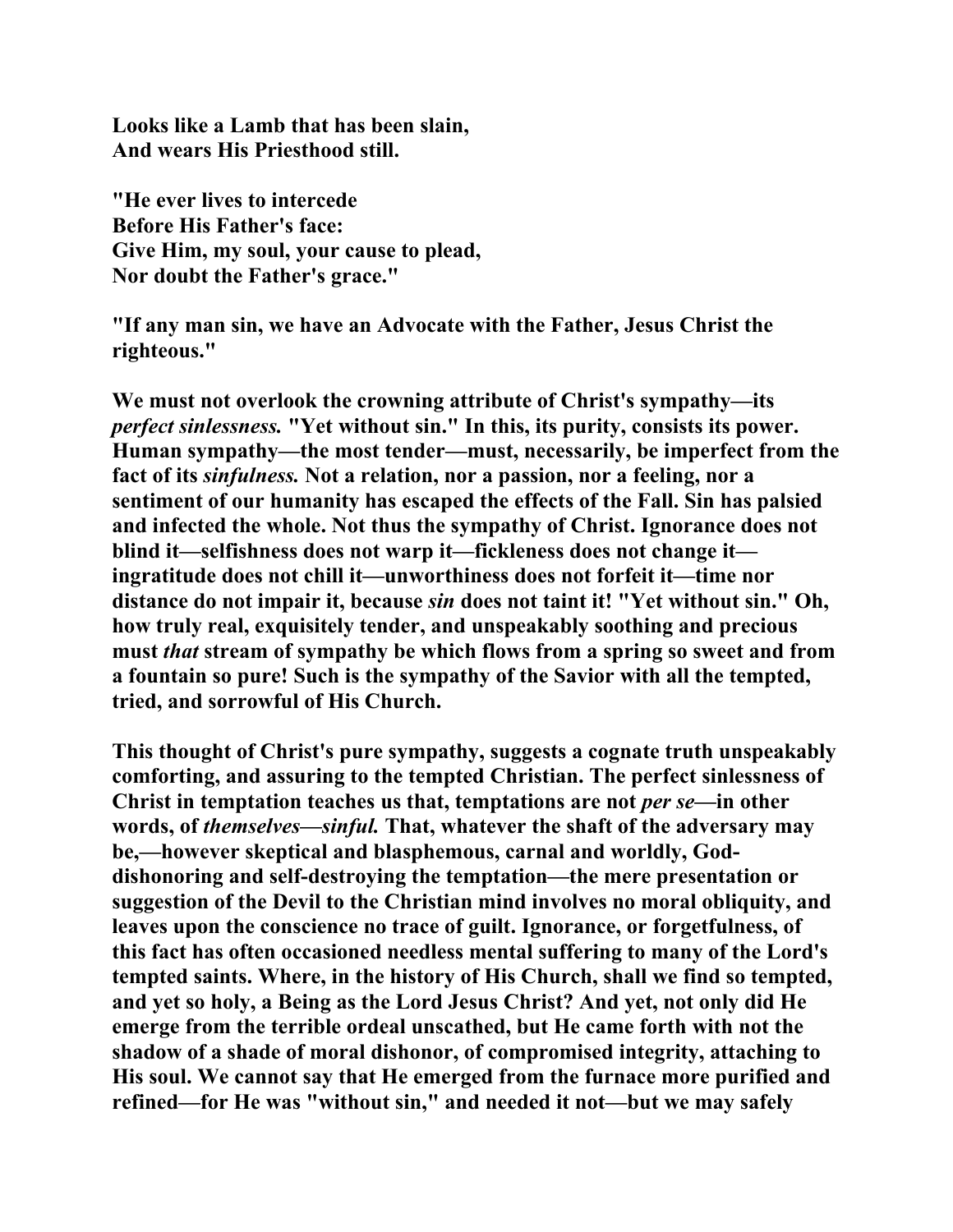**affirm that, as the suffering Mediator and Head of His Church, He became more thoroughly fitted by the discipline of temptation through which He passed to sympathize with and succour them that are tempted. "Though He were a Son, yet learned He obedience by the things which He suffered;" and that lesson of 'obedience' thus learned, involved a fellow-feeling—a sympathy the most perfectly intelligent and exquisitely tender—for all the weak and tempted ones of His Church.** 

**"Touched with a sympathy within, He knows our feeble frame; He knows what sore temptations mean, For He has felt the same."** 

**Be not, then, cast down—write no bitter things against yourself, you tempted soul! Yielding not to the vile suggestion of the enemy—for temptation only becomes a sin as we succumb to its power—ye shall, like your tempted Head, come forth from the flaming furnace with not the smell of fire upon your garments. You may be sorely tempted by Satan to believe that the Bible is not true—that Christianity is not divine—that God is not faithful—that prayer is a delusion—that your sin is unpardonable—that Jesus does not save—and that your past religious experience and Christian profession is but delusion and hypocrisy, and your hope of heaven but a lie; nevertheless, these suggestions of Satan are not only all false, but,** *'resisting'* **them with your Lord's invulnerable weapon, "It is written"—"he will flee from you"—one touch of the Divine Word overcoming him—leaving you, like your Lord, victor upon the field.** 

**Forget not that** *temptation* **is an essential part of the development of Christian character here, and of the education and fitness of the Christian for glory hereafter. "Prayer,** *temptation,* **and study," remarked Luther, "are essential to the Gospel minister:" equally so to the private Christian. And, since temptation is a test of the reality of our grace, and the genuineness of our faith, and the stability of our hope, let us accept the discipline with meekness and love; and putting on the whole armor of God, withstand the Evil One, and having done all to stand. "Seeing then that we have a great High Priest that is passed into the heavens, Jesus the Son of God, let us hold fast our profession. For we have not a High Priest which cannot be touched with the feeling of our infirmities; but was in all points tempted like as we are, yet without sin. Let us therefore come boldly unto the throne of grace, that we may obtain mercy, and find grace to help in time of need."**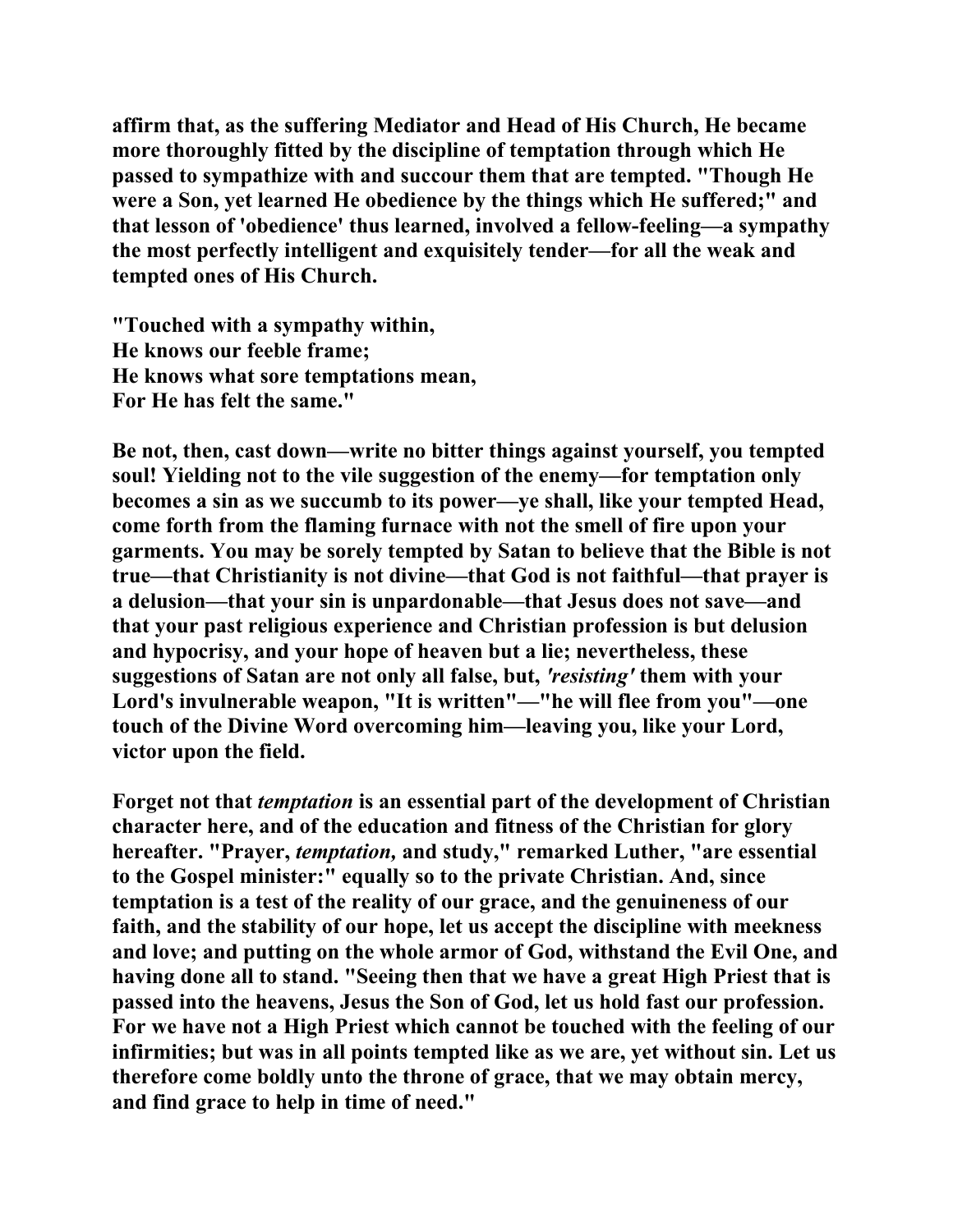# **8. THE FINAL OVERTHROW OF THE TEMPTER AND BLESSEDNESS OF THE TEMPTED.**

**"That through death He might destroy him that had the power of death, that is, the Devil; and deliver them who through fear of death were all their lifetime subject to bondage."—Heb. 2:14, 15.** 

**The mission of the Son of God in the flesh compassed a twofold object as it referred to Satan. The first, to destroy the** *works* **of the Devil; the second, to destroy the** *Devil himself.* **With regard to the first object, we read—"***For this purpose the Son of God was manifested, that He might destroy the works of this Devil."* **The second is equally as clear—"***That He might destroy him that had the power of death, that is, the Devil."* **No facts are more distinctly and solemnly revealed than the final overthrow and everlasting destruction of the Evil One, and the victory and eternal blessedness of the saints of the Most High, consequent upon that destruction. The "god of this world" is not to reign for ever! Too long, too widely and uninterruptedly has he maintained his supremacy and power over this fallen and sinful empire. In its history, as it will then be read and studied in the clear light of eternity, will be seen how central, significant, and appalling was the place usurped by him in the government of the race. And, as in the first creation of the world, he appeared conspicuous and active upon the scene, ere sin had yet defiled and the curse had yet blighted,—so, in the end of the world, he will reappear "the observed of all observers," to be arraigned and tried, overthrown and "punished with everlasting destruction from the presence of the Lord, and from the glory of His power." The prophetic and significant words of our Lord—the great Tempted One concerning the great Tempter are yet to receive their full and solemn accomplishment—"I beheld Satan as lightning fall from heaven." Oh, yes! the rebellious, bloodstained standard of Satan is not for ever to float over this dark empire of sin and woe. His overthrow is certain—his doom is fixed his days are numbered—"the chain which is to bind him is forged, and the fires which shall encircle him are kindled;" "the breath of the Lord, like a stream of brimstone, has kindled them." And all who followed his standard, who wore his fetters, and who obeyed his behests, will share his sentence, condemnation, and punishment—"Depart, you cursed, into everlasting fire, prepared for the Devil and his angels." We have alluded, in our opening remarks, to the destruction of the** *works* **of the Devil, as constituting an important part of Christ's mission. Let us briefly advert to this interesting and**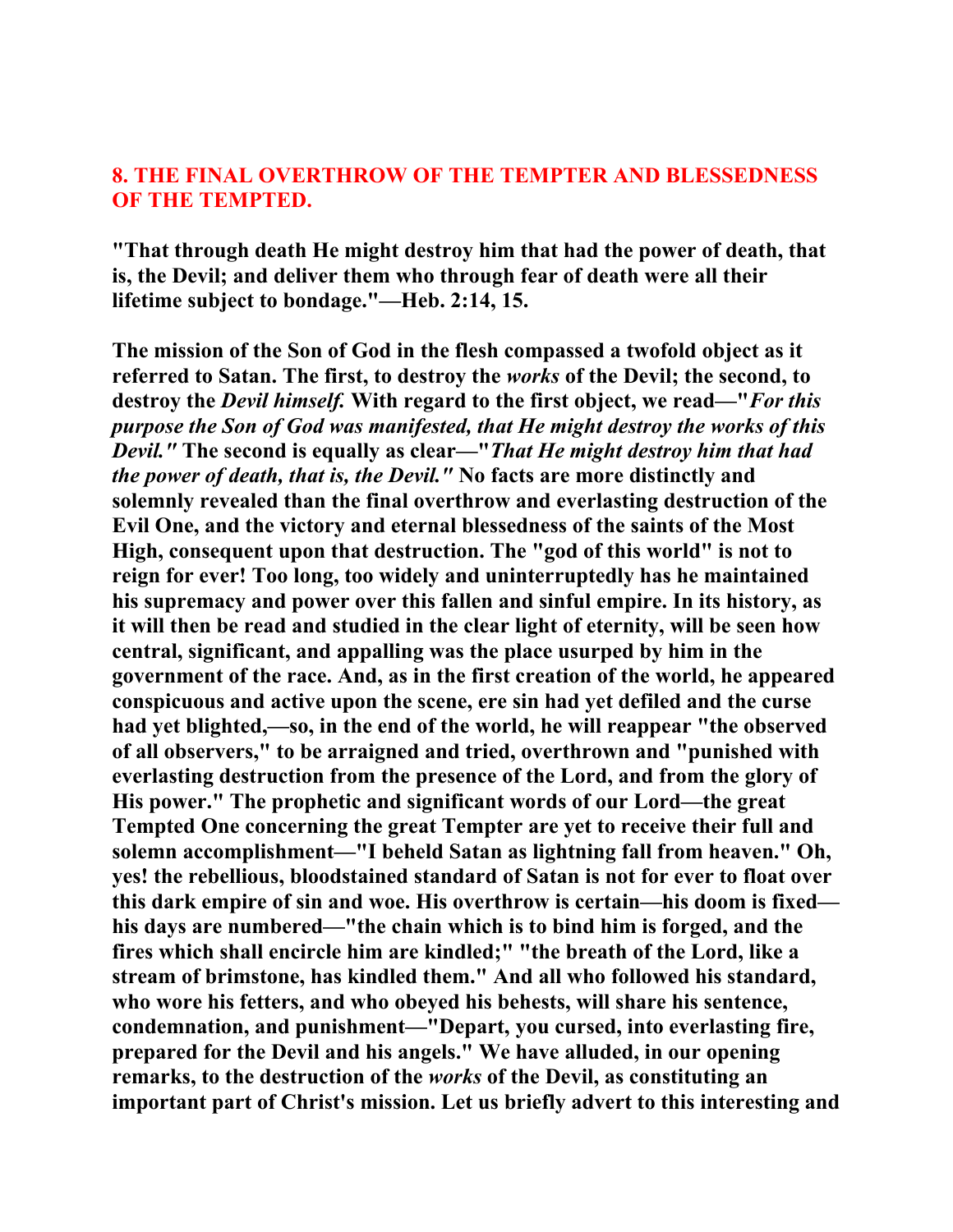**consolatory fact, as preparing us for the consideration of the final, ignominious, and total overthrow of the power and kingdom of the Devil himself at the Coming of the Lord. The passage we have placed at the head of this chapter limits our view to one particular work of Satan—***his "power over death."* **And, probably, we could not specify any exercise of his power more terrible to the saints of God, or their deliverance from which is more firmly anticipated and ardently longed for than this.** 

**"Him that had the power of death." The words are profoundly significant and solemn. They are not intended to ascribe to the Devil, originally and independently, an arbitrary and supreme power over death. This alone belongs to God, "with whom are the issues of death." And yet the language is strikingly significant and impressive—"Him that had the power of death." It refers, doubtless, to the fact that the Devil was the first introducer of sin, and consequently, of death; that he was the cause of death, and the instigator of death throughout his empire. That this power is limited and controlled by a higher power is implied and unquestionable. He has no power to inflict death in any single instance, beyond the permission of this superior and governing authority. But how appalling and far reaching this power! "He was a**  *murderer* **from the beginning:" and all murders are the result of his instigation, and in the permitted exercise of his power. "The lust of your father the Devil you will do," said Christ, addressing Himself to the Jews. And the crowning act of his murderous lust was his instigation of Judas to betray, and the Jews to murder, the "Lord of life and glory." And not content with thus suggesting and abetting the murder of our Lord, he strove with all the argument and persuasion he could command to prompt Him to an act of selfmurder. "Cast Yourself down from hence." And still he exercises this terrible, though limited and curbed, power of death—as we have shown in a preceding chapter—by suggesting to the human mind the idea of self-destruction as a convenient and expeditious mode of escape from existing trouble, suffering, and shame. How graphically and accurately has our great national dramatist portrayed the mental exercises of the soul under the influence of this Satanic temptation to self-murder!** 

**"To die,—to sleep; No more; and, by a sleep, to say we end The heart-ache, and the thousand natural shocks That flesh is heir to,—'tis a consummation Devoutly to be wished. To die,—to sleep;— To sleep perchance to dream:—ay, there's the rub;**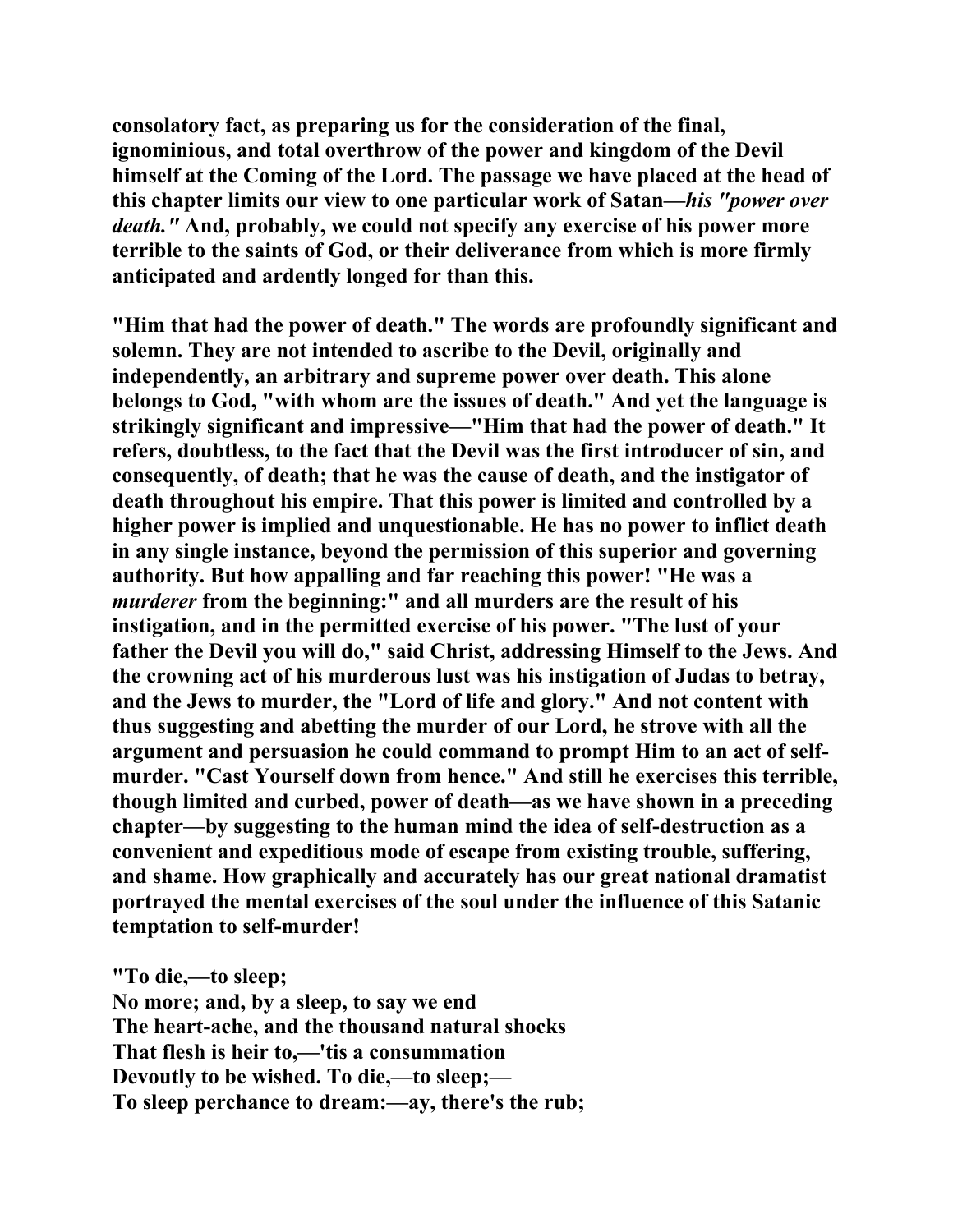**For in that sleep of death what dreams may come, When we have shuffled off this mortal coil, Must give us pause there's the respect That makes calamity of so long a life; For who would hear the whips and scorns of time, The oppressor's wrong, the proud man's contumely, The pangs of despised love, the law's delay, The insolence of office, and the spurns That patient merit of the unworthy takes, When he himself might his quietus make With a bare bodkin? who would fardels bear, To grunt and sweat under a weary life, But that the dread of something after death,— The undiscovered country, from whose bourne No traveler returns,—puzzles the will, And makes us rather bear those ills we have, Than fly to others that we know not of? Thus conscience does make cowards of us all; And thus the native hue of resolution Is sicklied o'er with the pale cast of thought; And enterprises of great pitch and moment, With this regard, their currents turn away, And lose the name of action."** 

**But a more awful illustration of the power of death as possessed by Satan is yet to appear—his power to inflict the inconceivable and indescribable horrors of the "Second Death." That** *this* **power is conferred—under the control of a yet higher power—to his hands, who can reasonably doubt? When the "wicked shall be cast into hell," and "whosoever is not written in the Book of Life" into the "lake of fire," the power of death then entrusted to Satan will be exhibited in its most appalling form. But let me relieve this awful picture by presenting a bright and blessed contrast—the contrast of those over whom the Devil will have no such control:** *"Blessed and holy is he that has part in the first resurrection: on such the second death has no power; but they shall be priests to God and of Christ, and shall reign with Him a thousand years."*

**An interesting and important inquiry here occurs! in what way did Christ thus destroy the Devil? "That He might destroy him that had the power of death, that is, the Devil." We see not as yet his destruction. Far from it! The**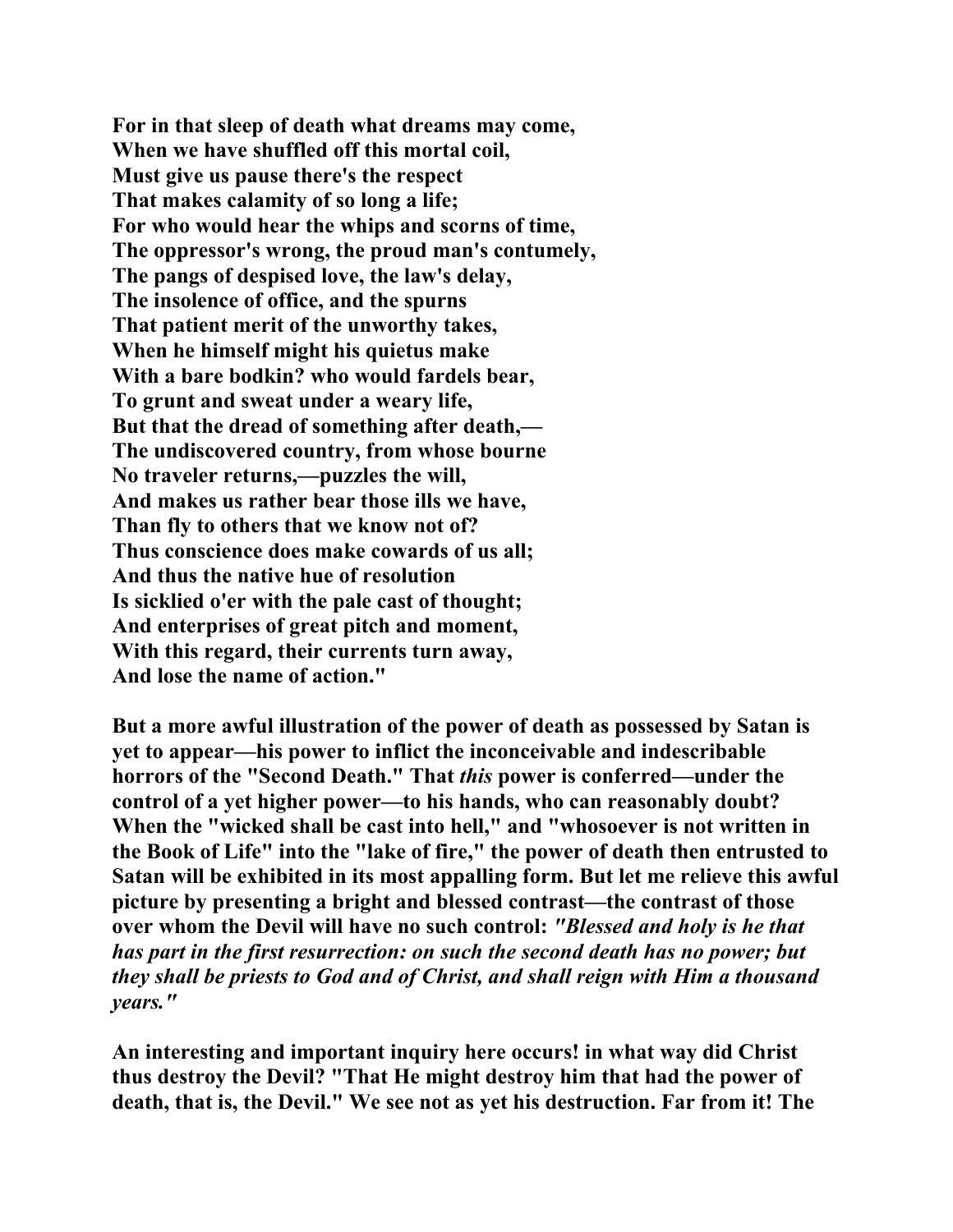**world is still Satan's empire, ruled with a despot's unlimited sway. And, seeing that his time is short, and his overthrow inevitable and total, he would seem, in these "last days," to have 'come down in great power and wrath,' more wicked and fierce than ever. There are those who are blind to this fact. They tell us that the world as it grows older grows better! And, as proof of this assertion, they are wont to point to the rapid strides of civilization and refinement, of education, science, and social progress. They assure us that humanity is not so depraved, that the people are not so ignorant, and that society is more highly cultivated and refined. But what, and where, are the solid evidences of all this improvement? That civilization has increased—that education is on the march—and that luxury of living, polished manners, and advanced intelligence are the result, we readily admit. Nor do we overlook the results of sanitary reform—the efforts to reach the lowest** *strata* **of society the great spread of Christian knowledge—the increased and honored labors of the evangelist at home, and those of the devoted missionary abroad. But with all this, the question still returns—Is the world really growing better? We think not. Crimes the most hideous—social evils the most appalling commercial immorality the most humiliating—atheism and infidelity the most bold—massacre and butcheries, legalized by the term of 'war,' and prosecuted in the name of Christ and under the holy banner of the cross,—are more rife, conspicuous, and widespread than ever! Who, as he intelligently surveys the present state of the world, and reads its history by the clear light of God's Word, can with any show of reason and of truth affirm that Satan is losing his power—that his sceptre is passing from his hand—and that the world, which has so long groaned beneath his iron will, is growing wiser, holier, and happier? And yet, with all this, there is a present moral destruction of Satan by Christ going on, typical and anticipatory of his final and eternal overthrow and destruction when the Redeemer shall come to restore all things to their more than pristine holiness and beauty. We can only suggest for the further study of the reader two or three illustrations of this moral victory of Christ over Satan.** 

**In** *the conversion of the sinner* **it is palpable and indisputable. When the Holy Spirit regenerates a soul—and there is no spiritual regeneration but that which He imparts—"It is the Spirit that quickens, the flesh profits nothing" the supremacy of Satan in that soul is destroyed. "No man can enter into a strong man's house, and spoil his goods, except he will first bind the strong man; and then he will spoil his house." Oh, what a blessed overthrow, spoiling, and casting out of Satan is this! He is now dethroned—his scepter broken—his kingdom supplanted—his captive delivered—and, henceforth,**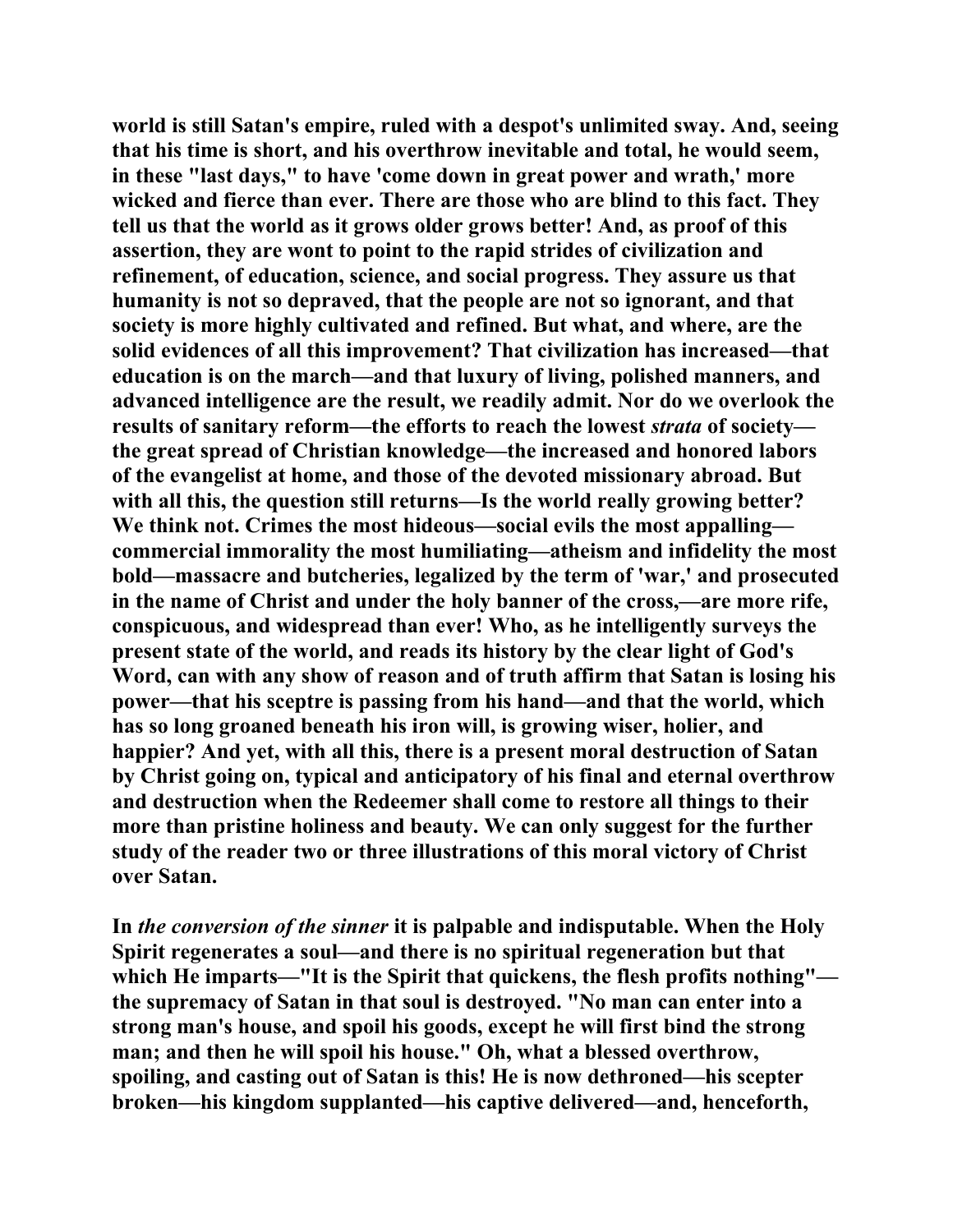**Jesus reigns in that regenerated and emancipated soul, triumphant, supreme, and for ever! My reader! is Satan's empire thus destroyed in** *your* **soul?** 

**And what are the foiling and defeats in the after history and experience of the Christian but the continuous decreasing of Satan's power by Christ? 'When first emancipated from the supreme tyranny of Satan, by converting grace, it does not follow that the holy war is complete. The temporarily defeated foe as in the case of our Lord—retires but "for a season," to return again and yet again to the battle, armed with a new shaft, and hurled with yet more skilful precision and potent effect. Thus we are taught that, when by Christ's grace we foil him in one attack, we have need to expect another, and to strengthen those weak points of the citadel the most exposed to the renewed charge. The physical power of Christ over demoniacal power was, doubtless, typical of His moral power over Satan in the soul. "For this purpose the Son of God was manifested, that** *He might destroy the works of the Devil."* **Your daily life, O believer! is a continuous destroying by the Son of God of the works of Satan in you. The overthrow of his kingdom in the souls of the regenerate is a progressive, lifelong work: the last stone of the unholy edifice not cast down until the "earthly house of this tabernacle is dissolved," and the freed spirit is clothed upon with its house from heaven. Oh, what a Divine and skilful Captain of Salvation is ours! He observes the shaft drawn from the quiver places his finger upon the bow that hurls it—diverts its winged course—and covers the head in the day of battle. How sweet is then the new song we sing— "Blessed be the Lord, who has not given us a prey to their teeth! Our soul is escaped as a bird out of the snare of the fowlers; the snare is broken and we are escaped. Our help is in the name of the Lord, who made heaven and earth."** 

**"And deliver them who through fear of death were all their lifetime subject to bondage." There are few portions of God's Word over which the Christian mind has lingered with more painful and intense interest than this. Some of the most eminent saints—distinguished alike for great grace and heroic achievement—have dragged this oppressive chain for many a weary stage of the Christian life, nor dropping it until their feet smote the chill waters, and they passed over with the shout of victory upon their expiring lips—"O death! where is your sting?"** 

**Having destroyed him that had the power of death,** *the destruction of death itself by Christ* **naturally and logically follows. The words of the Apostle in his letter to Timothy places this truth in a yet more clear and forcible point of light "Our Savior Jesus Christ,** *who has abolished death,* **and has brought life**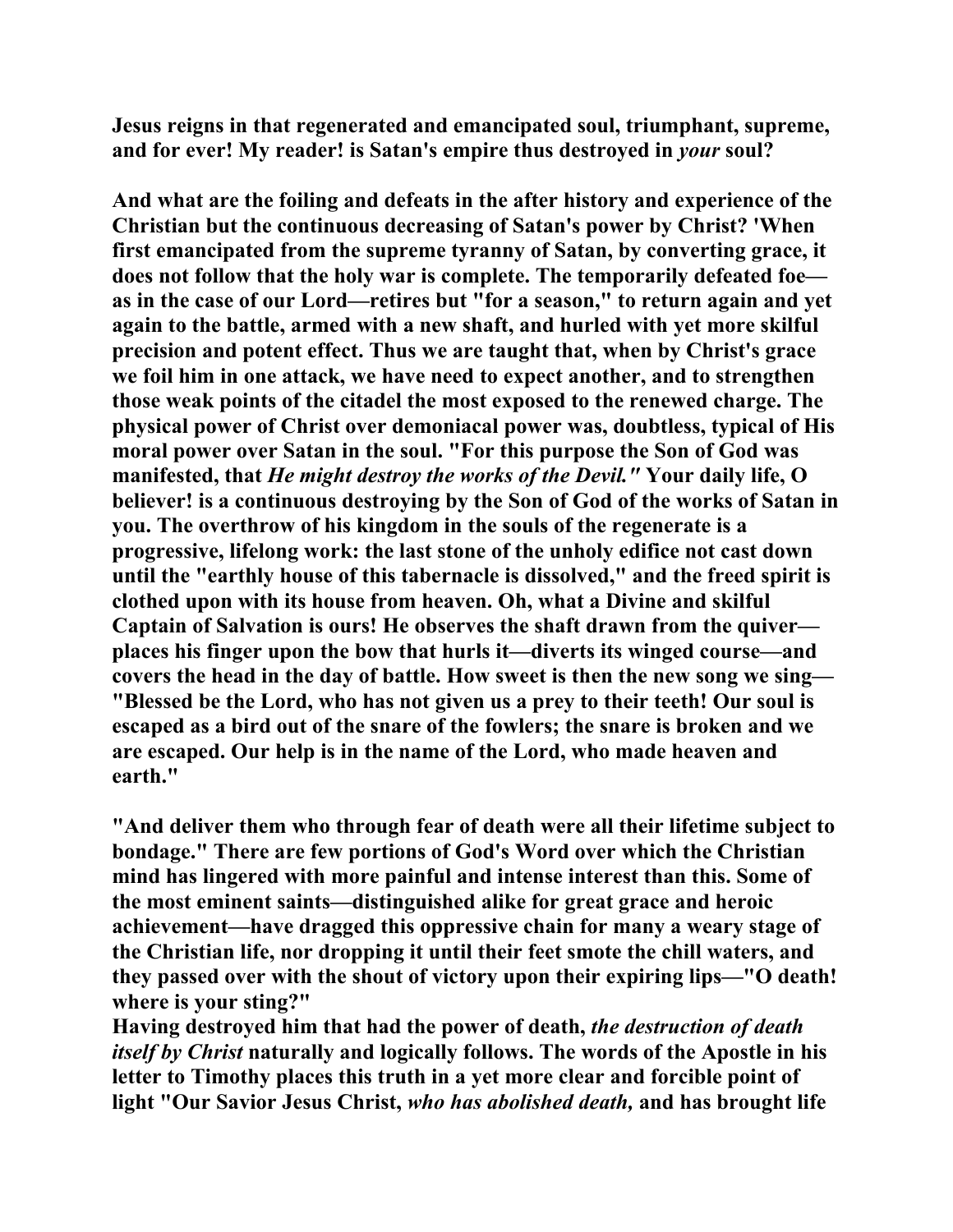**and immortality to light by the Gospel." In what sense has Christ thus abolished death in the history of His Church? Not literally, of course, since death still reigns, and will continue to reign until the Second Advent—"Whom the Lord shall consume with the spirit of His mouth, and shall destroy with the brightness of His coming:" then shall Antichrist be destroyed, and Death utterly and for ever abolished—"swallowed up in victory." But there are several senses in which Christ may be said already to have "abolished death" in the history of His Church. He has abolished death by destroying** *the law of sin and of death* **in the case of His people; and that law, thus repealed, death has no more legal power over them that believe in Jesus. Christ has abolished death** *as a penal evil,* **since, by putting away the sins of His people, He has taken from death its sting, rendering it a harmless foe! And how completely has Christ abolished death by** *changing the character of death* **in the dissolution of His saints! To these it is no longer death to die, but a gentle falling** *asleep,* **the soul awaking perfected in the likeness of Christ. How sweetly did Jesus thus speak of the death of the beloved brother of Bethany: "Our friend Lazarus** *sleeps:* **I go to wake him out of** *sleep."* **And it is recorded of Stephen—Christ's first martyr—"He fell** *asleep"***—Oh! glorious death! amid the infuriated shouts of his murderers and the storm of missiles beating around his head—his bruised and bleeding brow reposed upon the bosom of Jesus! And, addressing the bereaved Thessalonians, how tender and consolatory the language of the Apostle—"I would not have you ignorant, brethren, concerning them which are** *asleep,* **that you sorrow not, even as others which have no hope. For if we believe that Jesus died and rose again, even so them also which** *sleep in Jesus* **will God bring with Him." To have so transformed this most appalling event of our being as to represent it by the exquisite image of** *a sleep—***the very poetry of death—surely it may in truth be said—and in a sense most assuring to all those who dread the approach of the 'last enemy'—"Christ has** *abolished death."* **In your case, O believer! Christ, by His obedience and sacrifice, has so changed the character and the conditions of death that it no longer is a penal crime, but a covenant blessing; no longer a stern law, but a precious privilege; no longer to** *die,* **but sweetly and calmly to** *sleep.* **Oh, what must Jesus have endured in His personal conflict with Death, thus to have changed the entire character of death in behalf of all His saints! He met death as none had ever met the "king of terrors" before—in all its unmitigated bitterness, unalleviated agony, and most appalling circumstances: His dying pillow, a** *cross;* **His attendants,**  *murderers;* **His restorative,** *wormwood* **and** *gall!* **What do we not owe to You, You precious Jesus! of love, obedience, and service, who met ten thousand deaths in one, that, when we die, we might fall sweetly asleep in You?**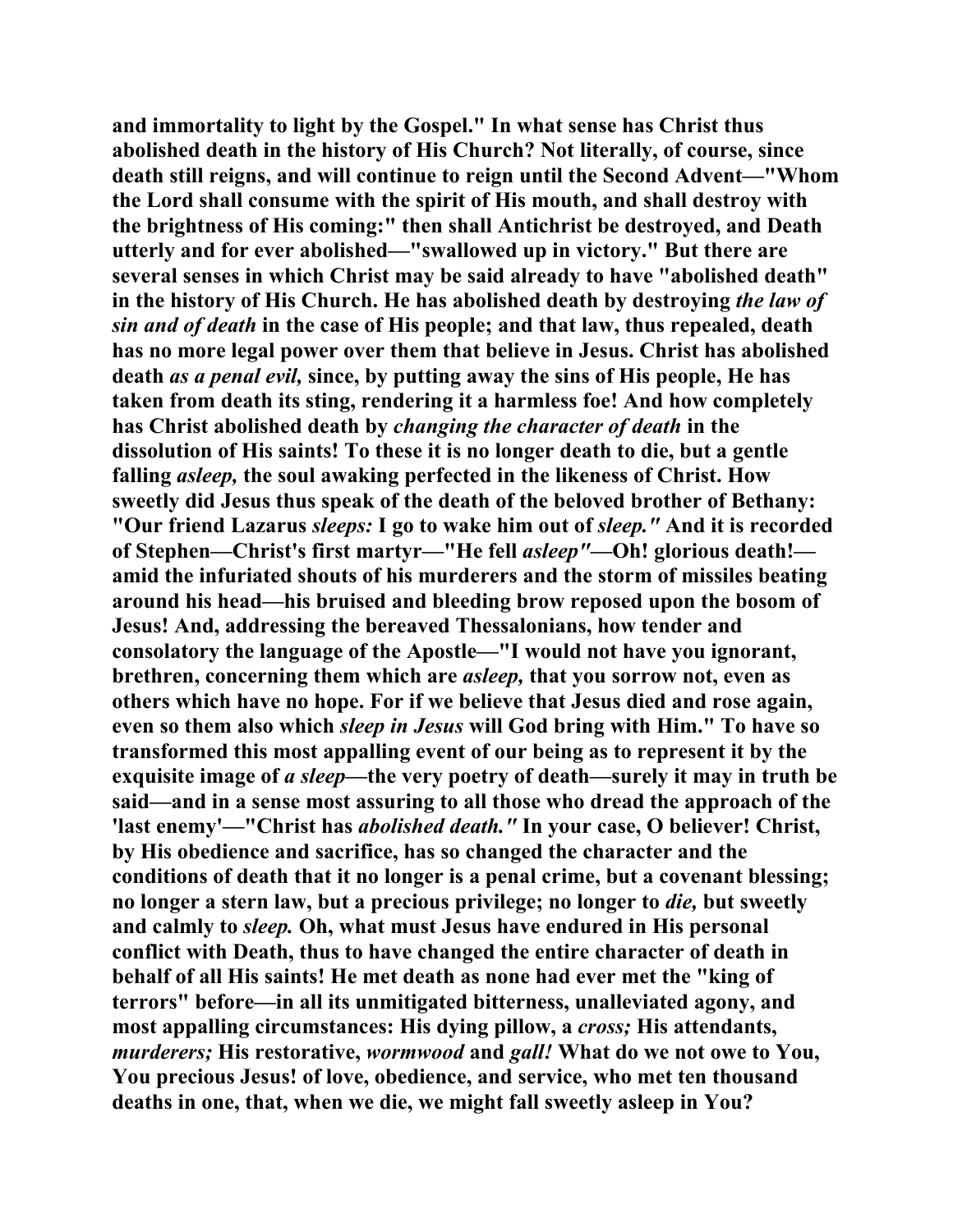**"What is** *Life?***—'tis sitting, Jesus, at Your feet, All things gladly quitting For that favored seat: Where, in sacred union, Earth and Heaven meet!** 

**"What is** *Death?***—'tis springing, Savior, to Your breast; 'Tis the freed bird winging To her glory-nest: Life and Death with Jesus— Heritage how blest!"** 

**The 'love of Christ'! truly "it passes knowledge." The Lord the Spirit direct our hearts into this infinite ocean of love, tiding over all our sins, sorrows, and fears. "O Savior! was it not enough for You to be manifested in flesh? Did not that elementary composition carry in it abasement enough without any further addition; since, for God to become man, was more than for all things to be returned to nothing; but that, in the rank of miserable manhood, You would humble Yourself to the lowest of humanity, and become a servant? O Savior! in how despicable a condition do I find You exhibited to the world! lodged in a stable, cradled in a mange; visited by poor shepherds, employed in a homely trade, attended by fishermen, tempted by presumptuous devils, persecuted by the malice of envious men, exposed to hunger, thirst, nakedness, weariness, contempt. How many slaves, under the vassalage of an enemy, fare better than You did from ungrateful man, whom You came to save! Oh, let me not see only, but feel, this great mystery of godliness, effectually working me to all hearty thankfulness for so inestimable a mercy! And now, O Savior! what a superabundant amends is made to Your glorified humanity for all Your bitter sufferings on earth! Your agony was extreme, but Your glory is infinite; Your cross was heavy, but Your crown transcendently glorious; Your pains were inconceivably grievous, but short; Your glory everlasting. You, that stood before the judgment-seat of a Pilate, shall come in all heavenly magnificence to judge both the quick and the dead; You, that would stoop to be a servant on earth, rules and reigns for ever in heaven, as the King of eternal glory!"** 

**The final overthrow and doom of the Great Tempter will not be more certain**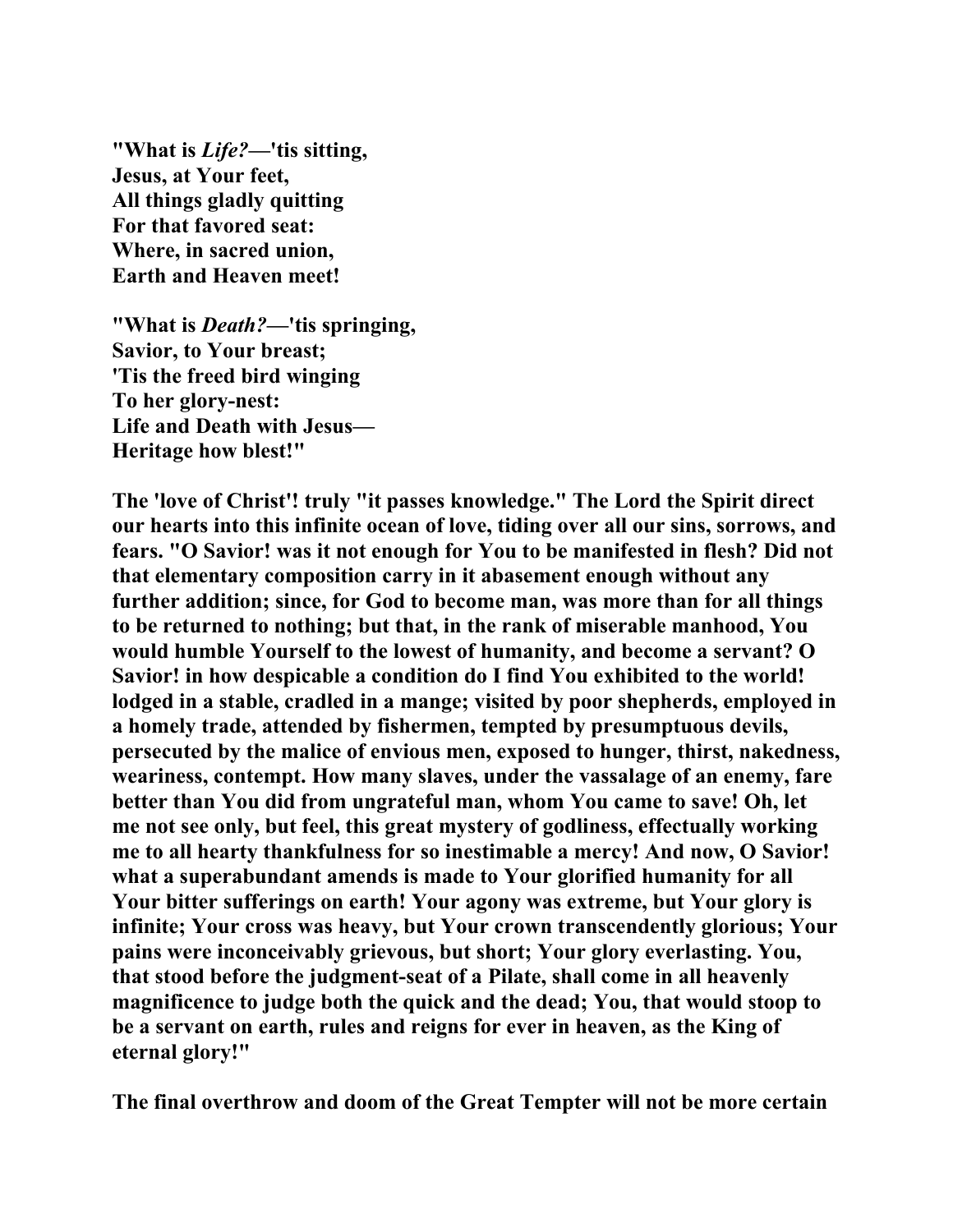**and appalling than it is distinctly and emphatically predicted. Among the apocalyptic visions which floated before the eye of the exiled Seer of Patmos, was one graphically and sublime descriptive of this signal and stupendous event. The prophecy would seem to divide itself into two parts—the one bearing upon the** *present* **scene of Satan's empire, the other referring to his**  *future* **judgment and everlasting doom. With regard to the first, we thus read:—"And I saw an angel come down from heaven, having the key of the bottomless pit and a great chain in his hand. And he laid hold on the dragon, that old serpent, which is the Devil, and Satan, and bound him a thousand years, and cast him into the bottomless pit, and shut him up, and set a seal upon him." This vision clearly refers to the position of Satan in the Millennium. During that blissful period of the world's history the devil will be relegated to "his own place." For six thousand years this Archfiend has maintained his cruel despotism over the entire earth, walking to and fro, seeking whom he may devour. Then a new and more blissful era in the world's history will have dawned. The Millennium—long the inspired song of the poet and the evangelical prediction of the prophet—will have arrived; and banished to the prison-house from whence he came—pinioned with a massive chain—the door of his dungeon secured with a great seal from heaven—Satan is "permitted to deceive the nations no more, till the thousand years should be fulfilled." Oh, what a halcyon period of holiness and rest will the earth—long travailing in weariness and woe—now experience! How changed the scene! The curse giving place to blessing—sin and crime to holiness and security pestilence and sickness to perfect sanity and health;—national wars and feuds to universal concord and love—want and misery to plenty and delight; suffering, bereavement, and woe to a deathless, sorrowless, and tearless world. Blessed inhabitants! "God shall wipe away all tears from their eyes; and there shall be no more death, neither sorrow nor crying, neither shall there be any more pain; for the former things are passed away."** 

**"No sigh, no murmur, the wide world shall hear; From every face He wipes off every tear; In adamantine chains shall death be bound, And hell's grim Tyrant feel the eternal wound."** 

**But this thousand years of millennial holiness and repose—like all earthbound objects—has an end. It must be remembered that Satan, though confined, is not yet cast into Gehenna; sin, though suppressed, is not yet extinct; and War, though ceasing, has not yet sheathed its sword. Humanity, though restrained, is still fallen and depraved; and Satan, though fettered and**